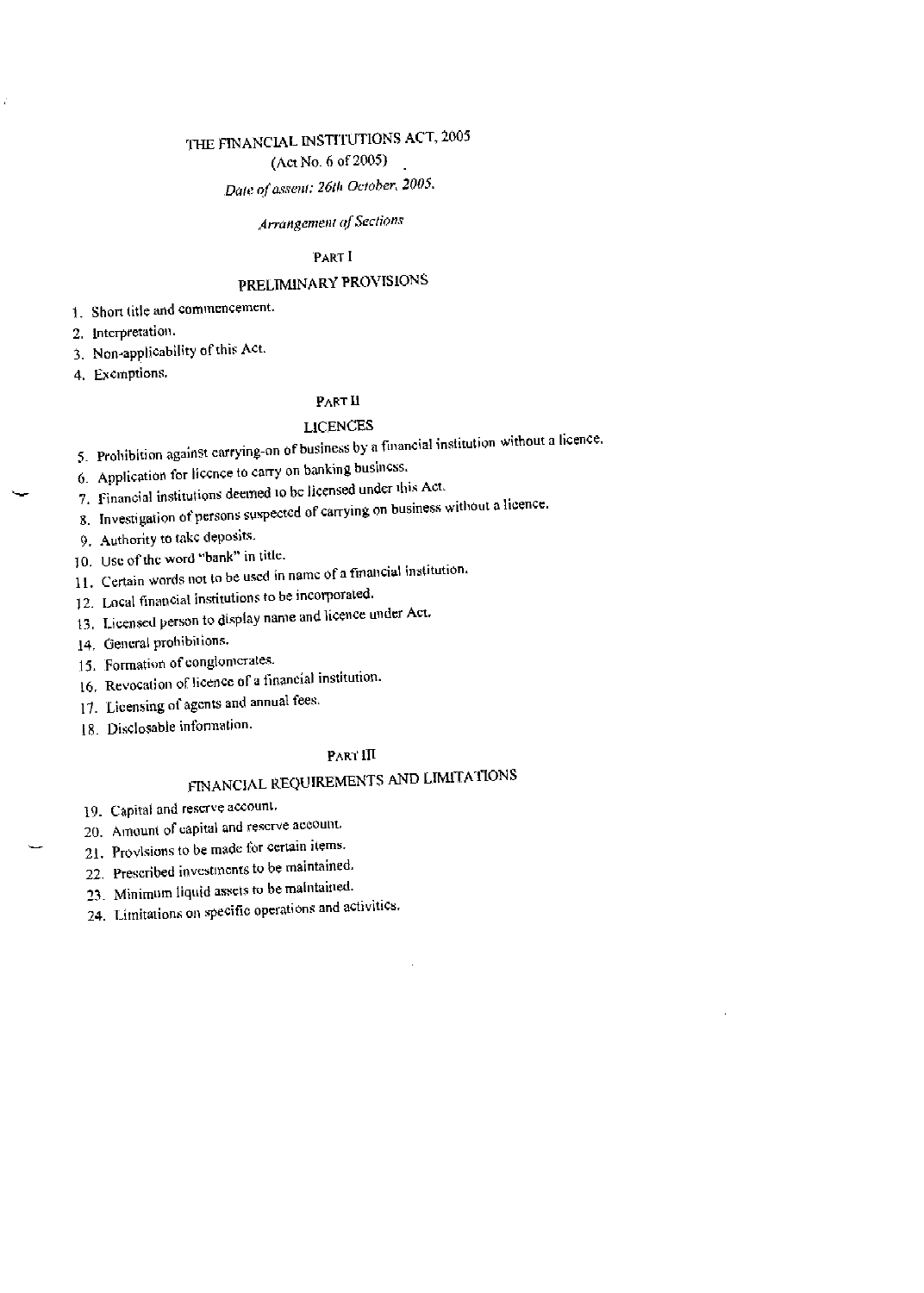- 25. Loans and advances secured by hypothec.
- 26. Foreclosure of hypotliec.

 $\lambda$ 

- 27. Allocation of proceeds.
- 28. Hypothecation deeds to be prepared by the financial institution.

# PART<sub>IV</sub>

# AUDIT, INFORMATION AND EXAMINATION

- 29. Appointment and duties of auditors.
- 30. Auditor's right to access to books.
- 31. Powers of the Bank in relation to auditors.
- 32. Audit committee.
- 33. Termination of appointment of auditor.
- 34. Financial records.
- 35. Annual accounts.
- 36. Returns.
- 37. Failure to provide information.
- 38. Reporting of suspicious transactions.
- 39. Examinations.
- 40. Production of records and information for examiner.
- 41. Other offenees.
- 42. Powers after examination.
- 43. Confidentiality of information.
- 44. Publication of information.
- 45. Annual report by Bank.

# PART V

# MISCELLANEOUS PROVISIONS

- 46. Enforcement of compliance.
- 47. Liabilities of directors and officers.
- 48. Failure to secure compliance.
- 49. Persons disqualified as directors, etc.
- 50. Reserve for losses due to negligence or dishonesty.
- 51. Financial holidays.
- 52. Substitution for depositor's signature.
- 53. Acceptance of deposits by insolvent financial institutions.
- 54. Anti-competitive agreements.
- 55. Tying provisions.
- 56. Board of directors.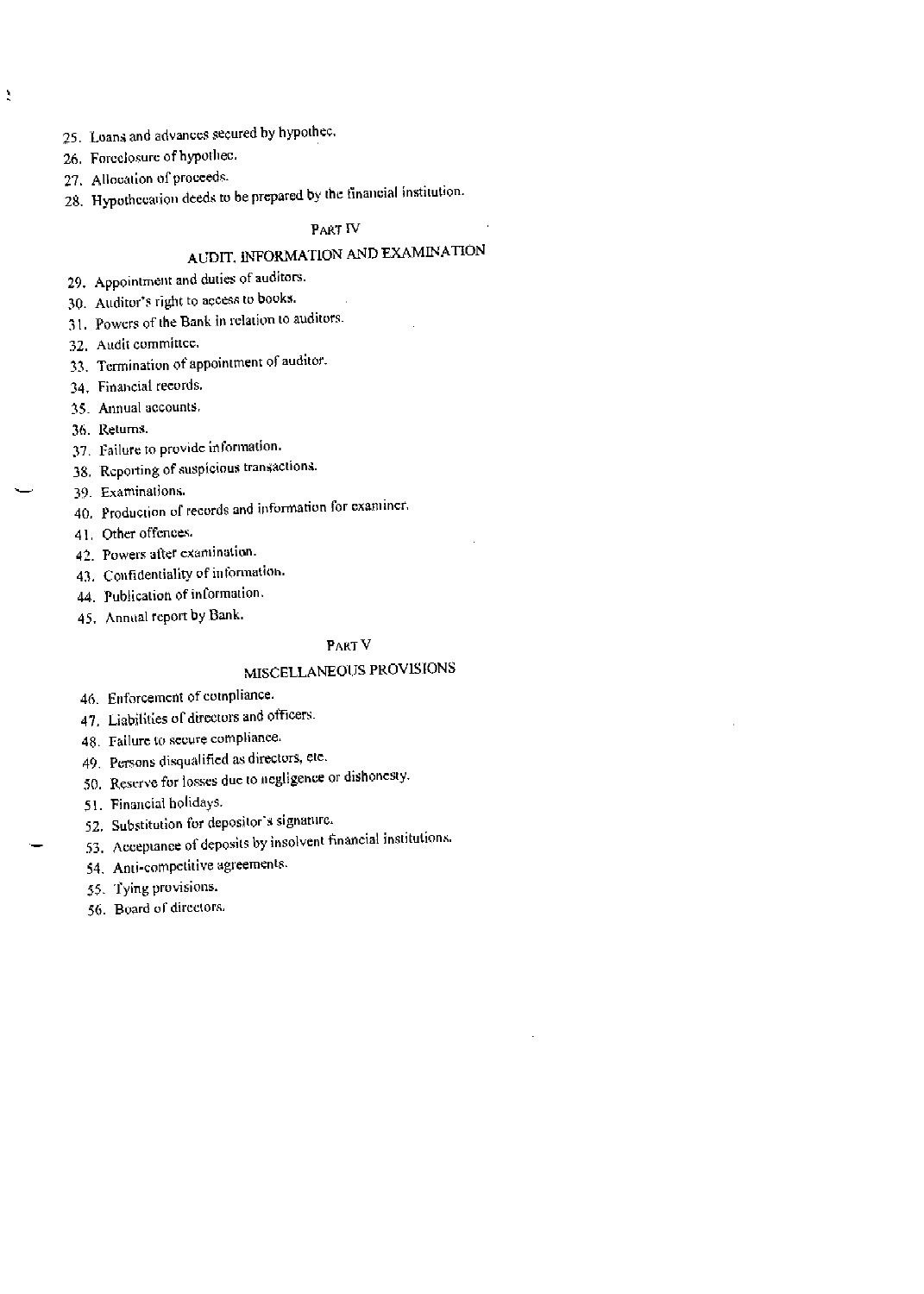57. Transactions involving directors, principal shareholders, officers, oraffiliates.

58. Acquisition and ownership of facilities, fixed assets, and other real property.

59. Investment in facility.

60. Other real property.

61. Liquidation and re-organisation of a financial institution.

# PART VIII

## GENERAL PROVISIONS AND REPEAL

62. Regulations.

63. By-laws.

64. Appeals.

65. Application to Swaziland Development and Savings Bank.

66. Repeal.

#### SCHEDULE

Parr <sup>1</sup> Curatorship.

Part II Voluntary liquidation.

Part III Compulsory liquidation.

#### An Act to provide for regulation and supervision of financial inslitutions and for matters Incidental hereto.

# PARr I

## PRELIMINARY PROVISIONS

Short title and commencement.

1. This Act may be cited as the Financial Institutions Act. 2005, and shall come into operation on such date as Ihe Minister may, by notice in the Gazette, appoint.

#### Interpretation.

2. In this Act, unless the context otherwise requires—

"affiliate", in respect of any financial institution, means-

- $(q)$  any company, association, syndicate, partnership or other body of. persons corporate or unincorporate in which twenty-five percent or more of any class of voting shares or other voting participation is directly or indirectly owned or controlled by such financial institution, or is held by it with power to vote; or
- $(h)$  any company, association, syndicate, partnership or other body of persons corporate or unincorporate in which the election of a major-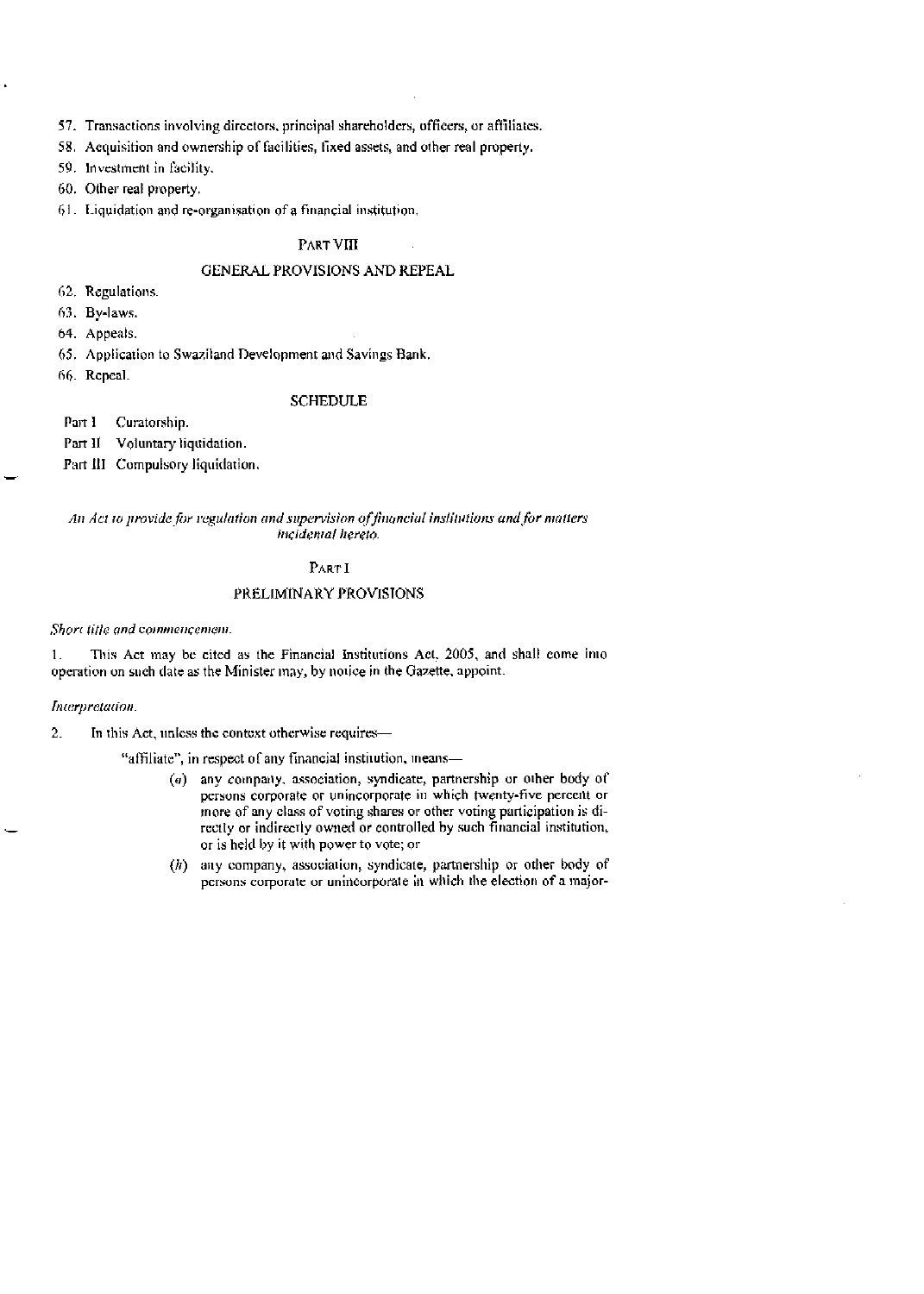ity of directors is controlled in any manner by such financial institution:

- "Bank" means the Central Bank of Swaziland established under the Central Bank of Swaziland Order, 1974;
- "bank" means a company incorporated in accordance with the provisions of the Companies Act. 1912. which is licensed under this Act' to conduct banking business;

"banking business" means---

- $(i)$  the business of receiving funds from the public through the acceptance of money, deposits of money payable upon demand or after a fixed period or after notice or any similar operation through the periodic sale or placement of bonds, certificates, notes or other securities and the use of such funds either in whole or in part for loans, advances, investnients or any other operation authorized by law or customary banking practice, for the account and at the risk of the person doing such business;
- (ii) any other activity recognized by the Bank as customary banking practice which a financial institution may be authorized by the Bank to engage in:

"calcndar year" means the period form 1st January to 31st December;

- "credit institution" means any financial institution othcr than a bank;
- "conglomerate" means a conglomerate as defined in section 15(2);

"Court" means the High Court;

- "director" includes any person, by whatever title he may be referred to, empowered to carry out substantially the same functions in rctation to the direction of a financial institution as those carried out by a director of a company as defined in the Companies Act, 1912;
- "financial institution" means any person licensed under this Act to carry on banking business:
- "financial year" means any continuous twelve month period designated by a financial institution as its accounting year;
- "foreign financial institution" means any financial institution, incorporated or otherwise, other than a local financial institution, doing business in Swaziland, whether such business is banking or other business;

"licensed"—

- $(a)$  in relation to an agent, means licensed under section 17 of this Act;
- $(b)$  in relation to a financial institution, means licensed under section 6 or 17 of this Act;
- "local financial institution" means a financial institution established under the laws of Swaziland: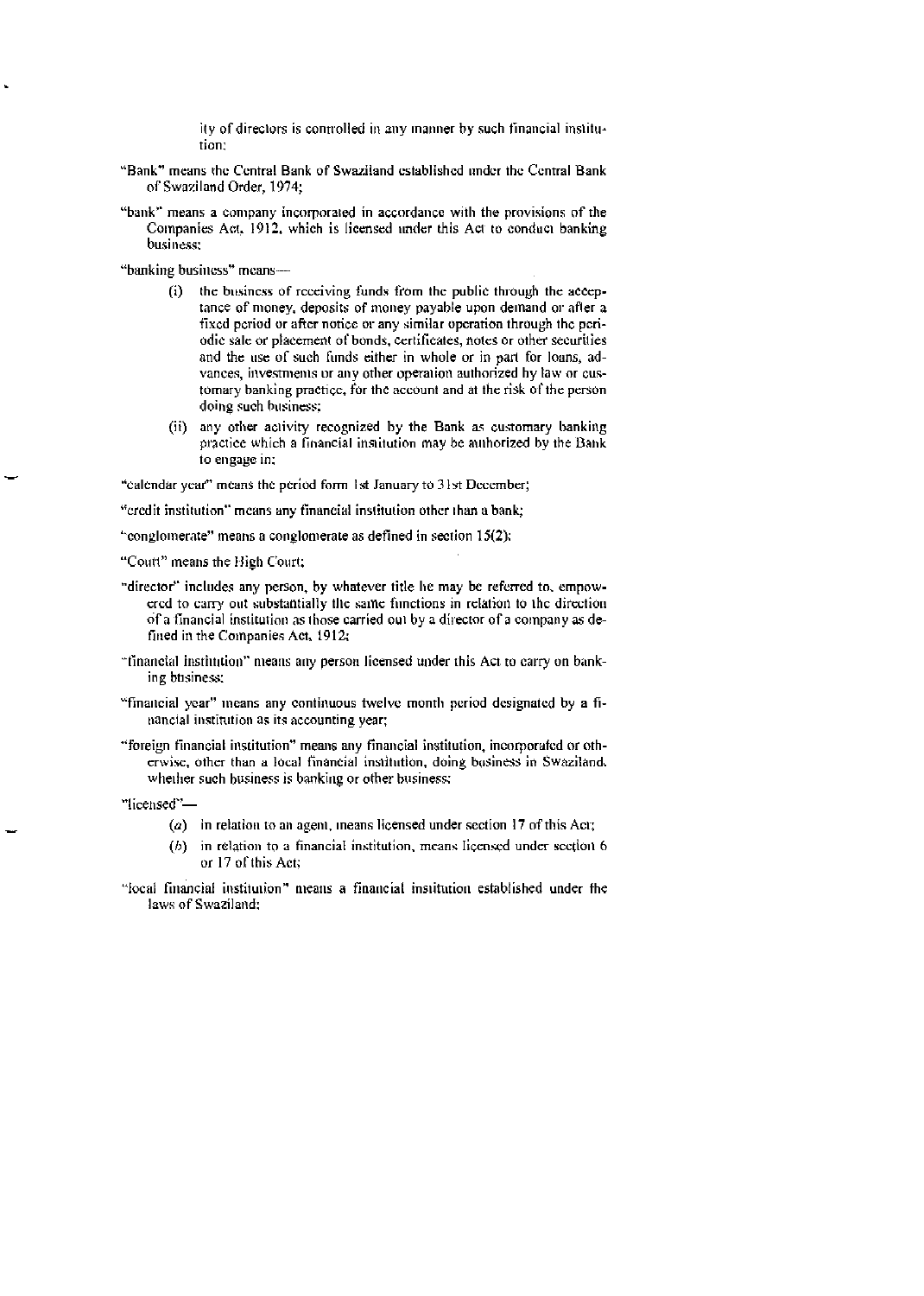"Minister" means the Minister responsible for Finance;

- 'other financial institution" means any institution which may be licensed by or otherwise subject to the supervision and regulation of the Bank;
- "place of business" means any branch or office of a financial institution in Swaziland, including a mobile agency, open to the public for the transaction of banking business;
- "principal officer" incans the Chief Executive Officer or other person in Swaziland, by whatever title he may be referred to responsible for the management of the affairs of a licensed financial institution;
- "public in Swaziland" includes the Government of Swaziland, the Bank, any statutory body and every licensed financial institution;
- "records" means any documents or information used in the ordinary course of the business of' banks or financial institutions, whether in written form or kept on microfilm, magnetic tape or any other form of mechanical or electronic medium;
- "unsecured" in relation to loans, advances or credit facilities means loans, advances, or credit facilities granted without special security; or in the case of loans, advances or credit facilities granted against special security, any part of such loans, advances or credil facilities which at any given time exceeds the market value of the assets comprising the security given. or which exceeds the valuation approved by the Bank whenever it deems that no market value exists for such assets.

#### Non-applicability of the Act,

- 3. (I) This Act shall not apply to—
	- $(a)$  a building society within the meaning assigned to it in the Building Societies Act. 1962;
	- $(h)$  a co-operative society within the meaning assigned to it in the Co-operative Societies Act, 2003; or
	- $(c)$  an insurer as defined in the Insurance Act, 2005.

(2) With the approval of the Minister, the Bank may after consultation with lhe primary supervisor of the institutions mentioned in subsection (I) above, make certain specified provisions of this Act applicable to such institutions.

#### Exemptions.

4. (1) The Bank may, after consultation with the Minister, by notice published in the Gazette, exempt any class of credit institutions from all or part of the provisions of sections 19,  $20(1)(b)$  and 24, for such period and under such conditions as the Bank may determine, whenever such exemptions may be deemed by it to be in the public interest:

Provided that such excmplions shall not he granted for period exceeding two years. which period may however be extended in appropriate circumstances.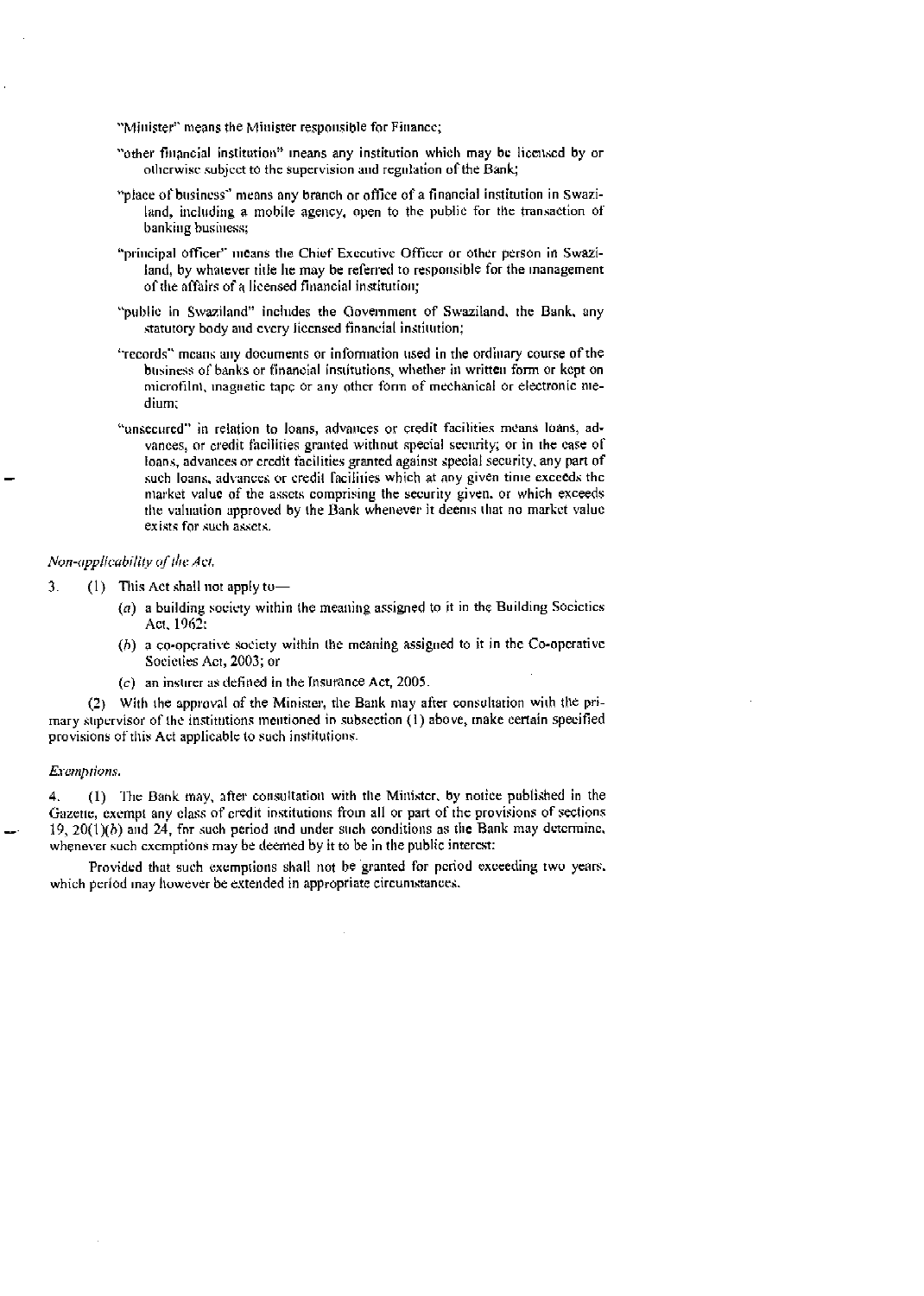#### PART II

#### **LICENCES**

## Prohibition against carrying-on of business by a financial institution without a licence.

<sup>5</sup> (I) No busincss shall be transacteci, either in Swaziland by a foreign financial institution or agent or in Swaziland or abroad by a local financial institution, unless such financial institution has been licensed in terms of this Act to carry on such business.

(2) A person who contravenes subsection (I) commits an offence and shall he liable on conviction to a fine of not less than one hundred thousand Emalangeni (ElOO,000) and an additional fine of not less than twenty-five thousand Emalangeni (E25,000) in respect of each day on which the contravention continues.

#### Application for licence to carry on banking business.

4. (1) No person shall carry on banking business in Swaziland unless he has been granted a license by the Bank.

(2) An application to be licensed shall be made to the Bank in the fonn prescribed and shall be accompanied by—

- $(a)$  an authenticated copy of the memorandum and articles of association, or, in case or a foreign financial institution, such similar documents regulating its affairs or such other documents as the Bank may require to establish the manner of control and regulation of such institution, and, in the case ot a public company, a copy of its prospectus or similar document required under any law relating to companies, and the name, nationality, and address of every promoter;
- $(b)$  a statement of the address of its head office, and the name, nationality and address of its chairperson, of every director or partner, as the ease may be, and of its principal officer;
- $(c)$  a copy of its balance sheet at a date within ninety days prior to the date of its application;
- $(d)$  full particulars of the business it proposes to carry on, and of the manner in which it proposes to carry on such business and a business plan covering the first three years of operation;
- $(e)$  the location of the principal place and other places of business in Swaziland and, in the case of a local financial institution operating outside Swaziland, any place where it proposes to carry on its activities, and in the case of a mobile agency, the area to be served by any mobile agency;
- ( $f$ ) evidence, in the case of a foreign financial institution, that it is subject to comprehensive supervision or regulation on a consolidated basis by the appropriate authorities in its home country; and
- $(g)$  any other information as the Bank inay require.

(3) The application and every document submitted in accordance with subsection (1) shall be signed by the principal officer of the applicant.

(4) The applicant shall, when submitting the application—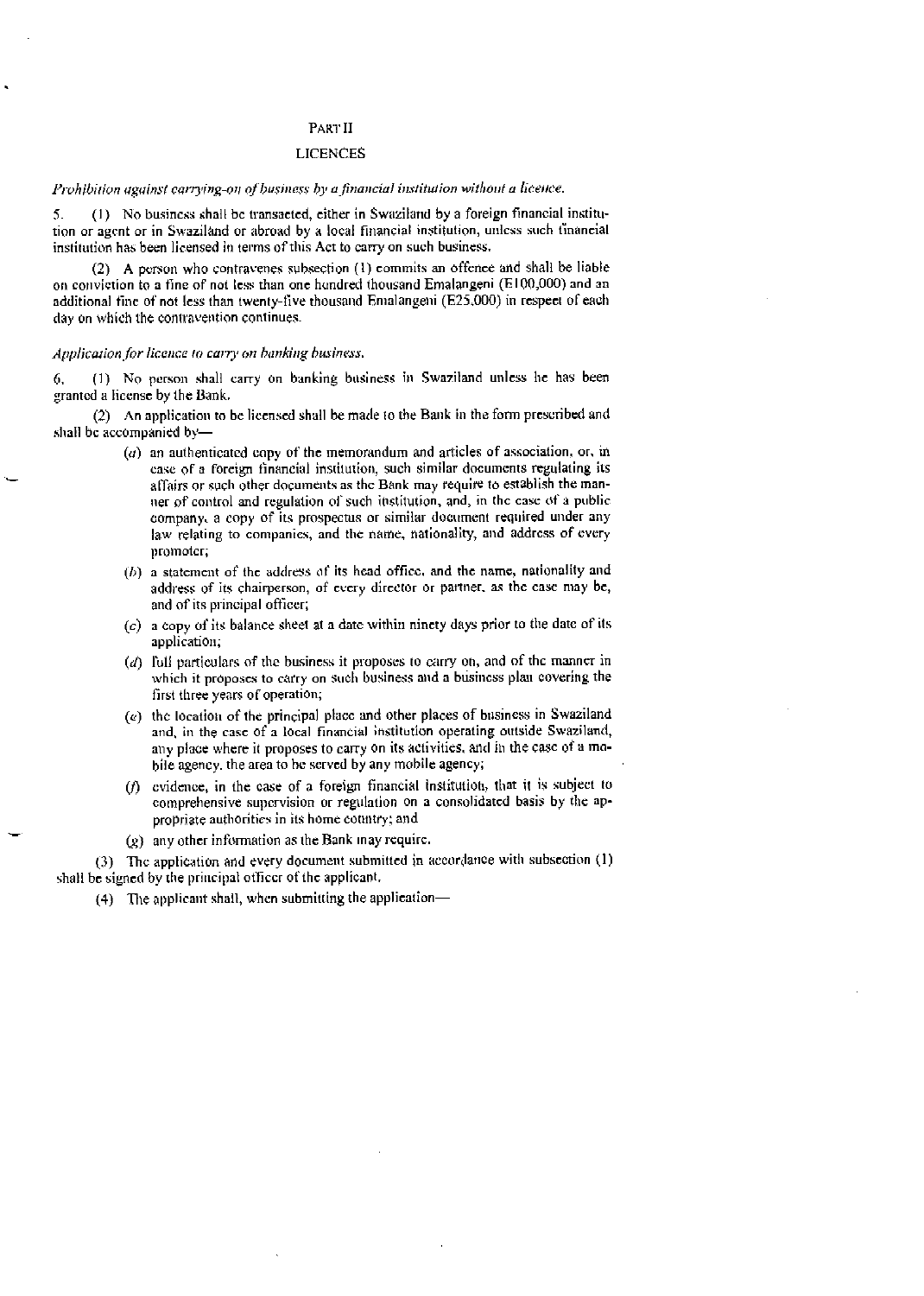- ( $a$ ) pay to the Bank an investigation fee to be prescribed by the Bank by notice in the Gazette: and
- $(b)$  deposit with the Bank an annual fee for the first year:

Provided that such deposit shall be refunded to the applicant if the licence is refused.

(5) In considering an application fora licence, the Bank shall conduct such investigation as may he deemed necessary to ascertain the—

- (a) validity of the documents submitted under subsection (2);
- $(b)$  financial status and history of the applicant:
- (C) character and experience of its managers:
- ( $d$ ) adequacy of its capital structure;
- $(c)$  convenience and needs of the community it intends to serve;
- (/) earning prospects afforded by the area primarily to bc scrved; and
- (g) public interest.

(6) No person shall be grantcd a liccnce unless the requirements specified in section 20 are fulfilled.

(7) Within ninety days after the receipt of an application, or if further information has been required, alter the receipt of such information, the Bank. shall, after consultation with the Minister, notify the appticant in writing either that it giants the licence or refuses to grant the licence.

 $(8)$  In granting a licence, the Bank inay impose conditions to be satisfied by the licensee, including a condition that the licensee carry on business at a designated place or places, provide or refrain from providing specified services or facilities, or any other conditions which the Bank may consider appropriate.

(9) In the case of' a foreign financial institution the Bank shall establish conlaci with the parent supervisory authority of the institution in order to ascertain that the institution is adequately supervised on a consolidated basis and notwithstanding the provisions of subsection (7), the Bank shall require as a condition that there be filed with it before commencement of operations

- $(a)$  a duly executed instrument in writing, by its term of indefinite duration and irrevocable, appointing the Bank its true and lawful agent, upon whom all process in any action or proceedings against it and a cause of action arising out of a transaction with any of its places of business in Swaziland may be served with the same force and effect as if it were established in Swaziland and had been lawfully served with process therein;
- $(b)$  a written certificate of designation, which may be changed from time to time thereafter by the tiling of a new ccrtifieate of designation, specifying the name and address of the officer, agent, or other person in Swaziland—
	- (1) to whom such process shall be forwarded by the Bank;
	- (ii) upon whom any person not served upon by the Bank under pam' graph (a) may be served;
- $(c)$  a written certificate that the appropriate authorities in the home country of the foreign financial institution have consented to the proposed establishment in Swaziland of the facility.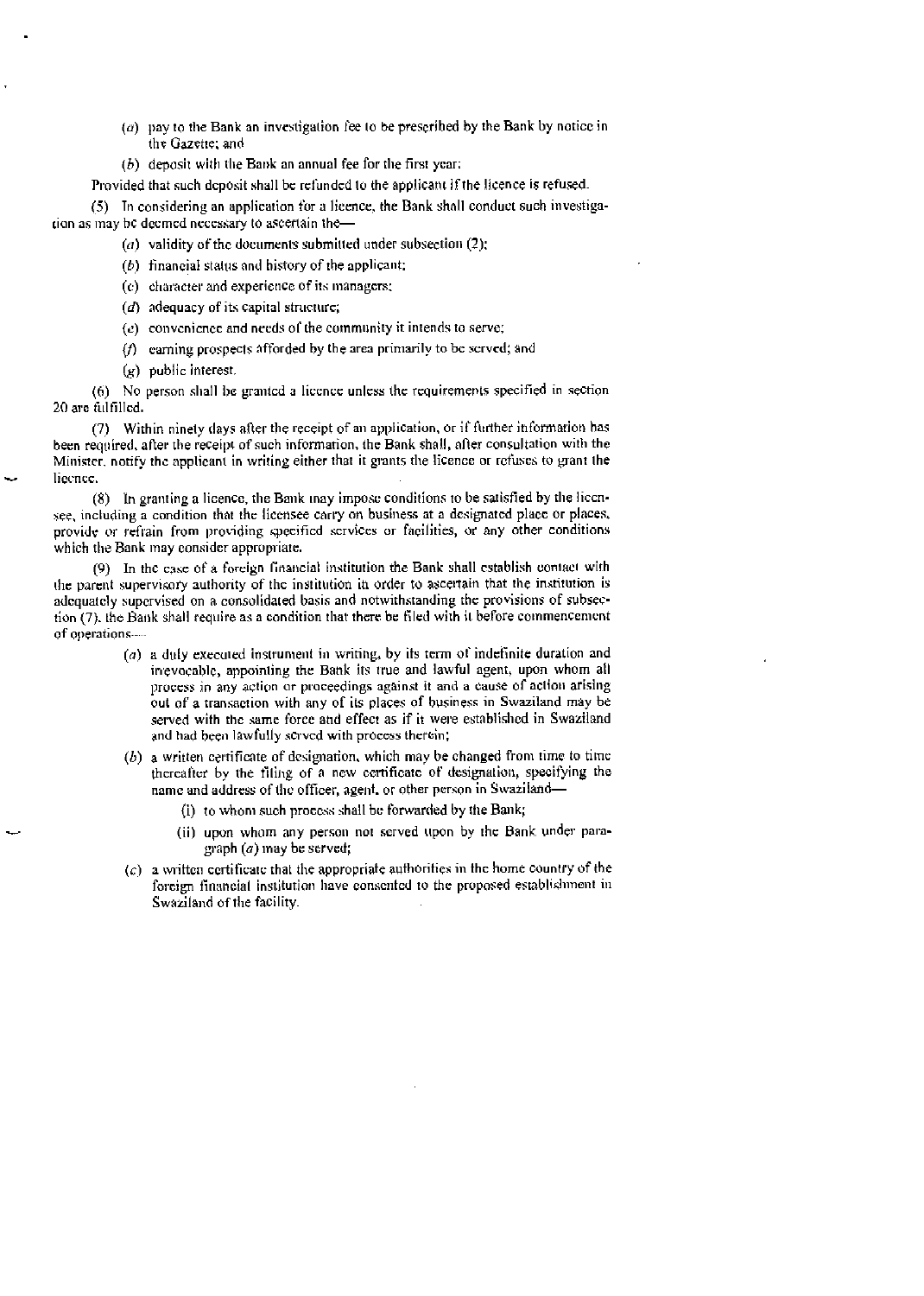(10) in refusing to grant a licence, the Bank shall furnish to the applicant a written statement of the reasons for its decision.

(II) Every licensed financial institution shalt pay annually to the Bank For the account of the Consolidated Fund the prescribed annual fee.

#### Financial institutions deemed to he licensed under this Act.

7. All financial institutions licensed in terms of this Act shall be announced through the Gazette.

#### Investigation of persons suspected of canymg on business without a licence.

8. (1) If the Bank has reason to believe that any person required to be licensed as a financial institution, or as agent within the meaning of section 17, is carrying on banking business it shall in order to ascertain whether such person is carrying on banking business without a licence—

- $(a)$  serve that person with an order to cease and desist and that person shall accordingly comply:
- $(b)$  direct that person by notice in writing to submit to it, within a period stated in the notice or within such further period as it may allow, any document or information concerning such business.

(2) It' the Bank determines that a person is carrying on banking business contrary to this Act, it shall immediately seize and take possession of any funds and assets of the person, whether acquired as a result of carrying on such unauthorized banking business or deposittaking activity or personal property, appoint a liquidator to commence proceedings leading to compulsory liquidation in conformity with the procedures as set out in the Schedule to this Act.

(3) Any person who contravenes the provisions of this section commits an offence and shall be liable on conviction to a tine 01' not more than two hundred and fifty thousand Emalangeni (E250,000) or imprisonment for not more than one year or both.

(4) Nothing in subsection (3) shall exempt any person from further criminal liability arising out of any contravention of this Actor any other law.

#### Authority to take deposits

9. (1) The Minister may, in consultation with the Bank, define, "deposit-taking business" by Regulation published in the Gazette.

(2) No person shall, without the prior written authorization of the Bank, carry on deposit-taking business in Swaziland,

(3) Where the Bank has reason to believe that a person is carrying on deposit-taking business without its prior written authorization, it may call for such information from that person as it may require; and such person shall be subject to the provisions of section 8.

(4) A person acting in contravention of this section shall, in addition to the penalties specified in section 8, be liable to a minimum administrative penalty imposed by the Bank of twenty-five thousand flmatangeni (E25,000) for each day of such unauthorized deposit-taking business.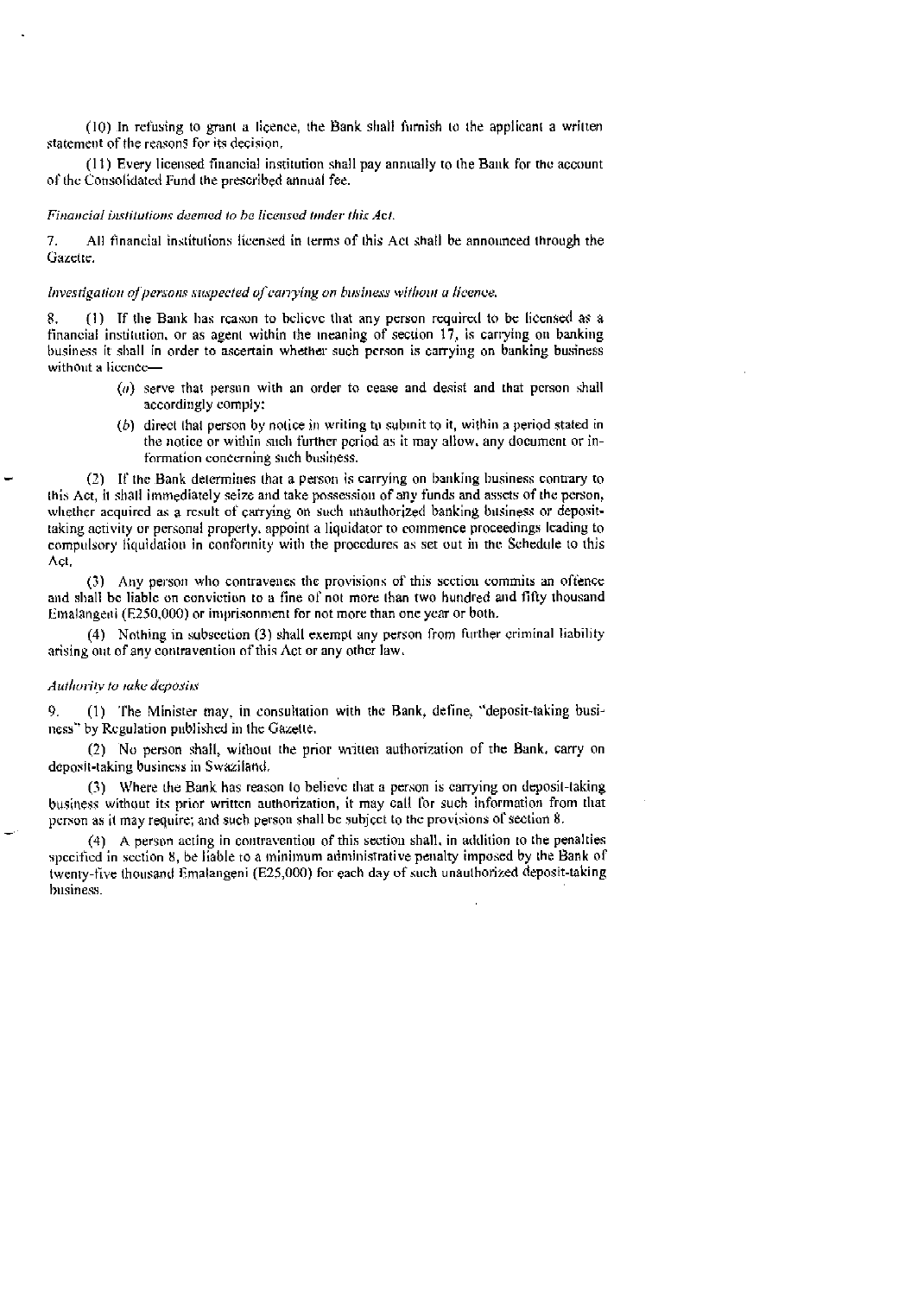#### C/sc of word 'hank' in title.

10. (1) No person other than a licensed financial institution, or its agent, shall, without the prior written consent of the Bank, use the word "bank" or any of its derivatives in any language, or any other word indicating the transaction of banking business, in the name, description or title under which such person is carrying on business in Swaziland. or make or continue to make any representation to such effect in any notice, advertisement or in any other manner whatsoever for the purpose of transacting business in Swaziland.

 $(2)$  A person who contravenes subsection  $(1)$  commits an offence and shall be liable on conviction to a fine of not ess than two hundred and fifty thousand Emalangeni (E250,000) or imprisonment for one year or both.

(9) Nothing in subscction (1) shall prevent a person from using the word "bank" or any of its derivatives, if it is--

- (a) for the sole purpose of establishing a company to the end of applying for a licence tinder section 6, in which case the term "in-organization" shall be ineluded as part of the name of the hank until such time as it is licensed by the Bank: or
- $(b)$  included in the title of a bank staff association or a bank pension or provident scheme or fund or similar organization.

#### Certain words not to be used in name of financial institution.

L (1) No Financial institution shall be granted or continue to hold a licence under a name which closely resembles the name of an existing institution or which would he likely. in the opinion of the Bank, to mislead the public.

(2) Except with the written approval of the King, the Bank shall not grant a licence to. any financial institution the name of which contains the words "Royal" or "King of Swaziland" or any word which suggests Royal patronage or support in any language as part of its name.

(3) Except with the written consent of the Minister, the Bank shall not grant a licence to any financial institution the name of which contains the word "Government" or any word which suggests governmental support in any language as part of its name.

 $(4)$  Except with the written consent of the Bank, no financial institution shall use or refer to itself by a name other that the name under which it is licensed.

#### Local financial institutions to he incorporated.

12. (1) No local financial institution shall be granted a liceace in terms of this Act unless it is registered as a company under the Companies Act, No. 7 of 1912.

(2) No holder of shares issued by a local financial institution shall have voting rights in respect of such shares unless such shares are registered under his name in the register to be maintained by the institution.

#### Licensed persons to display name and licence under Act.

13. (1) A person licensed under the Act shall display conspieuotisly in each of its places of business a copy of the licence.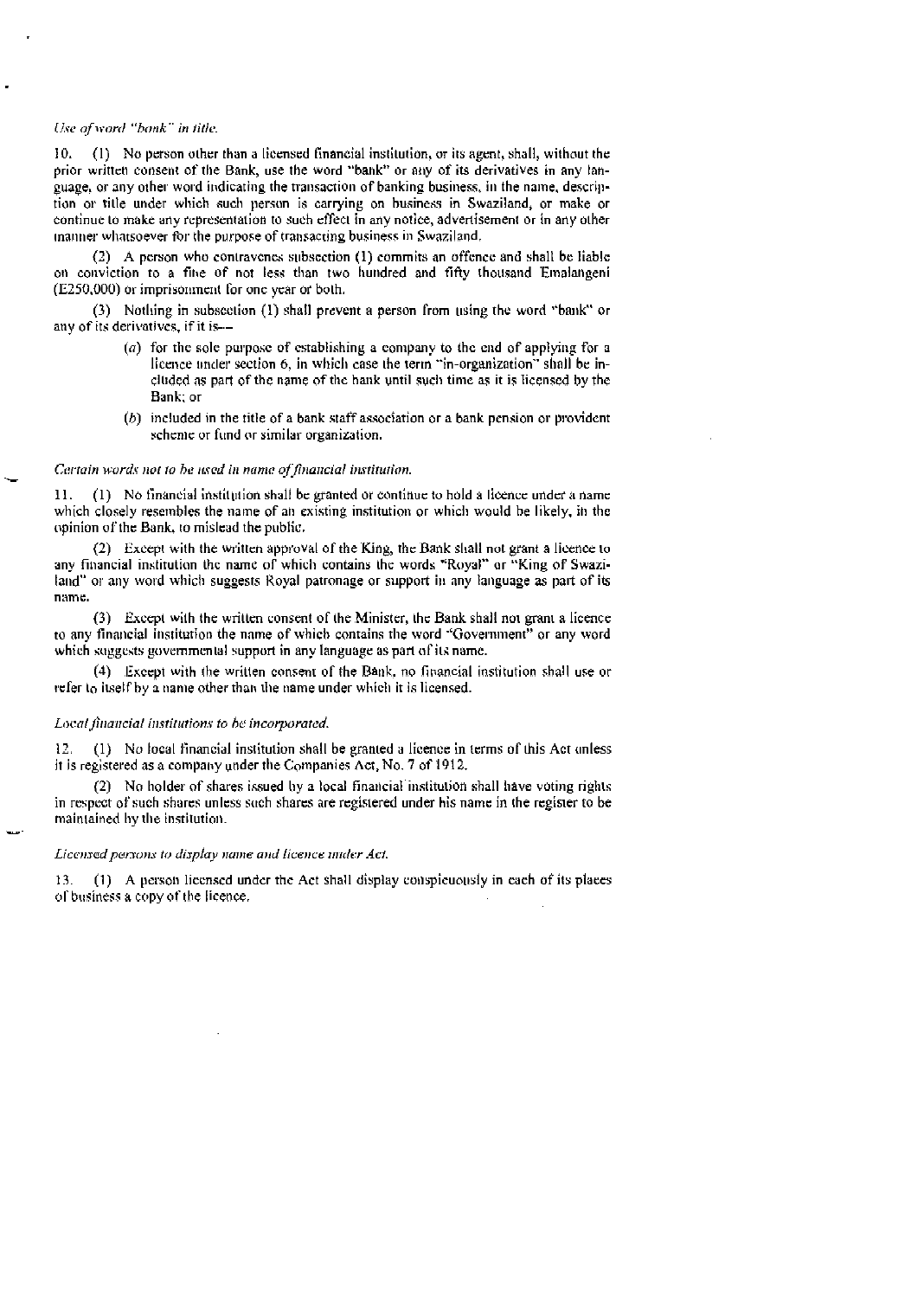(2) No financial institution shall open a new place of business in Swaziland, or change the location of. or close, an existing place of business in Swaziland without the prior written consent of the Bank:

Provided that the Bank shall not grant such consent unless it is satisfied that the new place of business, or the financial institution as relocated, will continue to meet the provisions of section &

(3) No local financial institution shall open a new place of business outside Swaziland, or change the location of, or close, an existing place of business outside Swaziland without the prior written consent of the Bank.

#### General prohibitions.

 $14.$  (1) No person may, without the prior written approval of the Bank, acquire by transfer either directly or indirectly any interest in the capital stock of a local financial institution which would confer upon him a voting share exceeding twenty percent of the total outstanding stock., and, in considering its approval, the Bank may call for such information as it may require.

(2) No local financial institution shall, without the prior writien approval of the Bank—

- $(a)$  enter into a merger or consolidation:
- $(b)$  transfer the whole or any part of its assets in Swaziland other than in the ordinary course of its business;
- $(c)$  effect an increase or reduction of its authorized share capital or a reduction of its paid-up capital;
- $(d)$  alter its name as set out in its licence; or
- $(e)$  amend its memorandum or articles of association.

(3) No foreign tinancial institution which is licensed under this Act shall, without the prior written approval of the Bank-

- (a) transfer the whole or any part of its assets in Swaziland other than in the ordinary course of its business:
- $(b)$  effect a reduction of its assigned capital in Swaziland: or
- (C) alter its name as set out in its licence.

(4) An application for the approval of the Bank in tems of this section shall he in writing and shall be accompanied by any information or document which the Bank may deem necessary including—

- $(a)$  a statement of the nature of the transfer, merger or consolidation;
- $(b)$  a copy of the proposed agreement under which the transfer, merger or consolidation is to be effected: and
- $(c)$  in relation to a foreign financial institution, reasons for the reduction of its assigned capital in Swaziland.

#### Formation of conglomerates.

15. (I) No person licensed to carry on banking business shall without the prior written authorization of the Bank form or participate in a conglomerate.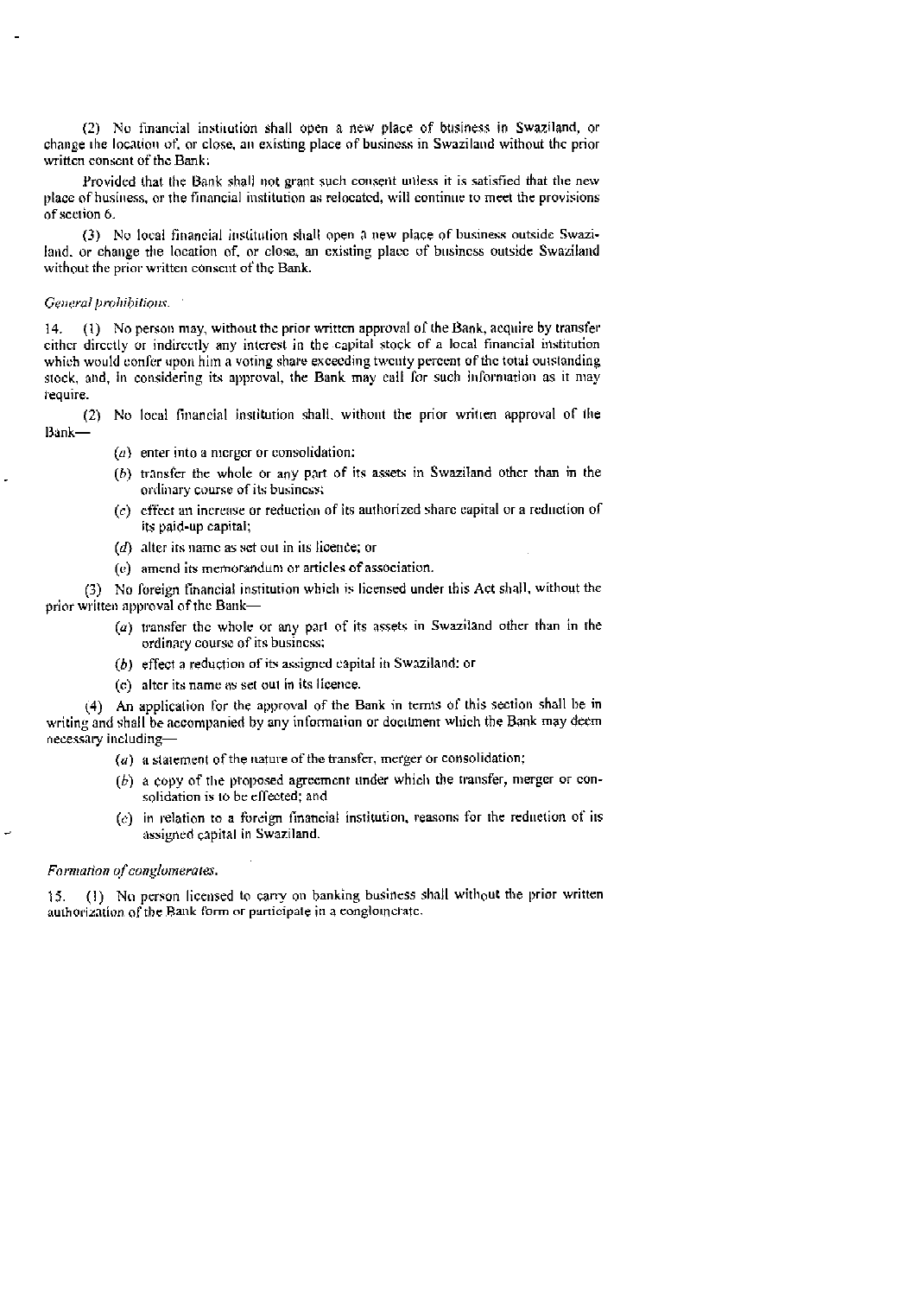- (2) For the purpose of this section a conglomerate may consist of—
	- (a) a group of financial institutions;
	- (h) a group whose members include a financial institution, and insurers and/or securities dealers (whether foreign or local, separately incorporated, registered in tenns of any applicable legislation, or carrying on as a regular feature of its business the business of insurance or dealing in securities); or
	- (C) a group whose members include a financial institution, any member refcrred to in paragraph  $(b)$ , and any other undertaking whose main business cannot be classified as falling within financial services or related sectors, of which one of its members controls another within the group; or such control belongs to one or more persons or members who act in concert to exercise control over two or more members of the group.

(3) For purposes of subsection  $(2)(c)$ , control shall exist when a member, person, association of members or persons, or an entity—

- (a) directly or indirectly, or acting through one or more intermediaries owns, directs, or has the power to vote twenty-five percent or more of any class of voting securities or shares of a member of the conglomerate:
- $(b)$  directs in any manner the election of a majority of the directors of a member of' the conglomerate: or
- $(c)$  directly or indirectly exercises a controlling influence over the management or policies of a member of the conglomerate.
- (4) In granting such authorization the Bank may—
	- $(a)$  limit or order the reduction of the percentage shareholding or other ownership interests by any person or any of the members of the conglomerate in the financial institution to a maximum of twenty-four percent:
	- (h) limit the aggregate amount of esisting and potential exposure to the capital and reserves of the financial institution—
		- (i) to ten percent in respect of any one member of the conglomerate: or
		- (ii) to twenty percent in respect of two or more members of the conglomerate;
	- $(c)$  dircet that certain categories of assets that would be classified in the ordinary course of credit evaluation and banking practice as doubtful or low-quality assets, shall not be acceptable as collateral security for transactions contemplated in subsection (5);
	- $(d)$  direct that any transaction resulting in an exposure to the financial institution, as contemplated in subsection (5), shall be on terms and conditions that would have been offered to unrelated third parties, and that arc consistent with safe and sound banking practices; or
	- $(e)$  impose any terms and conditions which it may deem desirable or in the interest of sound prudential practice and a stable financial system.

(4) For purposes of subsection  $(4)(b)$  "exposure" in relation to such member or niembers, means—

 $(a)$  a loan or extension of credit to a member or members;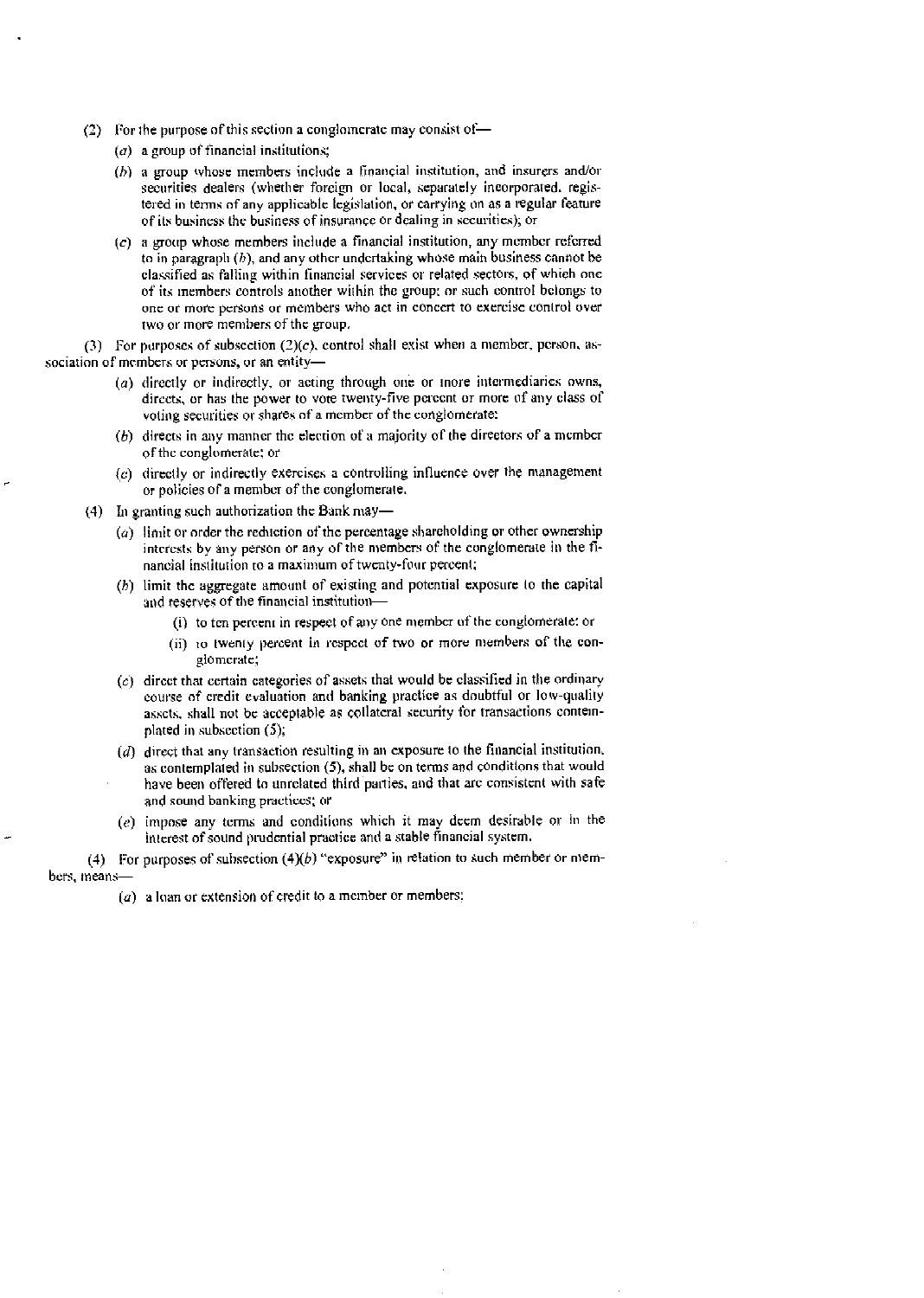- $(b)$  a purchase of, or investment in, shares or other ownership interests of a member or members:
- $(c)$  a purchase of assets, including assets subject to an agreement to repurchase, from a member or members;
- $(d)$  the acceptance of shares or other ownership interests issued by a member or members as collateral security for a loan or extension of credit to such member or members; or
- $(e)$  the issue of a guarantee, acceptance, promissory note, or letter of credit, including an endorsement of any such instrument, on behalf of a member or members.

(6) The Bank may, by notice published in the Gazette, make By-laws to ensure prudential rules, reporting and auditing of each member of the conglomerate and the conglomerate as a whole.

(7) The By-laws referred to in subsection (6) may differentiate between the different classes of conglomerates described in subsection (2) of this section.

#### Revocation of licence of a financial institution.

16. (1) The Bank may revoke the licence of any financial institution if the holder-

- $(a)$  fails to commence operations within a period of one year following the grant of the licence:
- $(b)$  exceeds the terms of his licence or fails to comply with any conditions imposed under section 6 or 17, or with any measures required by the Bank under section 42:
- (C) ceases to carry on the business for which he is licensed; or
- ( $d$ ) is in breach of any other of the provisions of this Act.

(2) Before revoking the licence of any financial institution, the Bank shall consult with the Minisler and give such institution notice of its intentions to do so, and shall afford it a reasonable opportunity to show cause why such licence should not be revoked:

Provided that no licence shall be revoked earlier than twenty-eight days after the notice of intention is served on the financial institution.

(3) The Bank may obtain a temporary injunction upon application to the Court for the suspension of any part or all of the business being conducted by such institution afler lhe notice of intention has been served upon it.

 $(4)$  If the Bank has revoked a licence, it shall as soon as possible publish a notice of the revocation in the Gazette and in a newspaper of general circulation in the country and shall in addition cause a sulficiently large enough notice to be posted in a conspicuous place in each place of business of the financial institution.

#### Licensing of agents and annual fees.

17. (1) Any person, other than a licensed financial institution, proposing to act as agent of a financial institution not licensed in Swaziland, who represents such institution, or undertakes any activity on its behalf, in Swaziland, other than in the course of legal proceedings, shall.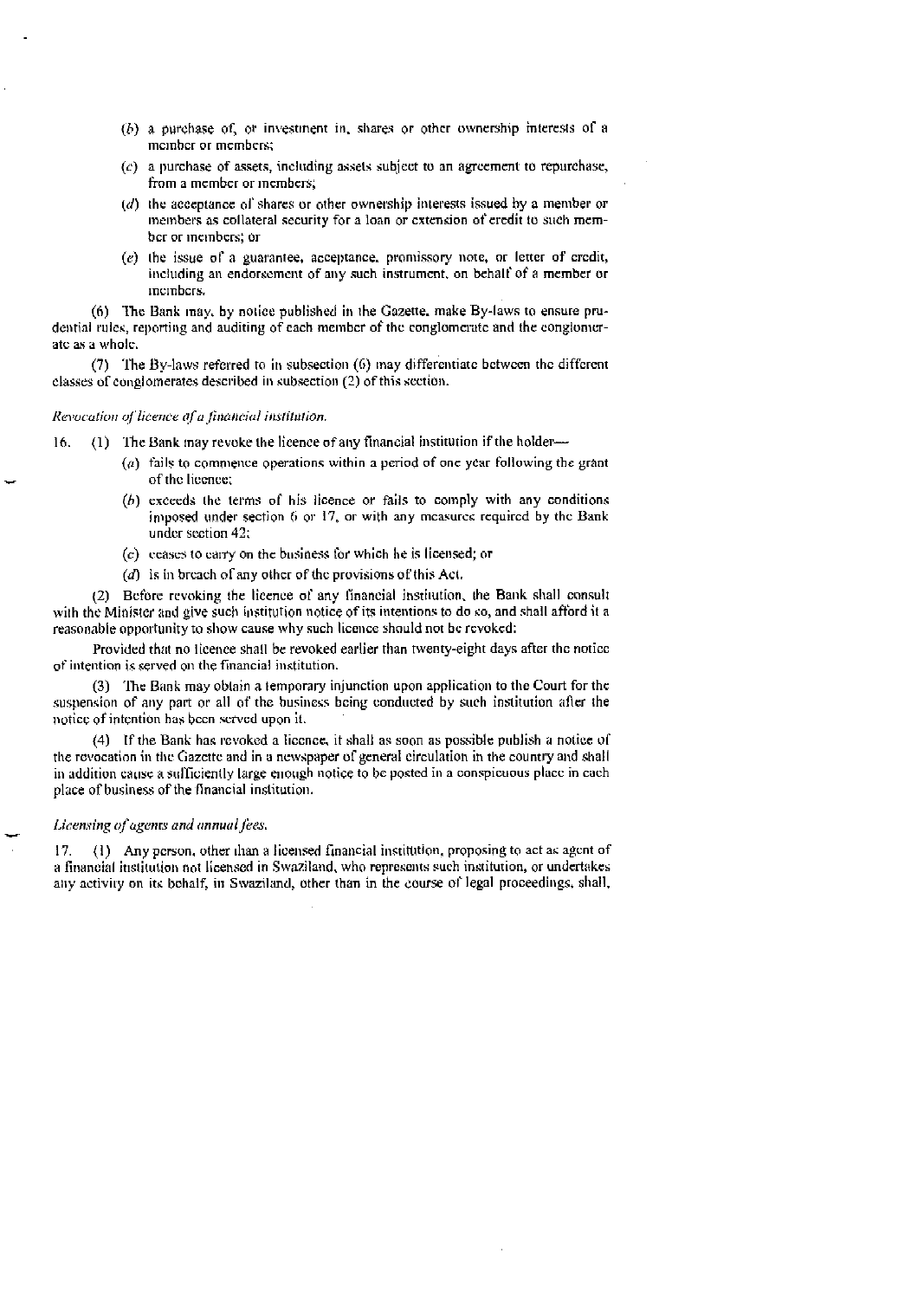before engaging in such representation or activity, apply to the Bank for a licence under this section.

(2) An application for a licence in terms of subsection (1) shall be in writing and shall contain full particulars of—

- ( $a$ ) his authority to act as agent;
- $(b)$  the business he proposes to carry on; and
- $(c)$  the manner in which, and the places where, he proposes to carry on such business.

(3) The licensee shall, upon the granting or renewal of his licence, pay to the Bank for the account of the Consolidated Fund the prescribed annual fee for agents which may from time to time be prescribed by the Minister by notice published in the Gazette.

(4) The licence shall be granted for a period not exceeding one year, but may he rencwed upon application to the Bank made prior to the expiry of the period for which the licence was granted:

Provided that the Bank may refuse to grant or renew such licence on good cause shown.

(5) Jn granting or renewing a licence, the Bank may impose conditions to be satisfied by its holder including limitations on his activities.

(6) The licence may he evoked by the Bank in the event that its holder fails to comply with the terms and conditions of the licence, or comes under the provisions of section 49.

(7) Before revoking any licence issued under this section. the Bank shall give the holder notice of its intention to do so, and shall afford him a reasonable opportunity to show cause why such licence should not be revoked:

Provided that no licence shall be revoked earlier than twenty-eight days after the notice of intention is sen'ed on the holder.

(8) The Bank may obtain a temporary injunction upon application to the High Court for the suspension of any part or all of the business being conducted by the holder after the notice of intention has been sen'ed upon hini.

(9) If the Bank has revoked a licence in terms of this section, it shall as soon as possible publish a notice of the revocation in the Ciazette and in a newspaper of general circulation in Swaziland.

(10) Any person acting as an agent within the meaning of this section without a valid licence therefor commits an offence and shall be liable on conviction to a fine of fifty thousand Emalangeni (E50.000) and an additional fine of not less than twenty-five thousand Emalangen) (E25,000) in respect of each day on which the contravention continues.

### Disclosable information.

18. (1) With respect to any licensed financial institution or agent, the Bank shall disclose to any person upon request-

- $(a)$  the nature of the licence;
- $(b)$  any terms, conditions and limitations attached to such licence;
- (c) the places where the holder of such licence may, according to his licence, carry on his activities; or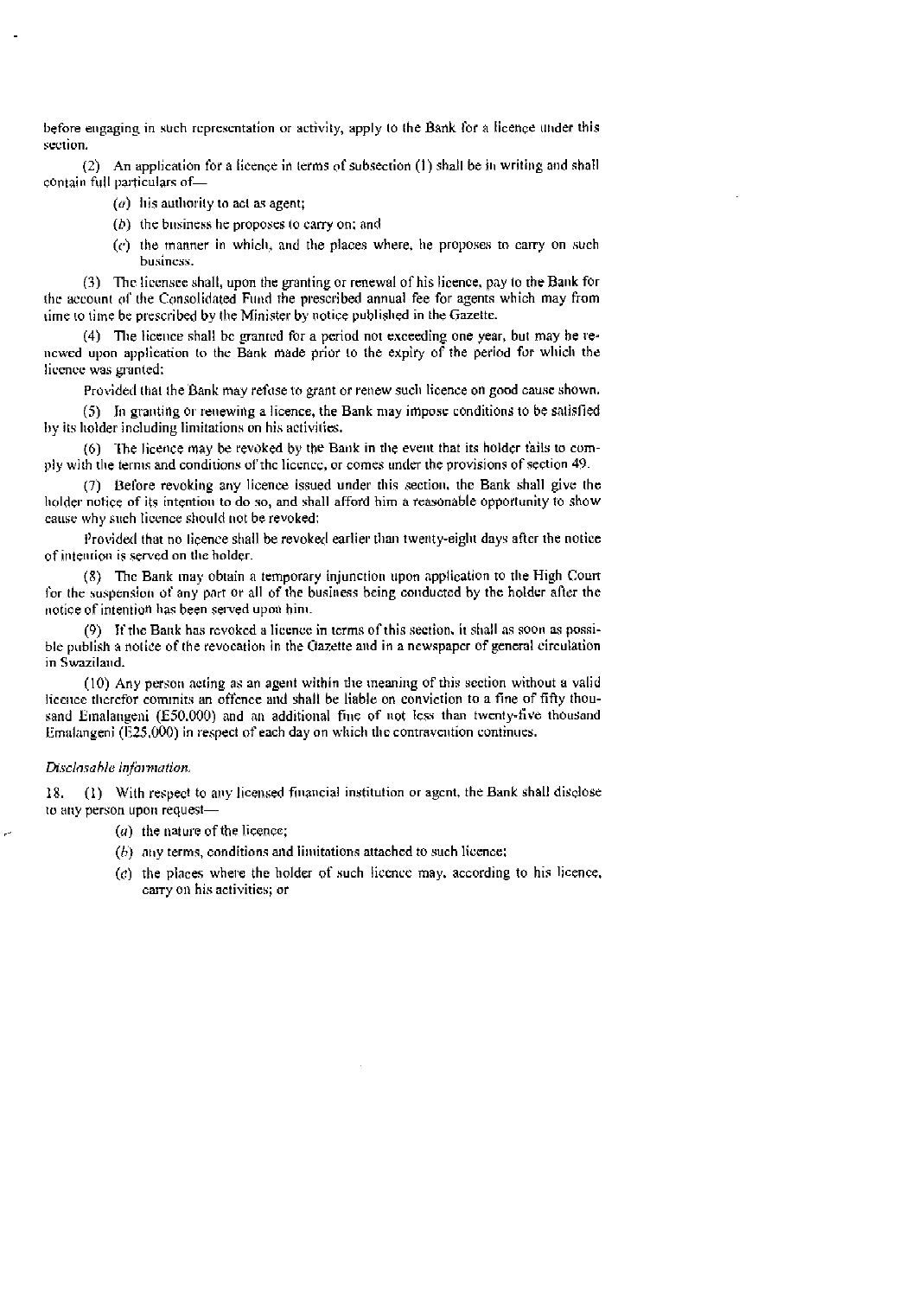(c/) the name of the person upon whom process may he served in lieu of the holder of such licence, where such person has been named in a certificate of designation filed with the Bank.

(2) For the purposes of this section "certificate of designation' means a certificate filed with the Bank by the licence holder appointing a person upon whom process may be served in lieu of the licence holder.

# PART Ill

### FINANCIAL REQUIREMENTS AND LIMITATIONS

#### Capital and Reserve Account.

19. (I) Every financial itistittition shall at all times maintain unimpaired capital, either paid-up if it is a local financial institution. or assigned if it is a foreign financial institution, at least equal to the minimum amount specified in section 20.

(2) The assigned capital of a foreign financial institution shall serve the same purposes under this Act as the paid-up capital of a local tinancial institution.

(3) Every financial institution shall maintain a Reserve Account and, before any dividend is declared or any profit is transferred to the head office or elsewhere, shall transfer to such Account out of the net profits of each year, after due provision has been made for taxation, a sum equal to not less than the minimum amount specified in section 20.

(4) The Reserve Account shall neither he reduced nor impaired:

Provided that the impairment of the Reserve Account may be permitted when it is the only means of preventing an impairment 01' the capital, in which ease the Bank shall he tiotitied within thirty days of the amount of such impainnent.

(5) •No financial institution shall declnre, credit or pay any dividend or make any other transfer from profits if there is an impainment of the paid-up or assigned capital or of the minimum required balance in its Reserve Account.

#### Amount of capital and Reserve Account.

20. (1) The following requirements shall apply in respect of a financial institution  $\rightarrow$ 

- (a) operating as a bank—
	- 6) its minimum required capital shall he not less than the greater of the amount prescribed by the Bank by way of start-up capital, or five percent of its liabilities to the public in Swaziland in terms of the most recent balance sheet prepared in accordance with section 35;
	- (ii) it shall transfer each year to its Reserve Account a sum equal to not less than ten percent of its net profits until the balance in the Reserve Account is equal to its minimum required capital;
	- (iii) the sum of capital and reserve accounts together shall not be less. than eight percent of the sum of its risk weighted assets computed in the manner prescribed by the Bank from time to time by Notice in the Gazette: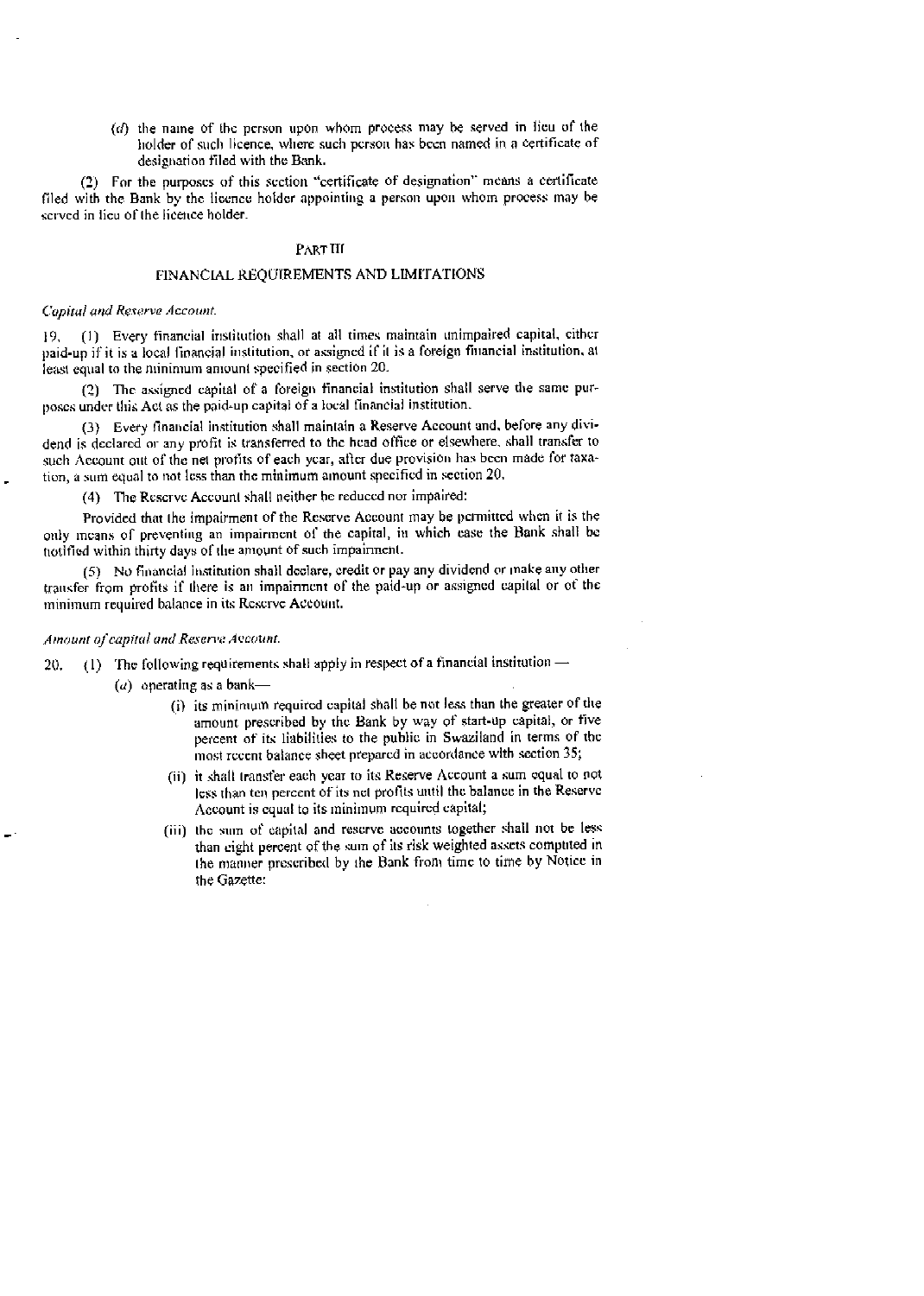Provided that any hank required by a change in By-laws made under this section to increase its capital shall be afforded a reasonable period of time being not less than twelve months in which to comply therewith;

- (h) operating as a credit institution or other financial institution—
	- (i) its minimum required capital shall be not less than the amount prescribed by By-laws in respect of the appropriate class of institutions:

Provided that such prescription shall not be inferior to the greater of the amount prescribed by the Bank by way of start-up capital or five percent of its liabilities to the public in Swaziland in terms of the most recent balance shcct prepared in accordance with section 35; and

Providcd further that any credit institution or other financial institution required by a change in By-laws made under this section to augment its capital shall he afforded a reasonable period of time, being not less than twelve months, in which to comply therewith;

(ii) it shall transfer each year to its Reserve Account a sum equal to not less than twenty-five percent of its net profits until the balance in such Reserve Account is equal to its minimum required capital:

Provided that the Bank may, by issuing By-laws, increase the percentages specified in paragraphs  $(a)(i)$  and  $(b)(i)$ .

(2) Where the minimum capital of a financial institution, prescribed in reference to its liabilities, exceeds the amount of its unimpaired capital, such institution may, provisionally and subject to the approval of the Bank for such period as it may approve, include in the computation of its capital any unimpaired balance in its reserve account.

(3) Where the sum of capital and reserve accounts of a bank, falls below eight percent of the sum of its computed risk-weighted assets (or such higher percentage as may have been prescribed by the Bank under subsection (1)), such institution may, on application to the Bank, be granted a reasonable time not exceeding one year for compliance on the basis of a plan rectifying the deficiency.

#### Provisions to be made for certain items.

21. In making the calculations necessary to ascertain that a financial institution has complied with the requirements of sections  $19$  and  $20-$ 

- $(a)$  provisions shall be made by a financial institution to the satisfaction of the Bank for the following items----
	- (i) depreciation of assets and had or doubtful debts (to be calculated at least once in each calendar quarter) and including accumulated depreciation and bad debts not yet written oil;
	- (ii) operating and accumulated losses;
	- (iii) preliminary expenses, representing expenses relating to organisation or extension or the purchase of business or goodwill, and including under-writing commission;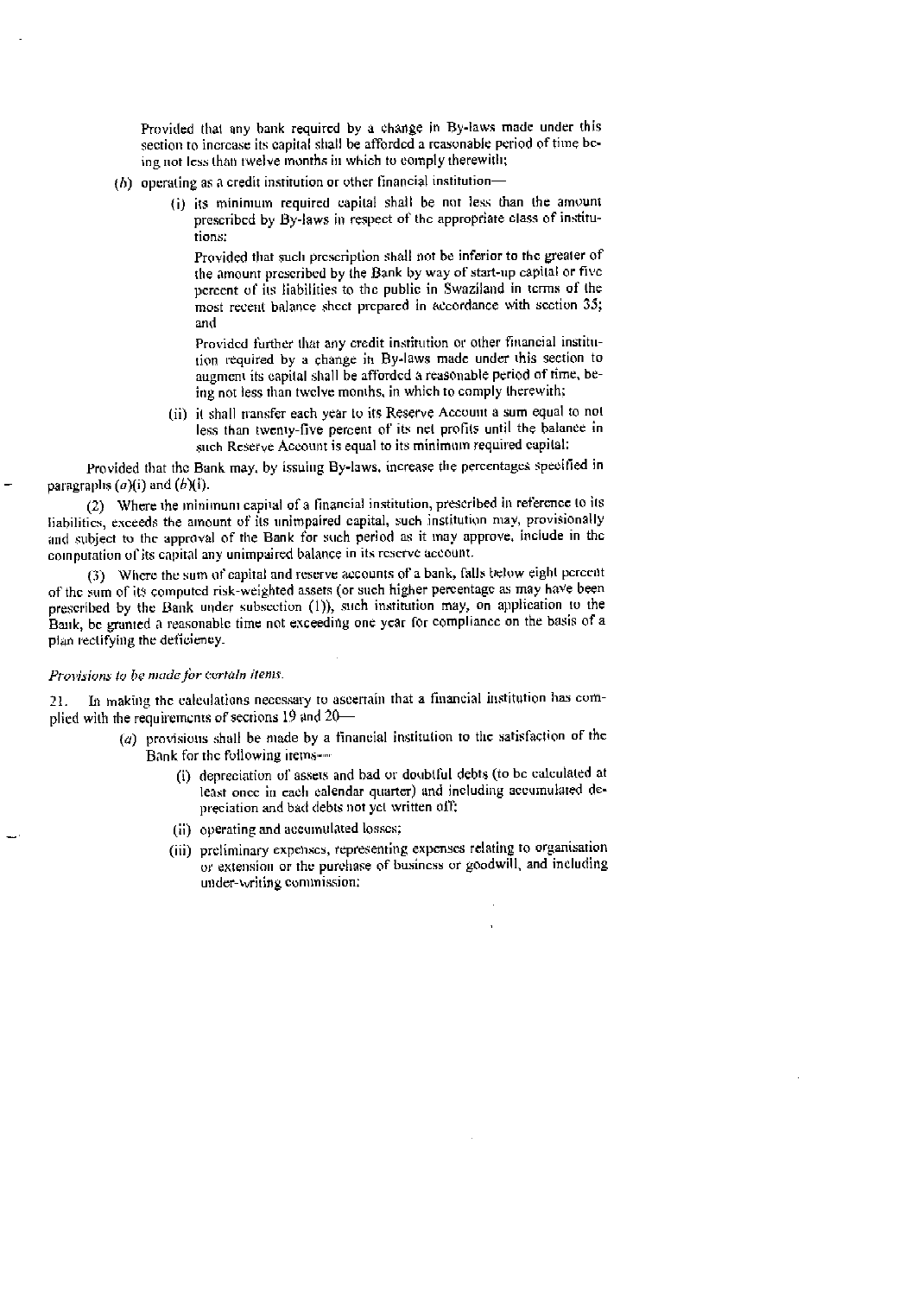- (iv) the value of any assets lodged or pledged to secure liabilities incurred under any law if all the liabilities (including contingent Iiabilities) so secured are not included in the calculation and if the effect of such lodging or pledging is that such assets are not available for the purpose of meeting the liabilities of the institution to the public;
- (v) such other items as the Bank may prescribe in By-laws;
- $(b)$  capital, paid-up or assigned as the case may be, liabilities, and risk-weighted assets shall be of such kinds and computed in such manner, as the Bank may prescribe in By-laws.

#### Prescribed investments to be maintained.

22. The Bank may from time to time, by notice published in the Gazette, prescribe that every financial institution of a given class or classes shall maintain in Swaziland specified investments of an amount to be determined as a percentage of its liabilities to the public in Swaziland as shown in its last preceding monthly statement furnished to the Bank under section 36:

Provided that—

- $(a)$  no such prescription shall require the total amount of such specified investments to exceed five percent of such liabilities; and
- $(b)$  every such prescription sball afford every institution required to maintain such specified investments a reasonable period, not less than three months, in which to comply.

#### Minimum liquid assets to be maintained.

23. (1) The Bank may from time to time, by notice published in the Gazette prescribe that cvcry financial institution of a given class or classes shall matntain liquid assets amounting to not less than a prescribed percentage or percentages, not exceeding twenty-tive percent, of the total, or specified categories, of its liabilities to the public in Swaziland as shown in the last preceding monthly statement furnished to the Bank undcr scction 36:

Provided that no financial institution shall be required without prior approval of the Minister, to maintain liquid assets in excess of thirty percent of such total liabilities to the public in Swaziland.

(2) The distribution of amounts between the various types of liquid assets required to he held under this section shall be made at the discretion of each financial institution;

Provided that the Bank may, by notice published in the Gazette and with the approval of the Minister, prescribe the distribution of amounts between the types of liquid assets required to be held under this section.

(3) For the purpose of this section, "liquid assets" shall consist of freely transferable assets, unencumbered by any charge or lien whatsoever, of the following classes -

- $(a)$  notes and coins that are legal tender in Swaziland and net balances held with the Bank;
- (h) net balances withdrawable on demand and money at call at any financial institution in Swaziland;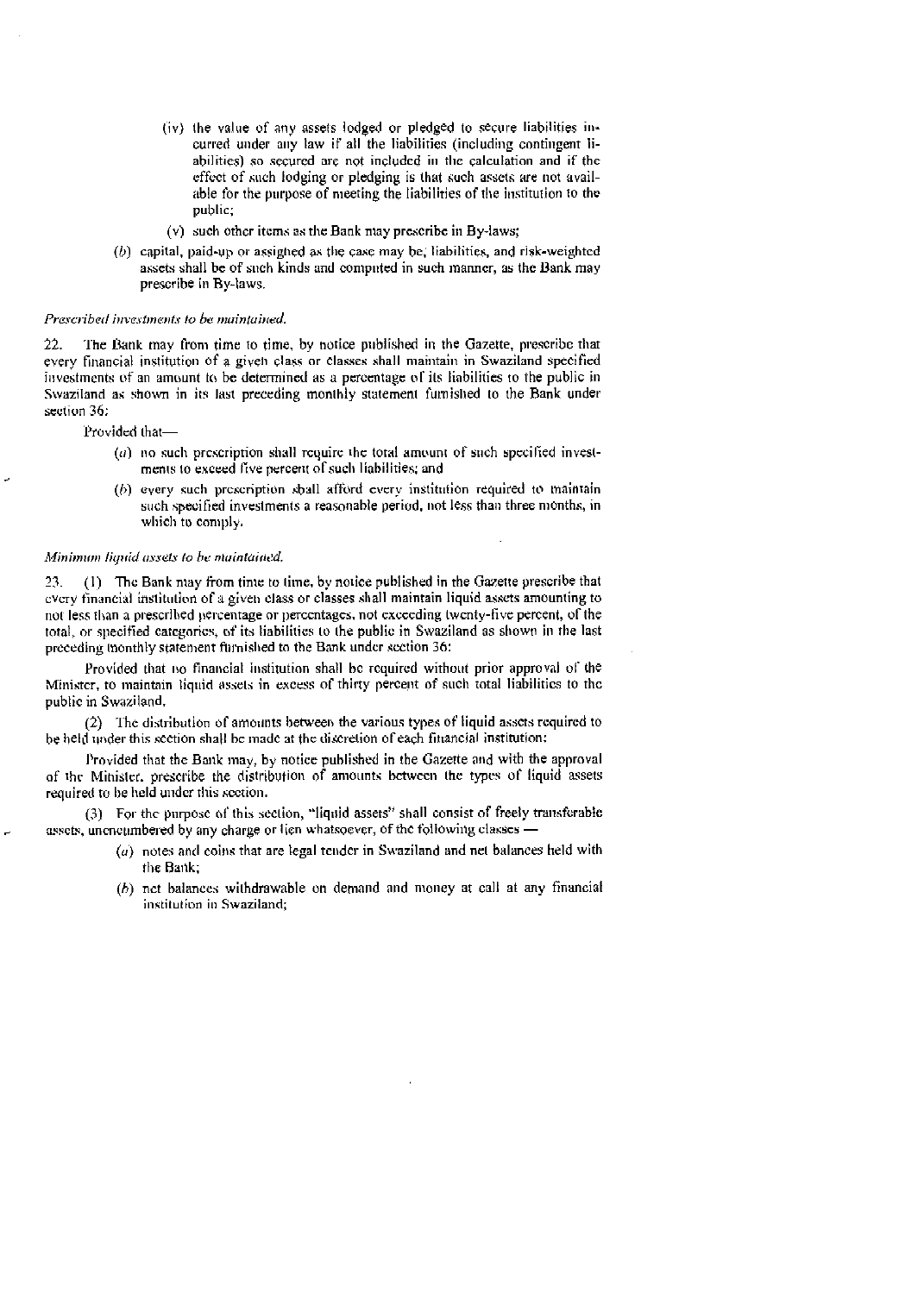- $(c)$  treasury bills and other securities issued by the Government and maturing within three hundred and seventy days;
- $(d)$  securities issued by the Bank and maturing within one hundred and eighty days;
- $(c)$  net balances withdrawable on demand, and money at call or at up to thirtyone day's notice at such financial institutions, denominated in such cunencies and located in such countries and available in accordance with such terms, as the Bank nay approve;
- $(f)$  negotiable instruments of such type as the Bank may approve bearing at least two good signatures, payable within a period of one hundred and eighty-six days and drawn on such places, and denominated in such currencies, as the Bank may approve;
- $(g)$  treasury notes or bills issued by the Government of such countries, and denominated in such currencies, as the Bank may approve, and maturing within three hundred and seventy days; or
- $(h)$  such other assets as the Bank, with the approval of the Minister, may, by notice published in the Gazette, approve.

#### Limitations on specified operations and activities.

- 24. (1) No financial institution shall directly or indirectly—-
	- (a) grant to any person or permit to be outstanding any loan, advance or credit facility, or give any financial guarantee or incur any other liability on behalf of that person, such that the total value of the loans, advances or credit facilities to, and linancial guarantees or other liabilities on behalf of, that person is at any time more than twenty-five percent of the unimpaired paid-up or assigned capital and unimpaired balance in the Reserve Account of the financial institution

Provided that the limitation upon such transactions shall not apply if they—

- (i) represent loans, advances or credit facilities to, or guaranteed in writing both as to principal and interest by, the Government of Swaziland;
- (ii) represent such loans., advances or credit facilities to. or guaranteed in writing both as to principal and interest by, such foreign Governments, as the Bank may specify for the purposes of this section;
- (iii) are fully secured by cash and held in a segregated deposit account by the lending financial institution, or portions thereof;
- (b) grant any loans, advances or credit facilities against the security of its own shares or, those of any other licensed financial Institutions;
- $(c)$  grant or permit to be outstanding unsecured loans, advances or credit facilities of an aggregate amount in excess of fifty thousand Emalangeni (E50,000}—
	- (i) to its directors whether such loans, advances or facilities are granted to them jointly or severally;
	- (ii) to any firm, partnership, syndicate, association, company or other body of persons incorporate or unincorporate in which it or any one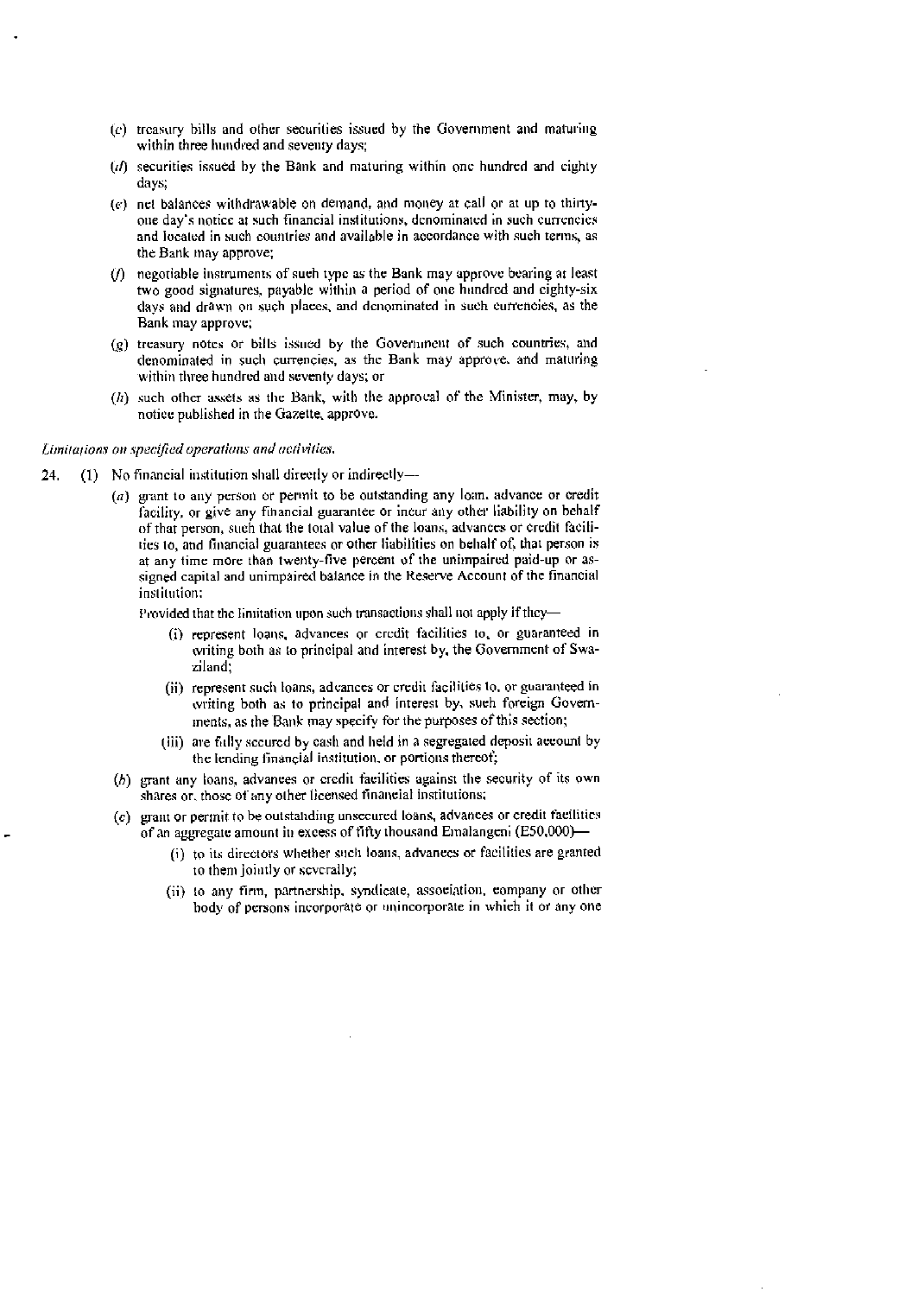or more of' its directors is directly or indirectly interested as owner. sharcholder, director, partner, manager, agent or member; or

- (iii) to any individual, firm, partnership, syndicate. association, company or other body of persons incorporate or unineorporate of whom or of which it or any one or more of its directors is directly or indirectly a guaranlor:
- $(d)$  grant or permit to be outstanding to any officer or employee unsecured loans, advances or credit facilities which in the aggregate amount exceed one year's emoluments of such officer or employec;
- $(e)$  engage, whether on its own account or on a commission basis, in the wholesale or retail trade, including the import or export trade, except in so far as may be necessary in exceptional circumstances with the prior written approval of the Bank in the course of banking business or in the course ot' the satisfaction of debts due to it: or
- (ñ acquire or hold any part of the share capital or any financial, commercial. agricultural, industrial or other undertaking except such shareholdings as a Iinancial institution may acquire in the course of the satisfaction of debts due to it, which shareholdings shall. however, be disposed of at the earliest suitable moment but not later than three years from the date of its original acquisition:

Provided that this paragraph shall not prevent the purchase and sale of shares of stock for (rust account or upon the order and for the account of a customer without recourse:

Provided further that this paragraph shall not apply—

- (i) in respect of any sharcholding approved by the Bank in any corporation established for the purpose of insuring deposits or of promoting the development of a money market or securities market or payments system in Swaziland or of improving the financial mechanism for the financing of economic development: or
- (ii) to any shareholdings in other undertakings the aggregate value of which does not at any time exceed twenty-live percent of the sum of its unimpaired paidup or assigned capital and unimpaired balance in its Reserve Account:

Provided, however, that the acquisition of any voting shares of a local financial institution shall be subject to the prior written approval of the Bank.

(2) If in the application of the limitation of subsection  $(1)(a)$  the Bank determines that the interests of a group of two or more persons are so interrelated that they should be considered as a unit, the otal indebtedness of such group shall be combined and deemed to be in respect of a single person.

(3) The Bank shall issue By-laws to ensure prudential rules for the aggregation and attribution of loans and credit facilities for the purpose of ensuring compliance with subsection (1).

(4) A financial institution shall report all credit exposures in excess often peicent of its unimpaired paid-up or assigned capital and unimpaired balance in the Reserve Account to the Bank on a quarterly basis and may not incur such exposure to an extent that in total cxceecls eight hundred percent of that calculation.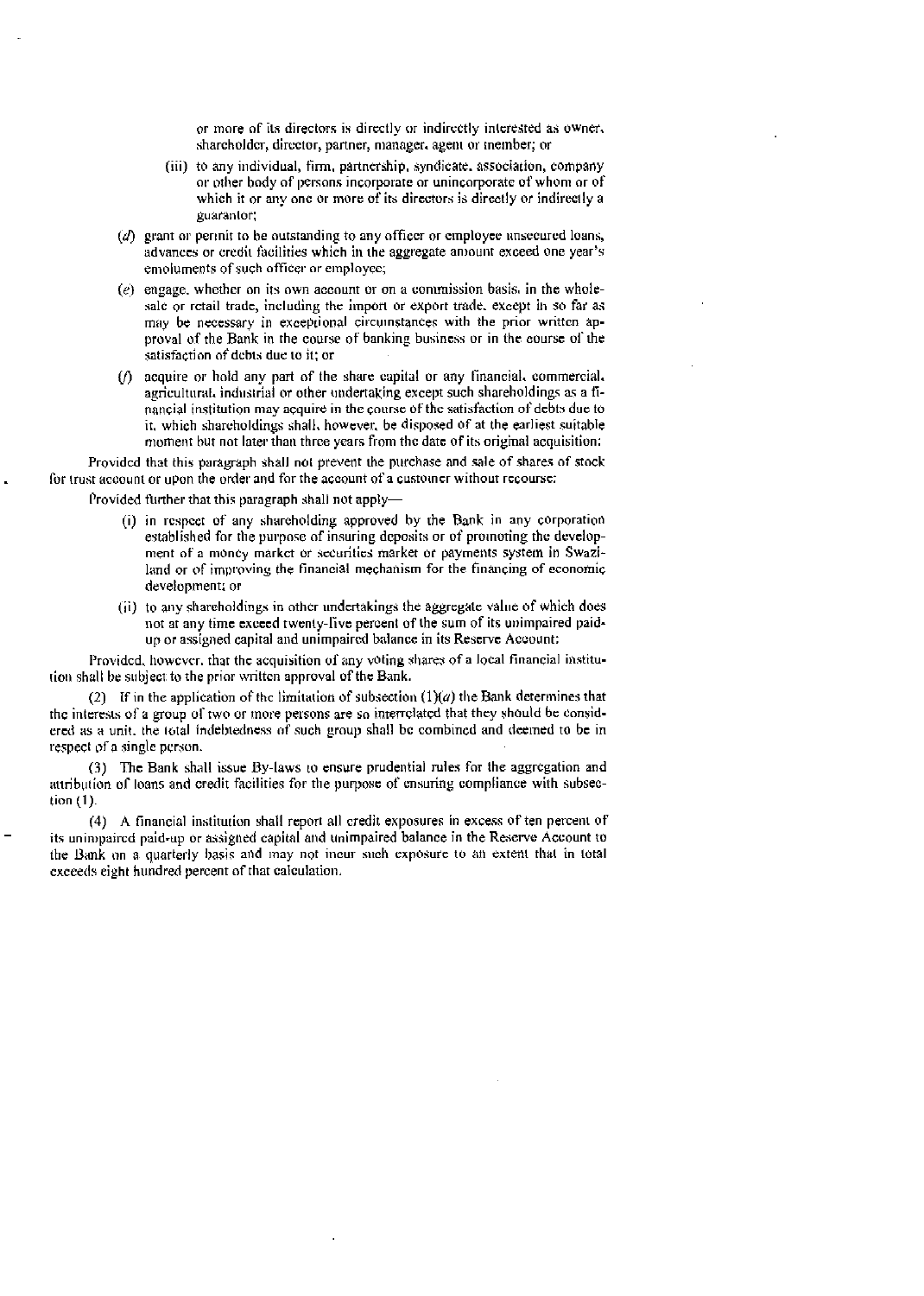## Loans and advances secured by hypathec.

25. (1) Subject to this section. a financial institution may, on completion of a deed of hypothecation, secure any loans or advances by a hypothec of crops or other agricultural or external produce, whether attached to the soil or not, felled timber, animals, fodder, industrial and fishing materials, rolling stock, boats, fishing tackle or nes, raw materials, equipment. machinery, stock-in-trade and generally all produce of labour and things necessarily used in connection with production, or other movable property (including incorporeal rights) of whatsoever kind or description, of which the borrower is the owner and in respect whereof he has the right 0f use and disposal, whether or not as on the date such deed of hypothecation the property offered as security is in existence or has been acquired by the borrower.

- (2) Any deed of hypothecation entered into under this section shall—
	- $(a)$  include  $\equiv$ 
		- (i) a statement that the institution has, through its servant or agent, explained to the borrower the effect of making such deed and that the borrower understands the explanation;
		- (ii) the amount of the loan or advance secured by the hypothec;
		- (iii) a description of the property offered as security
		- (iv) such matters as may be prescribed by legislation;
	- $(t)$  be lodged by the financial institution with the Registrar of Deeds within thirty days of its execution and thereafter registered in the register of deeds ot bypothecation; and
	- (C) be endorsed by the signature of an officer who has been duly authorized thereto, either generally or specially, by the institution concerned.

(4) A deed of hypothecation entered into under this section shall be of no effect unless and until it has been registered in accordance with subsection (2).

(5) Immediately upon payment by the financial institution of the loan or advance or any part thereof to or on behalf of the borrower, and subject to subsection (3), notwithstanding any other law, all property hypothecated and progeny or produce thereof shall be deemed to be pledged in favour of the institution for the amount owing in respect of such loan or advance, including interest and costs, as fully and effectually as if it had been pledged by delivery to such institution.

(6) The security created tinder subsection (4) shall not bc extinguished by any dclivery to another person of the property without the written consent of the financial institution:

Provided that this subsection shall not apply to—

- (a) any delivery by or on behalf of the borrower to another person in good faith if the value of the property so delivered does not exceed fifty Emalangeni (E50); or
- $(b)$  any subsequent delivery to another person for value in good faith, even if the person so delivering the property has acquired it in bad faith from the borrower,

(7) The financial institution may at any time, upon such conditions as it deems fit, grant permission in writing to the borrower to dispose of the property which has been hypothecated in terms of this section or to substitute any other property of the same description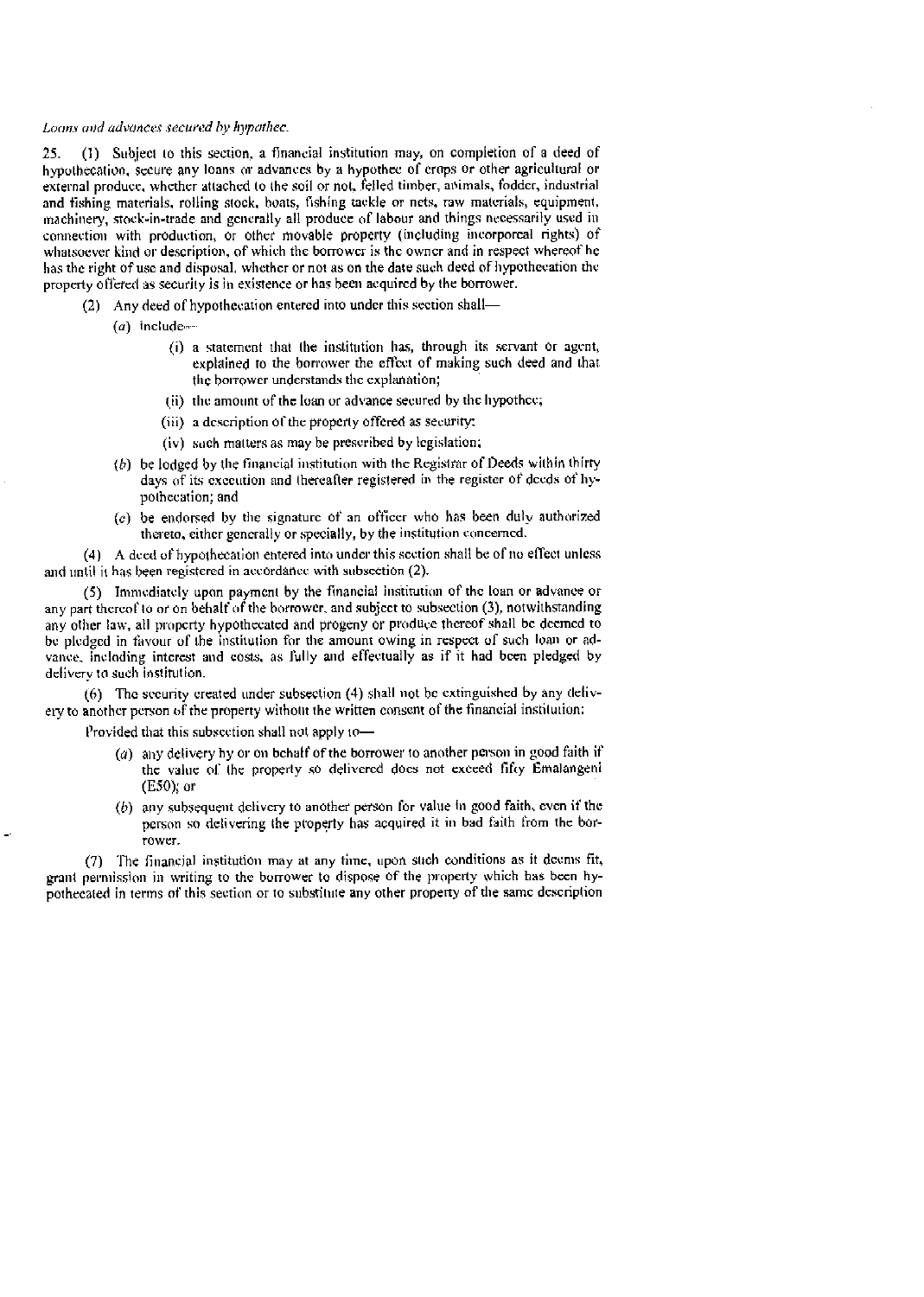therefor, and any property so substituted shall be deemed to have been validly hypothecated in terms of this section:

Provided that the financial institution shall cause the details of such substitution to be noted against the deed of hypothecation lodged with the Registrar of Deeds in terms of subsection (2) hereof and until so noted, such substitution shall be of no effect as against persons other than the borrower.

(8) Any movable property already hypothecated by any registered notarial bond shall not be hypotheeated under this section, except with the consent in writing of the holder of such bond.

(9) Any borrower who, without the prior written authority of the financial institution, disposes of, destroys or consumes any property hyporhecated under this section or removes any property from the land where it is to be kept by agreement with the financial institution. commits an offence and shall be liable on conviction to a fine of not less than one thousand Emalangeni (El .000) or imprisonment for one year or both:

Provided that it shall be a good defence in any prosecution under this subsection if the accused establishes that the amounts secured under the deed of hypothecation were fully paid by or on his behalf to the financial institution concerned immediately after the disposal, destruction. consumption or removal as the case may be.

(10) If, at a trial in respect of a contravention of subsection  $(8)$ , it is proved that the accased failed, on the demand of any person designated by the institution for such purpose, to produce the property hypothecated or any part thereof, the accused shall be presumed to have disposed of, destroyed, consumed or removed the property in question as the ease may he according to the charge. unless the contrary is proved.

(II) Every financial institution shall maintain a register of all deeds of hypothecation entered into in terms of this section at the principal place of business and such register shall be open for inspection by members nf the public without charge during normal hours of business of the institution.

(12) Upon recovery or repayment of any loan or advance secured by a hypothec together with interest thereon to the date of such repayment and any costs which may have been incurred in connection with such loan or advance and recoverable in terms thereof or of any law, the institution shall issue a receipt for such moneys and notify the Registrar of Deeds who shall forthwith cancel the entry in the register of deeds of hypothecation.

## Forcclosure of hypothec.

26. (1) Any deed of hypotheeation lodged with the Registrar of Deeds in terms of section 25 shall be deemed to be a liquid document for the purposes of any application to any court of competent jurisdiction for sununary judgment or provisional sentence.

(2) In the case of loans secured by hypothec, upon any event specified in a hypothec entered into in terms of section 25 permitting the seizure of any property subject thereto, a financial institution may file with the clerk or registrar ot'any court of competent jurisdiction a certified statement by an authorized employee of the financial institution on oath as correct. setting forth the said event and describing the property liable to seizure and annexing thereto a copy of the relevant deed of hypothee.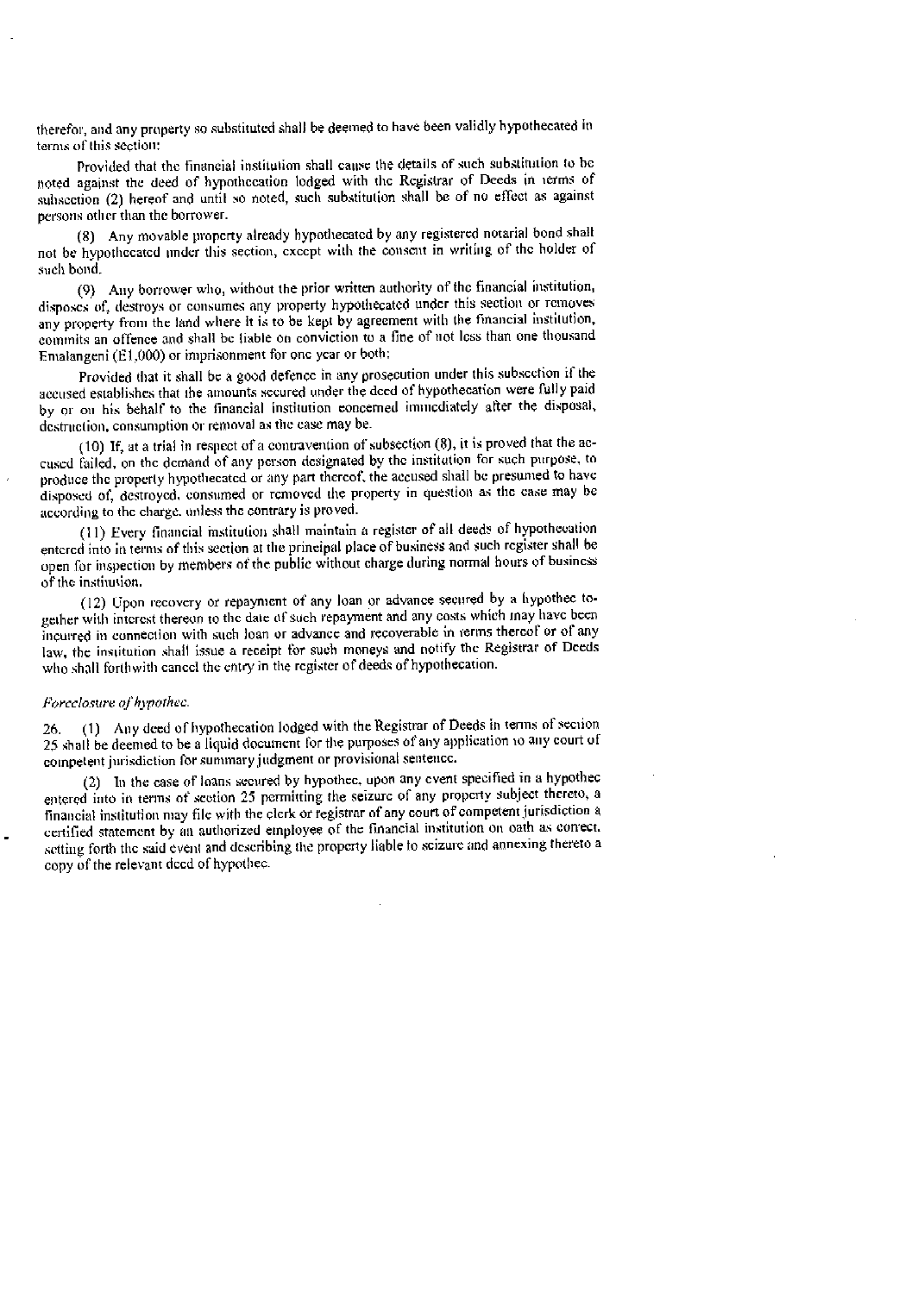$(3)$  A copy of the statement referred to in subsection  $(2)$  shall be posted by the financial institution to the borrower simultaneously with it being filed with the clerk or registrar of the Court.

 $(4)$  A statement shall on being filed in terms of subsection  $(2)$  have all the effects of, and any proceedings may be taken thereon, as if it were, a civil judgment lawfully given in that court in favour of a financial institution authorizing the seizure of such property.

 $(5)$  No financial institution which has seized property in terms of subsection (4) shall dispose of such property without having obtained a court order from a court of competent jurisdiction in which the statement referred to in subsection (2) was filed.

#### Allocation of proceeds.

27. (1) Notwithstanding any other law, the proceeds of a sale in execution or under the judgment of a court of any properly hypothecated under section 25 shall he applied, firstly, towards any costs or espenses incidental to the taking of possession and sale of such property. and, secondly, to the discharge of the loan or advance or balance thereof outstanding and any interest thereon to the date of receipt of proceeds of sale, and thereafter any surplus remaining. shall be repaid to the borrower or his successor in title or assigns, as the case may be.

(2) For the purposes of this section the expression This successor in title" includes his curator bonis and any executor, administrator, trustee or liquidator of his estate.

#### Hypothecation deeds to be prepared by the financial itistitution

28 (I) A deed of hypothecation to secure a debt to a financial institution and a deed evidencing the discharge of any debt so secured may be prepared by the financial institution and the borrower shall pay such charges in connection therewith as may be approved by the Bank from time to time.

(2) Notwithstanding any Regulations made under the Deeds Registry Act, No. 37 of 1968 or any other law, all such documents prepared by a financial institution in accordance with subsection  $(1)$  which are registrable in the Deeds Office shall be registrable without it being necessary for any person to appear before the Registrar of Deeds.

(3) A. deed of hypothecation lodged with the Registrar of Deeds in terms of section 23 shall he substantially in the form prescribed by Regulation, but may contain such terms and conditions as are not inconsistent with this or any other law.

#### PART IV

# AUDIT, INFORMATION AND EXAMINATION

#### Appointment and duties of auditors.

29. (1) Every financial institution shall annually appoint an independent auditor, satisfactory to the Bank. whose duty shall he to make a report to the shareholders of a local financial institution or to the head office of a foreign financial institution upon the annual balance sheet and profit and loss account, and in every such report he shall state whether in his opinion the balance sheet and profit and loss account have been prepared in accordance with standard banking practice, whether they fairly present the financial institution's affairs and, if the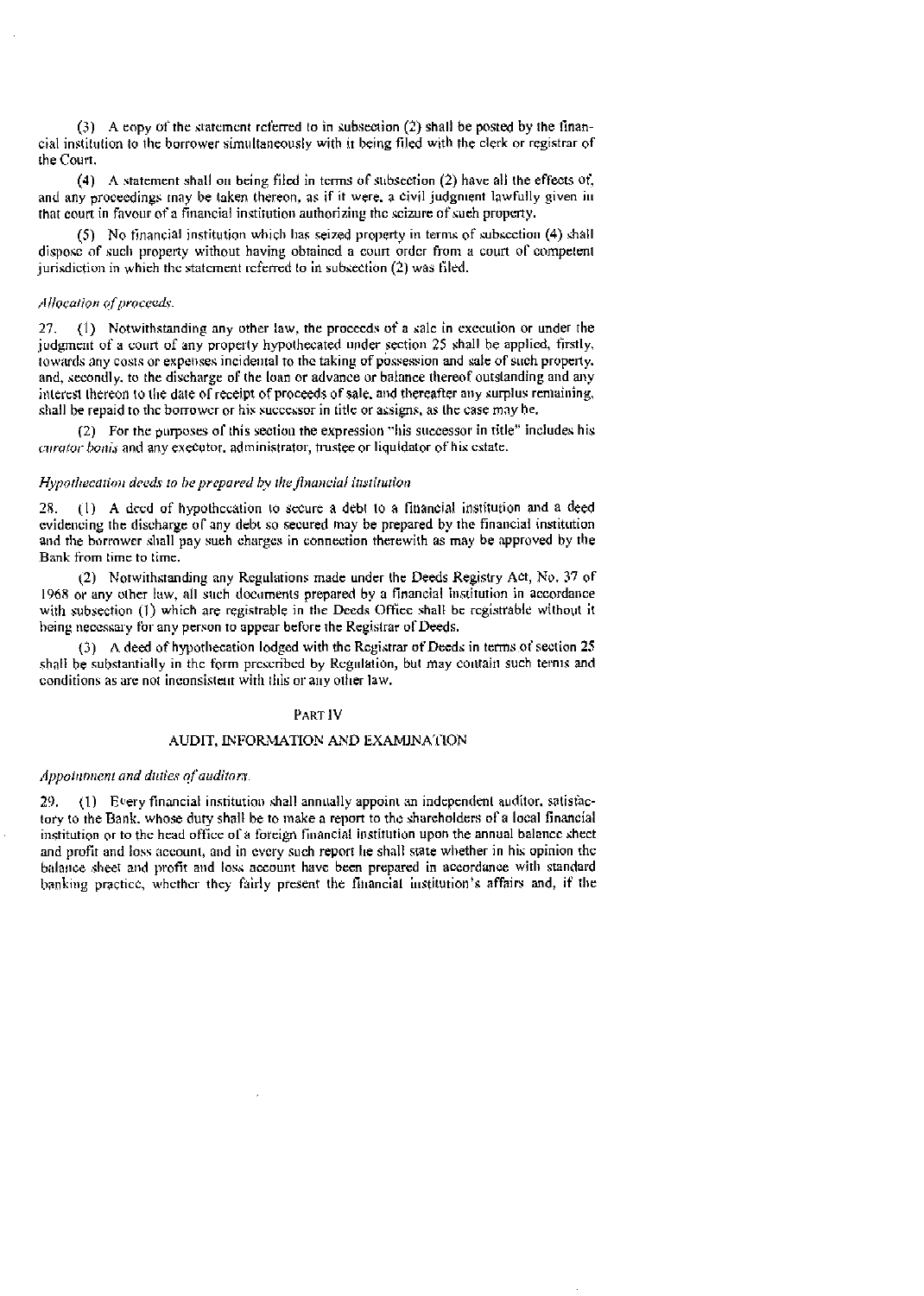auditor has called for explanations or information from the directors, officers or agents of the financial institution, whether such arc satisfactory.

(2) The report of the auditor shall be read together with the report of the hoard of management of the financial institution at the annual ineeting of shareholders of each local financial institution and shall he transmitted to the head office of each foreign linancial institution, and a copy thereof sent to the Bank.

(3) If a financial institution fails to appoint an auditor in accordance with subsection (I), ot the Batik is not satisfied with the report of the auditor appointed by the financial institution the Bank shall have the power to appoint an auditor and his remuneration shall be paid by the financial institution.

(4) No person having any interest in a financial institution otherwise than as a depositor and no officer, employee or agent of a financial institution shall be eligible for appointment as an auditor to such financial institution, and any person appointed as an auditor to any financial institution who shalt after such appointment acquire such interest or become an officer, employee or agent of such financial institution shall forthwith cease to he such. auditor.

- $(5)$  If an auditor, in the course of the performance of his duties is satisfied that—
	- ( $a$ ) there has been a serious breach of or non-compliance with the provisions of this Act, or regulations or By-laws made under this Act, the Central Bank of Swaziland Order, No. 6 of 1974, or the Companies Act. No. 7 of 1912;
	- $(b)$  a criminal offence involving fraud or other dishonesty has been committed;
	- (C) losses have been incurred which reduce the paid'up or assigned capital, as the ease may be. of the financial institution by twenty-five percent or more;
	- $(d)$  serious irregularities have occurred, including those that jeopardize the security of depositors and creditors: or
	- $(c)$  he is unable to confirm that the claims of depositors and creditors are still covered by the assets,

he shall immediately report the matter to the Bank.

(6) The Bank may, if it considers it necessary, from time to time, being at least once a year, arrange trilateral meetings with each financial institution and its auditors, to discuss matters relevant to the Bank's supervisory responsibilities which have ansen in the course of the statutory audit of that financial institution, including relevant aspects of the financial institution's business, its accounting and internal control systems, and its annual balance sheet and profit and loss accounts.

(7) The Bank may, if it considers it desirable or necessary in he interests of deposi. tors, from time to time arrange bilateral meetings with auditors of financial institutions.

(8) No duty of confidentiality to which an auditor of a financial institution may be subject shall be regarded as contravened and no civil, criminal or disciplinary proceeding shall tie against him by reason of his conimunicating in good faith to the Bank, whether or not in response to a request made by it, any information or opinion which is relevant to the Bank's functions under this Act, or Regulations or By-laws made under this Act, or the Acts referred to in subsection (5).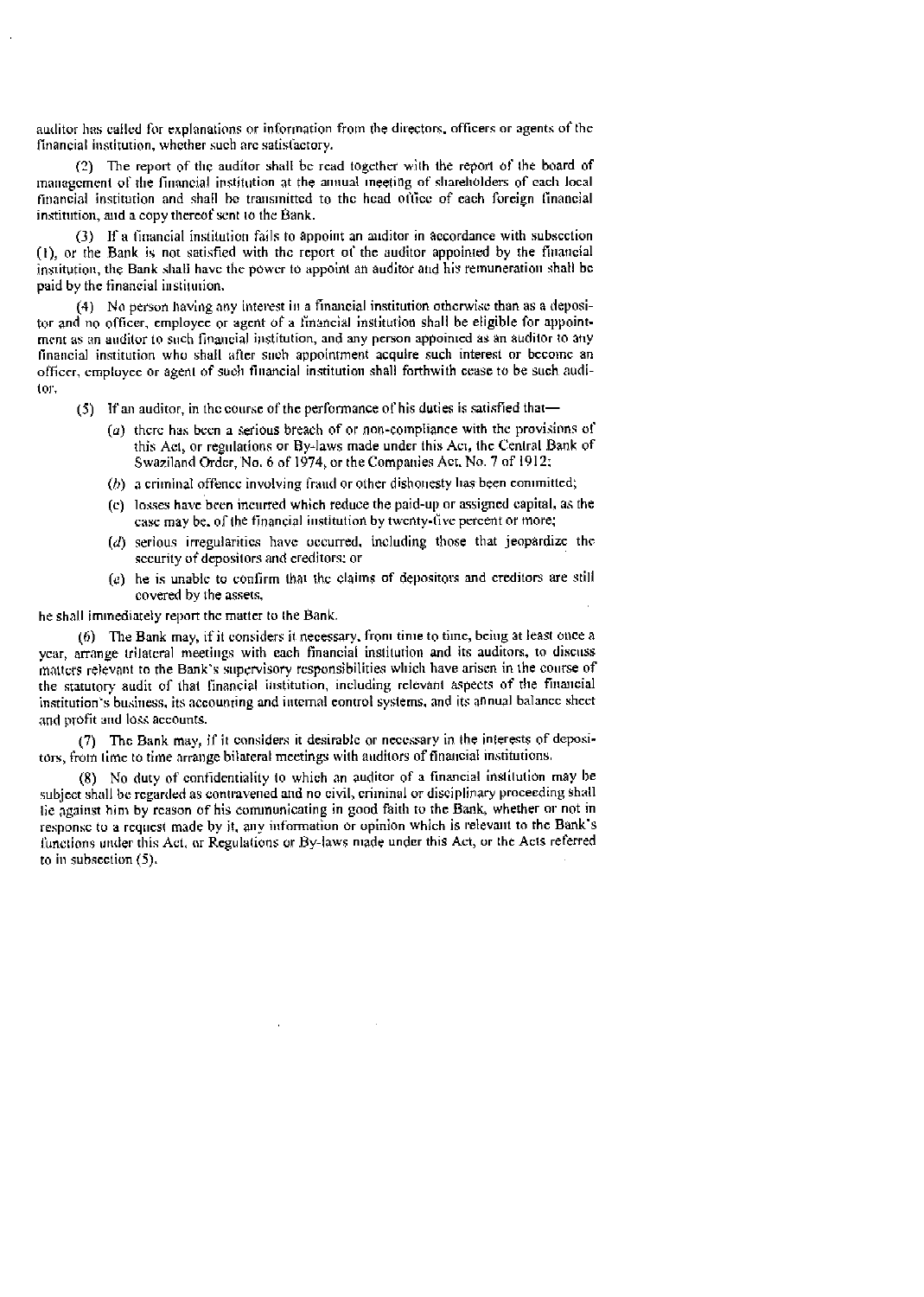# Auditor's right of access to hooks.

30. Every auditor of a financial institution shall have the right of access at all times to such books, accounts, vouchers, and securities of that institution and shall be entitled to require from the officers and agents of that institution such information and explanations as he requires to correctly perform his ditties as auditor.

#### Powers of the Bank in relation to auditors.

31. (I) The Bank may impose all or any of the following duties on an auditor in addition to those provided under section 29 —

- $(a)$  a duty to submit such additional information in relation to his audit as the Bank considers necessary;
- (h) a duty to carry out any other examination or establish any procedure in any particular case;
- (c) a duty to submit a report on any of the matters referred to in paragraphs  $(a)$ and  $(b)$ ;
- $(d)$  a duty to submit a report on the financial and accounting systems and risk management controls of the financial institution; or
- $(e)$  a duty to certify that the systems of loan classification, provisioning and write-offs prescribed by the Bank are being followed and whether or not suitable measures to counter the possibility of money-laundering have been adopted by the financial institution and are being implemented in accordance with such By-laws that the Bank may prescribe.

(2) The financial institution shall remunerate the auditor in respect of the discharge by him of all or any of these additional duties.

#### Andit committee.

32. (I) Every financial institution shall, by resolution of its board of directors, establish an audit committee that shall regularly report to the board on all matters set forth in seetions 29 and 31.

(2) The audit committee shall include at least three non-executive directors and its meeting shall be attended by the auditor appointed under section 29 and by the intemal auditor of the financial institution.

- $(3)$  The functions of an audit committee shall be to-
	- $(a)$  assist the board of directors in its evaluation of the adequacy and efficiency of the internal control systems, accounting practices, information systems and auditing processes applied within the financial institution concerned in the day-to-day management of its business;
	- $(b)$  facilitate and promote communication, regarding the matters referred to in paragraph  $(a)$ , risk management or any other related matters between the board of directors and the executive officers of the financial institution eoncertied and the auditor appointed under section 29 and the employee charged with the internal auditing of the transactions of the financial institution;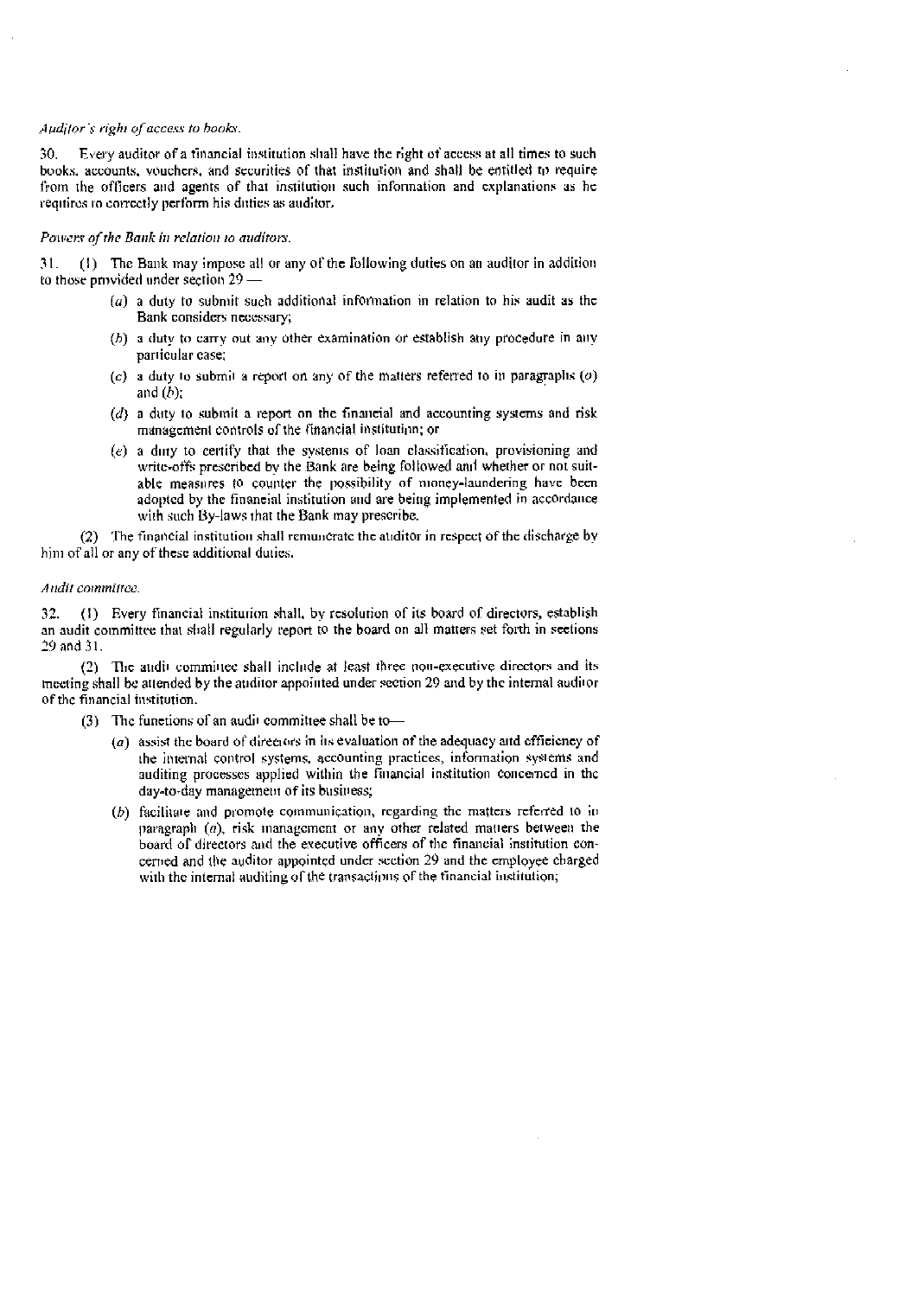$(c)$  introduce such measures as in the audit committee's opinion may serve to enhance the credibility and objectivity of financial statements and reports prepared with reference to the affairs of the financial institution concerned.

#### Termination of appointment of auditor.

(1) A financial institution that decides to terminate the services of an auditor ap-33. pointed under section 29 before the expiration of the term of appointment must do so by resolution of its board of directors and must give prior written notice to the Bank of its intention to remove or replace the auditor.

(2) If the financial institution is a branch of a foreign financial institution carrying on banking business in Swaziland, it must present the written approval of its head office to the Bank.

(3) An auditor appointed under section 29 shall give written notice to the Bank if that audito

- $(a)$  intends to resign before the expiration of the term of office; or
- $(b)$  intends not to seek reappointment.

#### Financial records.

34 Every financial institution shall keep such records in Swaziland as are necessary to show clearly and conectly the state of its affairs and to explain its transactions and financial position and to enable the Bank to determine whether the institution has complied with the provisions or this Act, and Regulations and By-laws made under this Act, and it shall preserve every such record for a period of at least five years as from the date ot' the last entry therein.

#### Annual accoant.

35. (1) Not later than three months after the expiry of its financial year, every local financial institution, in respect 0f all business transaeted by it, and every foreign financial institution in respect of all business transaeted through its places of business in Swaziland. shall prepare, with reference to that year, a balance sheet and a profit and loss account as of the last working day of that year in such form as the Bank may approve, under the joint signatures of the principal officer and the majority of directors of a local financial institution or of the principal officer and the next most senior officer in Swaziland of a foreign financial institution.

(2) The balance sheet and profit and loss account prepared in accordance with subsection (I) shall be audited in terms of section 29.

- (3) Every financial institution shall—....
	- $(a)$  within fourteen days after receipt of the audited balance sheet and profit and loss account in accordance with subsection (I)—
		- (i) send copies thereot'tu the Bank;
		- (ii) publish a copy of such balance sheet in the Gazette and in at least one newspaper of general circulation in Swaziland; and
	- $(b)$  exhibit throughout the year in a conspicuous position in each of its places of business in Swaziland, other than a mobile office, a copy of such balance sheet.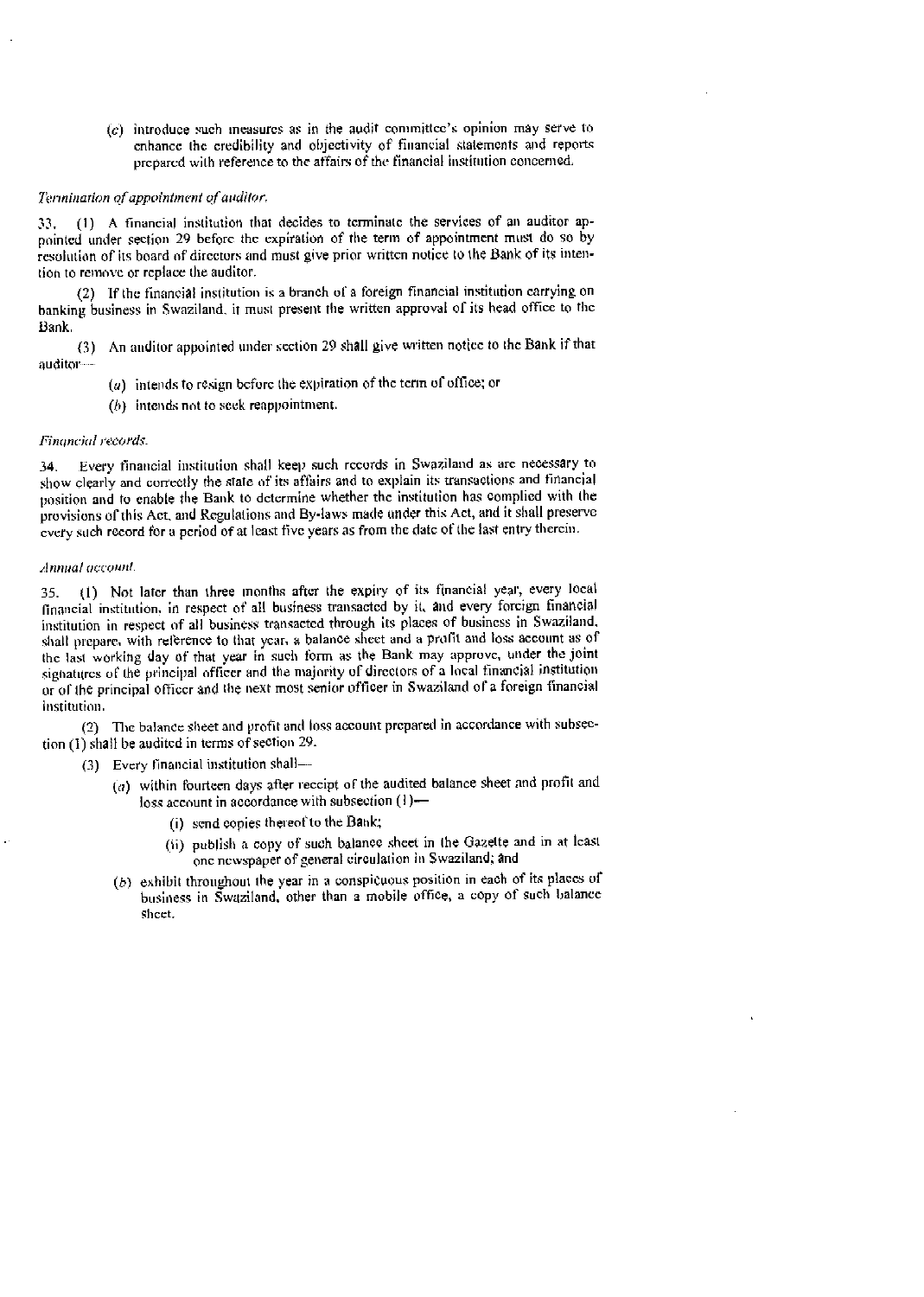#### Returns.

- 36. (1) Every financial institution shall submit to the Bank in duplicate—
	- $(a)$  not later than the fourteenth day of each month a statement prepared in accordance with written instructions and in such form as the Bank may from time to time prescribe showing thc assets and liabilities at the close of business on the last business day of the preceding month: and
	- $(b)$  not later than fourteen days after the last day of each calendar quarter ending on 31st March. 30th June, 30th September and 31st December, a statement prepared in accordance with written instructions and in such form as the Bank may from time to time prescribe giving an analysis of its assets and liabilities and income and expense at the close of the last business day of the calendar quarter:

Provided that the Bink may from time to time call for any additional information which it may require for the purpose of the administration of this Act from any financial institution about its operations.

(2) A financial institution which contravenes subsection  $(1)$  shall be liable to a minimum administrative penalty to be imposed by the Bank of fifty thousand Emalangeni  $(E50,000)$  plus an additional fine of twenty-five thousand Enlalangeni  $(E25,000)$  in respect of each day in which the offence continues.

#### Failure to provide information.

37. (1) The Bank may serve an order to cease and desist upon a financial institution which fails to furnish information as requested by the Bank after the expiry of the time by which the hank had requested such information.

(2) A financial institution which contravenes subsection  $(1)$  shall be liable to a minimum administrative penalty to he imposed by the Bank of fifty thousand Emalangeni (E50,000) plus an additional fine of twenty-five thousand Emalangeni (E25,000) in respect of each day in which the offence continues.

#### Reporting of suspicious transactions.

38. (I) No financial institution shall carry Out a transaction which it knows or suspects to be related to a serious criminal activity until it reports the information regarding the transaction that iadicates such activity to the Bank.

(2) A financial institution shall provide all necessary information relating to the suspicious transaction in accordance with any law authorizing such exchange of information.

(3) A financial institution shall not disclose to any person, other than a Court, competent authority, or other person authorized by law, that information has been transmitted to or requested by the authorities, that an investigation is being carried out, or that instructions not to execute a transaction are being carried out.

(4) Where a financial institution provides information that is referred to in subsections (I) and (2) in good faith, the financial institution shall be exempted from liability of any kind for complying with this section and/or for breach of any restriction on disclosure of information. except as provided in subsection (3).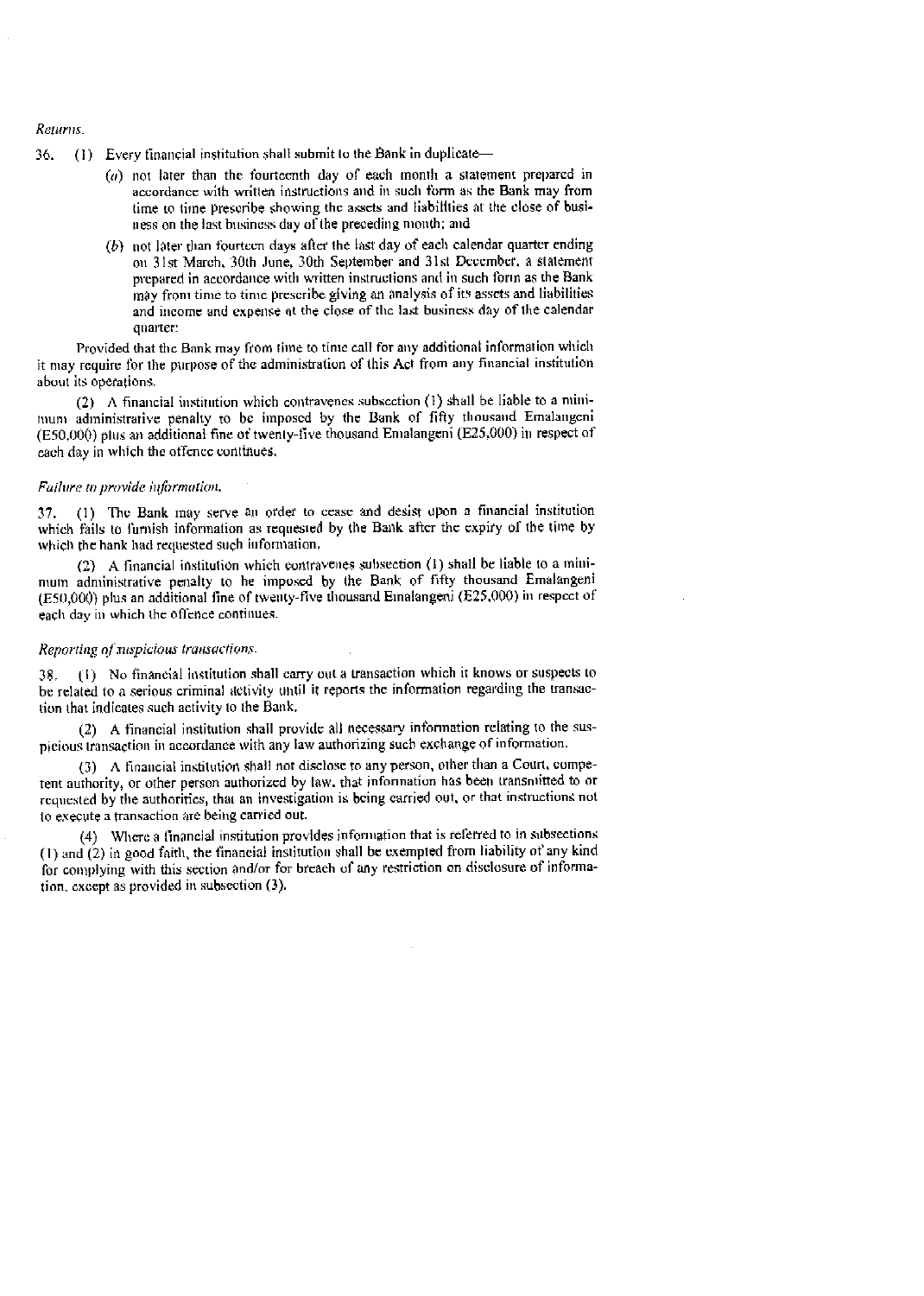(5) For the purposes or this section, "financial institution" includes [he employees, directors, officers and owners of a financial institution.

#### Examinations.

39, (1) The Bank shall cause regular on-site examinations of the operations and affairs of cvcry financial institution, and, where the Bank so specifies, foreign branches, if any, of such financial institutions, to be made by officers of the Bank so appointed to conduct such examinations.

(2) The purpose of an examination under subsection (1) shall be to determine whether—

- $(a)$  the financial institution concerned is in a sound financial condition:
- $(b)$  the provisions of this Act, Regulations and By-laws are being complied with by the financial institution: and
- $(c)$  the business of a financial institution is being operated in a lawful and prudent manner.

(3) For the purpose of determining the condition of a financial institution and its compliance with this Act, Regulations and By-laws, the Bank may cause an examination to be made of' any of the financial institution's affiliates in Swaziland to the same extent that an exumination 'nay be 'nude of' the financial institution.

(4) The Bank shall also cause such examination to be made where application is made by one-fifth of the total number of depositors, or by any number of depositors holding not less than one-third of the liabilities to the public in Swaziland of such institution:

Provided that the applicants shall submit to the Bank such evidence as it may consider necessary to justify an examination.

#### Production of records and information for examiner.

40. (I) Every financial institution and every affiliate of' such institution shall, pursuant to an examination conducted under section 39, produce for the inspection of any examiner duly authorized by the Bank, at such times and in such places as the examiner may specify (being times and places which, in the opinion of the examiner, are not detrimental to the conduct of the normal daily business of' such institution), all books, minutes. accounts, cash. securities. documents and vouchers in their possession or custody, relating to their business and shall supply all information concerning their business as may reasonably he required by such examiner within such time as the examiner may specify.

(2) II' any books, minutes, accounts, cash, securities, docutnents and vouchers are not produced or information not supplied in accordance with subsection (I), the defaulting financial institution or affiliate, or both, as the case may be, commits an offence and shall be liable on conviction to a fine of not less than fifty thousand Emalangeni (E50,000) and an additional fine of not less than twenty-five thousand Enialangeni (E25,000) in respect of every day during which the default continues.

(5) If any inl'ortnation supplied or itetn produced under subsection (1) is false in any material particular, the financial institution or affiliate, or both, as the case may be, commits an offence and shall be liable on conviction to a fine of not less than five hundred thousand Emalangeni (E500,000).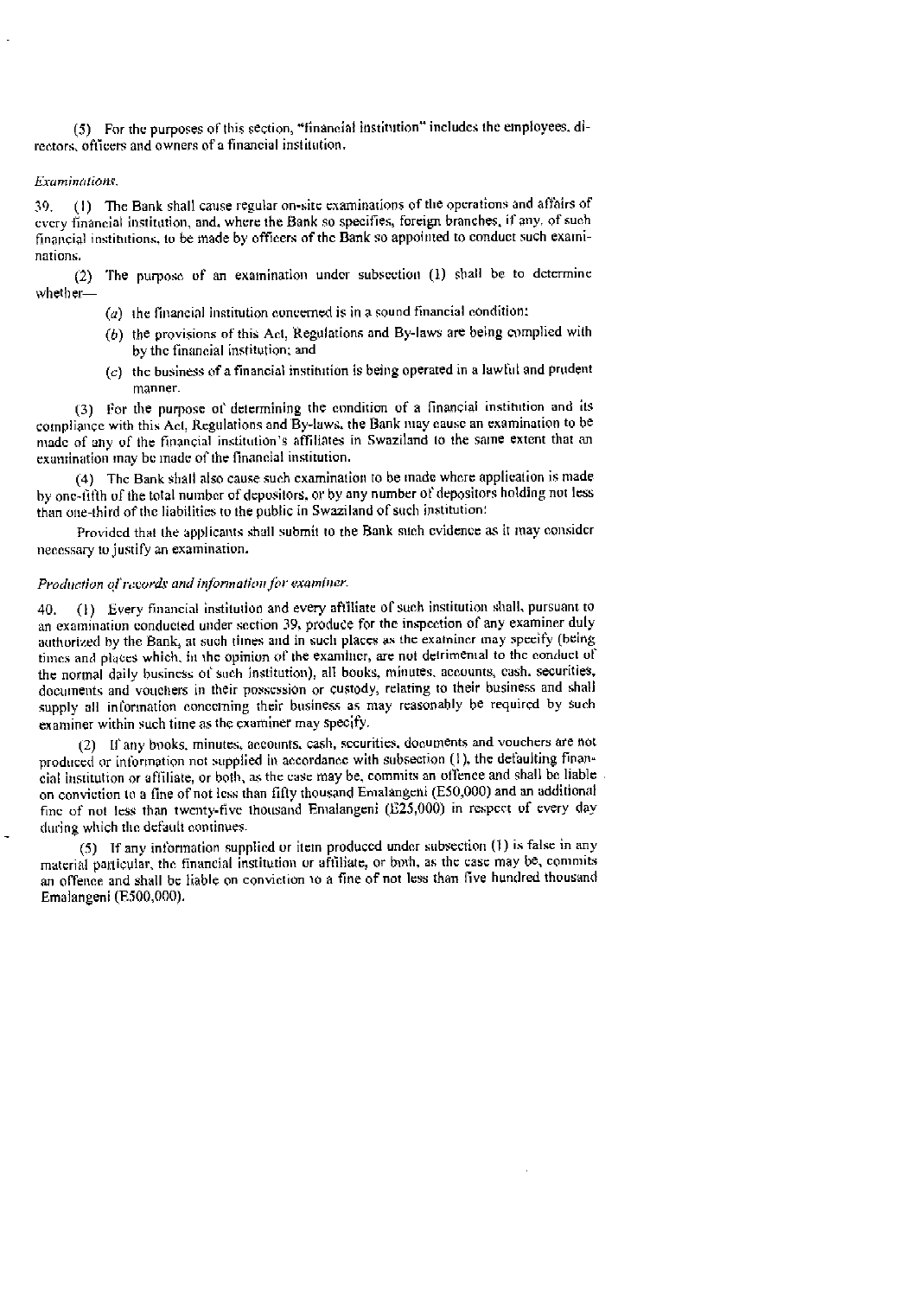(6) As soon as possible alier the conclusion of an examination, the Bank shall forward a summary of the examiner's report containing its salient points to the head office of the financial institution concenied.

(7) All expenses of, and incidental to. an examination shall be paid by the financial institution as the Bank may prescribe in By—laws.

### Other offences.

41. Any director, officer, employee or agent of a financial institution commits an offence and shall be liable on conviction to a fine of one hundred thousand Emalangeni (ElOO,000), or imprisonment for not less than one year or both, if he—

- (a) obstructs the proper performance by an auditor of his duties in accordance with the provisions of this Act, or a lawful examination of such institution by an examiner duly authorized by the Bank;
- (h) with intent to deceive makes any false or misleading statcmcnt or entry, or omits any statement or entry that should be made, in any book, account, report, or statement of such institution.

#### Powers after examination.

42. Without derogating from its powers under Part V of this Act or the Schedule hereto, the Bank may, if, in its opinion, an examination or other information about the institution shows that. the financial institution concerned is conducting its business in an unlawful or unsound manner or that it is otherwise in an unsound condition—

- $(a)$  require such institution to take such measures as the Bank may consider necessary to rectify the situation;
- $(h)$  appoint a person, who in its opinion has had proper training and experience, to advise the financial institution on measures to be taken to rectify its situation, and shall fix his remuneration which shall be paid by the financial institution.

# Confidentialltv of information.

43. (1) Nothing in this Act shall authorize the Minister or the Bank to inquire or cause an inquiry to be made into the affairs of any individual customer of a financial institution.

(2) Except for the purpose of the performance of his duties or the exercise of his functions or when lawfully required to do so by any Court under any law, no person appointed under section 39 to examine the affairs of a financial institution or under section 42 to advise a financial institution, shall disclose to any person any information relating to the affairs of any financial institution or other person, including any customer of a financial institution, which he has acquired in the performance of his duties or the exercise of his functions.

(3) Every such examiner or adviser shall, before acting in the execution of his office, take and subscribe before a Commissioner of Oaths such oath of fidelity or secrecy as may be prescribed by By-laws:

Provided that this provision shall not apply to a person who has already taken the oath prescribed in section 20 of the Central Bank of Swaziland Order, No. 6 of 1974.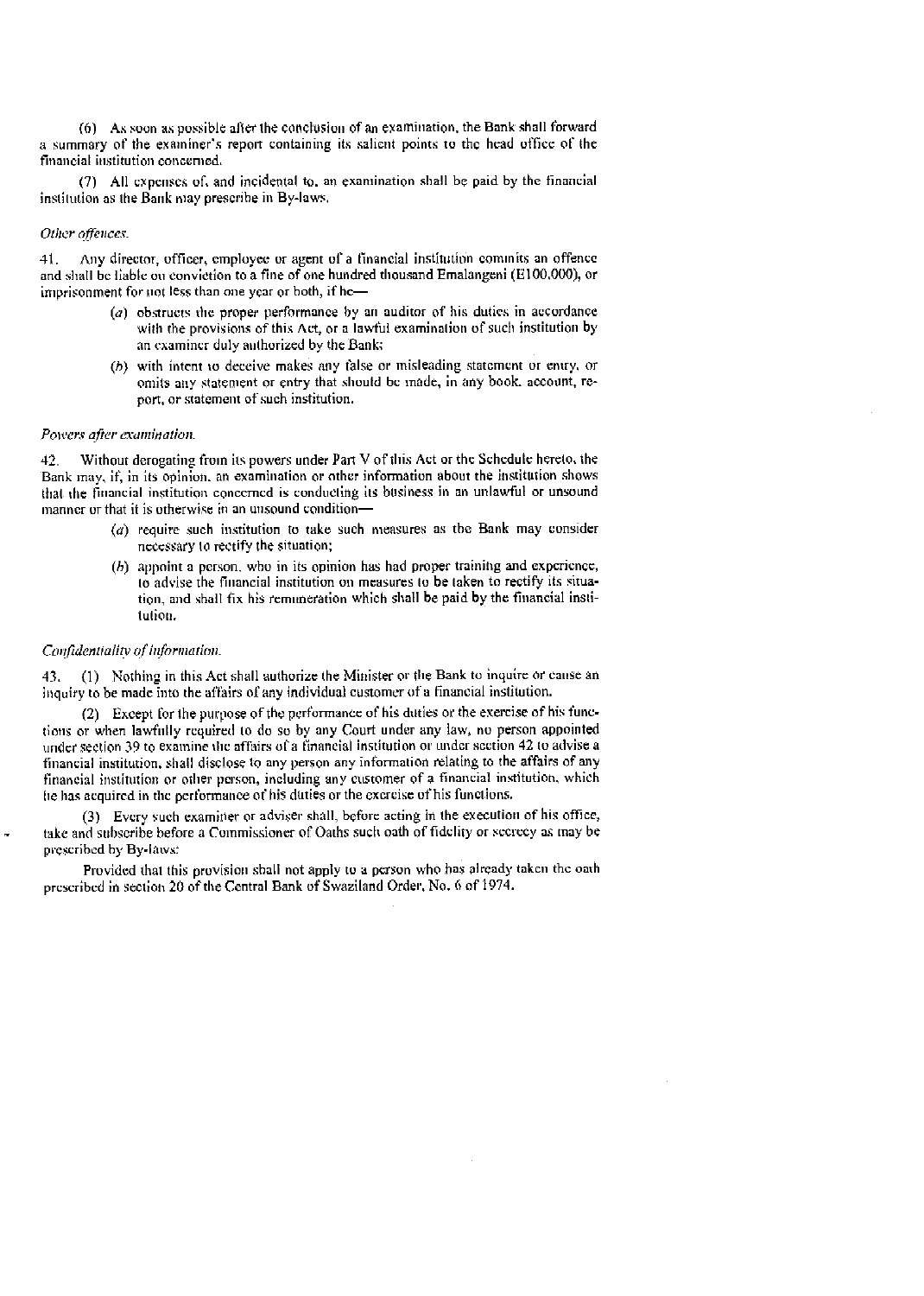(4) Every such exanliner or adviser who in contravention of the true intent of the oath of ticlelily or secrecy taken by him and without lawful excuse, reveals any matter which has come to his knowledge in his official capacity commits an offence and shall be liable on conviction to a fine of not less than five thousand Emalangeni ( $E5,000$ ) or imprisonment for two years or both.

(5) Any such examiner or adviser who acts in the execution of his office before he has taken the prescribed oath lie commits an offence and is liable on conviction to a fine of not less than five hundred Emalangeni (E500).

#### Publication of information.

44. (1) The Bank may publish in whole or in part. in such form and at such time as it may determine, any information or data furnished or collected under this Act:

Provided that no information or data shall be published which might disclose the particular affairs of a financial institution or of a customer of a financial institution unless the consent of the financial institution or customer, as the case may be, has been obtained.

 $(2)$  The Bank may communicate confidential information obtained in the course of its examination and its receipt of reports made under section 38 to the central banks and banking supervisory authorities of other countries.

#### Annual report by Bunk

45. the Bank shall animally submit to the Minister a report on all financial institutions and agents licensed under this Act and on all matters relating to such institutions and agents during the year under review, and the Minister shall lay the report before Parliament.

### PART<sub>V</sub>

#### MISCELLANEOUS PROVISIONS

#### Enforcement of compliance.

46. (I) Whenever the Bank shall find that a financial institution or any of its directors, officers, employees, controlling shareholders, or connected persons has engaged in unsafe or unsound practices in conducting the business of the institution, or has violated any provision of this Act, Regulations. By-laws, agreement with, or order of the Bank to which the institution is subject, or the Bank has reasonable cause to believe that such actions or violations are about to occur, the Bank may decide to take any one or more of the following courses of  $a$ ction  $-$ 

- $(a)$  issue a written warning incident to or supplementing an examination report;
- $(b)$  conclude a written agreement providing for a program of remedial action;
- $(c)$  issue an order to cease and desist that requires the institution and/or the responsible person to cease and desist from the actions and violations specitied in the order and that may, further, require affirmative action to correct the conditions resulting from any such actions or violations;
- $(d)$  issue an order to suspend from office in the institution any person who has engaged in, or is about to engage in, or is otherwise responsible for, such ac-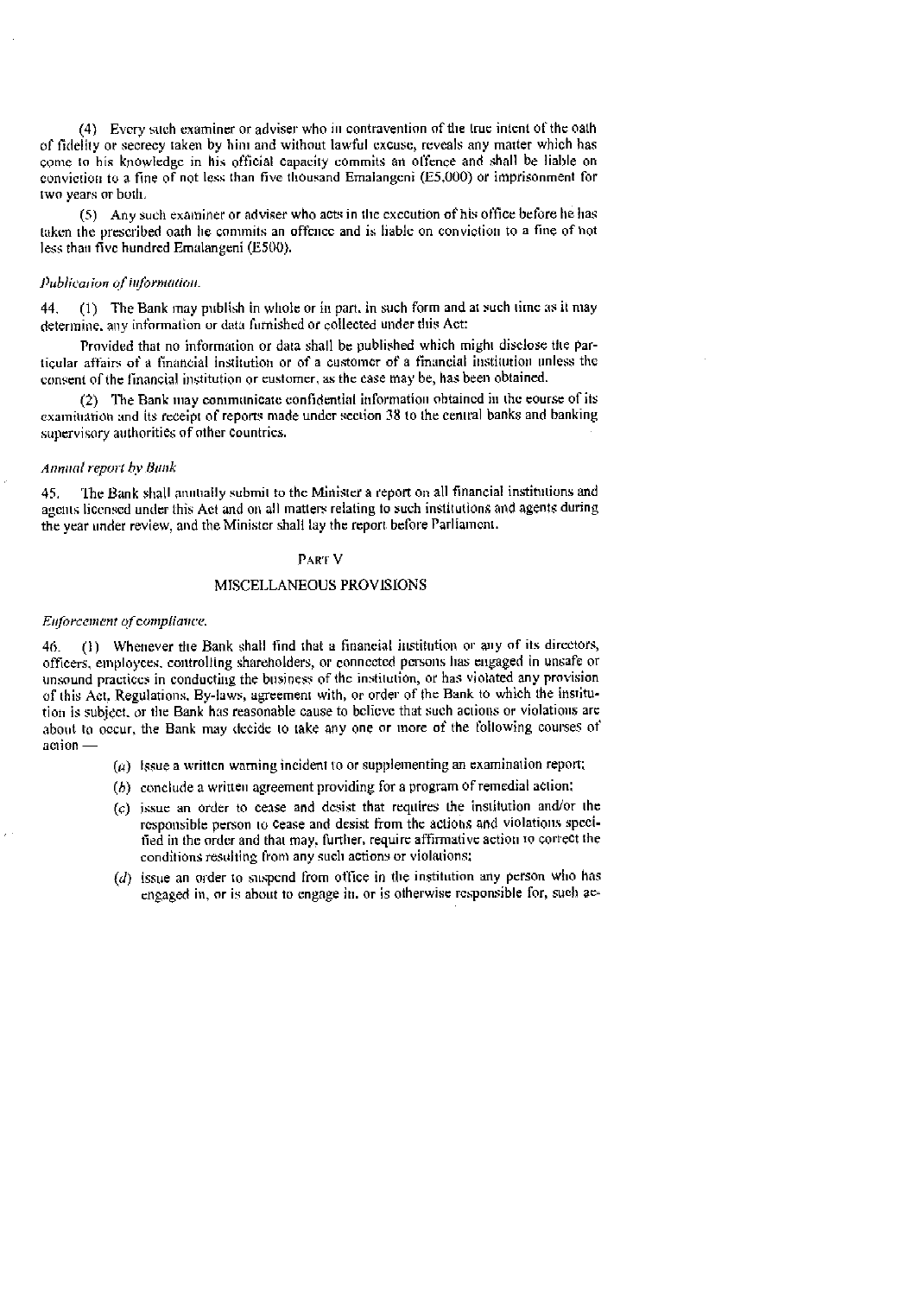tions or violations and the suspension shall be for an initial period of thirty days which may be estended for similar periods or made permanent:

- $(e)$  impose an administrative penalty against the institution and/or any responsible person of' not more than twenty-five thousand Emalangeni (E25,000) for each day during which a violation continues of any provision of this Act, ReguIation, By-laws, agreement or order; or
- $(1)$  revoke the licence of the institution to do banking business.

(2) Any course of' action taken in terms of subsection (I) shall be notified in writing to the financial institution or the responsible person, as the case may be, and shall take effect upon receipt and if 110 complaint is made within eight days- consent to such action shall be presumed.

(3) II' the recipient of the notice tiles a complaint and requests a hearing, the Bank shall provide an opportunity for the recipient to be heard and present arguments within eight days.

(4) If after the hearing, the Bank does not find that the complaint is justified, it shall he reviewed by the board of the Bank and the decision of the board, which shall be rendered within eight days, shall be final unless the recipient seeks its review by the Court within thirty clays of that decision.

#### Liabilities of directors and officers.

47. Any person being a director, chief executive officer, manager, or other officer of a financial institution, who

- $(a)$  knowingly violates any law, rule, regulation. By-law, agreement with an order by the Bank to which the institution is subject:
- $(b)$  participates or assents to such violation; or
- $(c)$  commits gross negligence or intentional wrong in the course of his duties or intentional wrong to the financial institution,

shall be liable in his personal and individual capacity for all damages which the financial institution, its shareholders or any other persons shall have sustained in consequence,

#### Failure to secure compliance

48. Any director, chief executive officer, manager, or other officer of a financial institution who fails to take all reasonable steps to secure compliance by the institution with any requirement or this Act, or Regulations or By-laws made under this Act, and the Central Bank of Swaziland Order, 1974, commits an offence and shall be liable on conviction to a tine of not less than fitly thousand (F5O,000) or imprisonment for not less than one year, or both.

#### Persons disqualified as directors, etc.

49. (I) Without prejudice to anything in any other law, no person shall actor continue to act as a director or manager of, or otherwise be directly or indirectly involved in the management in Swaziland of, a financial institution, or be an agent within the meaning of section  $17$ , or otherwise represent in Swaziland any financial institution—

> (a) if his estate is declared insolvent or bankrupt in Swaziland or any other country, if such person has not been rehabilitated by order of a Court; or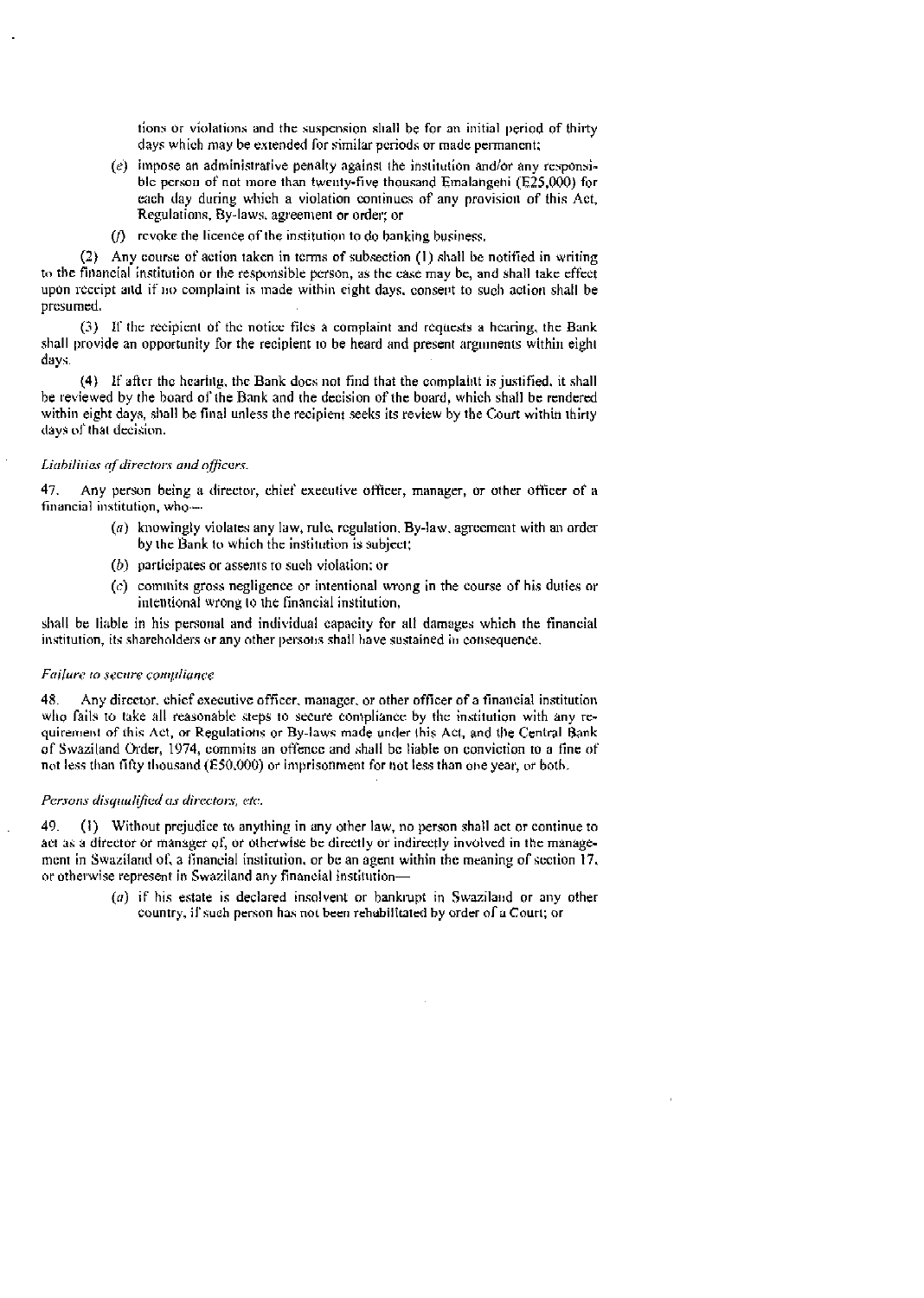(b) if he is convicted of an offence involving dishonesty or fraud.

(2) No person who has been a director or manager of, or otherwise directly or indireedy concerned in the management of. any financial institution which has been wound-up, whether in or out of Swaziland, shall, without the approval in writing of the Bank, act or continue to act as a director or manage" of or otherwise he directly or indirectly concerned in the management in Swaziland of, any financial institution.

(3) Any person who contravenes subsection (1) or (2) commits an offence and shall be liable on conviction to a fine of not less than two hundred and fifty thousand Emalangeni (E250,000) or imprisonment for two years or both.

(4) A pcrson who is a director, officer or employee of a financial institution shall not serve at the same time as a director, officer or employee of any other financial institution except where the Bank after consultation with the Minister permits. in writing, such service in respect of not more than one such other institution.

#### Reserve for losses due to negligence or dishonesty.

50. Every financial institution shall either maintain a special reserve account which is. in the opinion of the Bank, adequate and which is reserved exclusively for the purpose of making good any loss resulting from the negligence or dishonesty of any of its officers and other personnel, or it shall insure itself against such loss, to an amount which the Bank deems adequate, with a person approved by the Bank. and carrying on insurance business or the business of guaranteeing against any such loss.

#### Financial holidays.

51. (1) The Minister nay declare by notice in the Gazette any day to be a financial holiday on which no financial institution may be open for business with the public.

(2) Except with the approval of the Bank, all financial institutions shall remain open for business with the public on such days, other than public holidays and financial holidays, and during such hours, as may be prescribed by Regulations or By-law.

(3) Any private obligation which can only be fulfilled at a financial institution and which would fall due on any day on which such institution is not open for business under this section, shall be deemed to fall due on the next day on which such institution is open for business.

#### Substitution for depositor's signalure.

52. If in any transaction connected with the opening of, deposit into, or withdrawal from, a. deposit account, the depositor is unable to sign, his thumb impression affixed in the presence of an officer of the financial institution shall have the same legal effect as if it were the depositor's signature.

#### Acceptance of deposits by insolvent financial institutions.

53. (1) A financial institution which receives any deposits at a time when its liabilities exceed its assets commits an offence and shall be liable on conviction to a fine of not less than one hundred thousand Emalangeni (E100,000).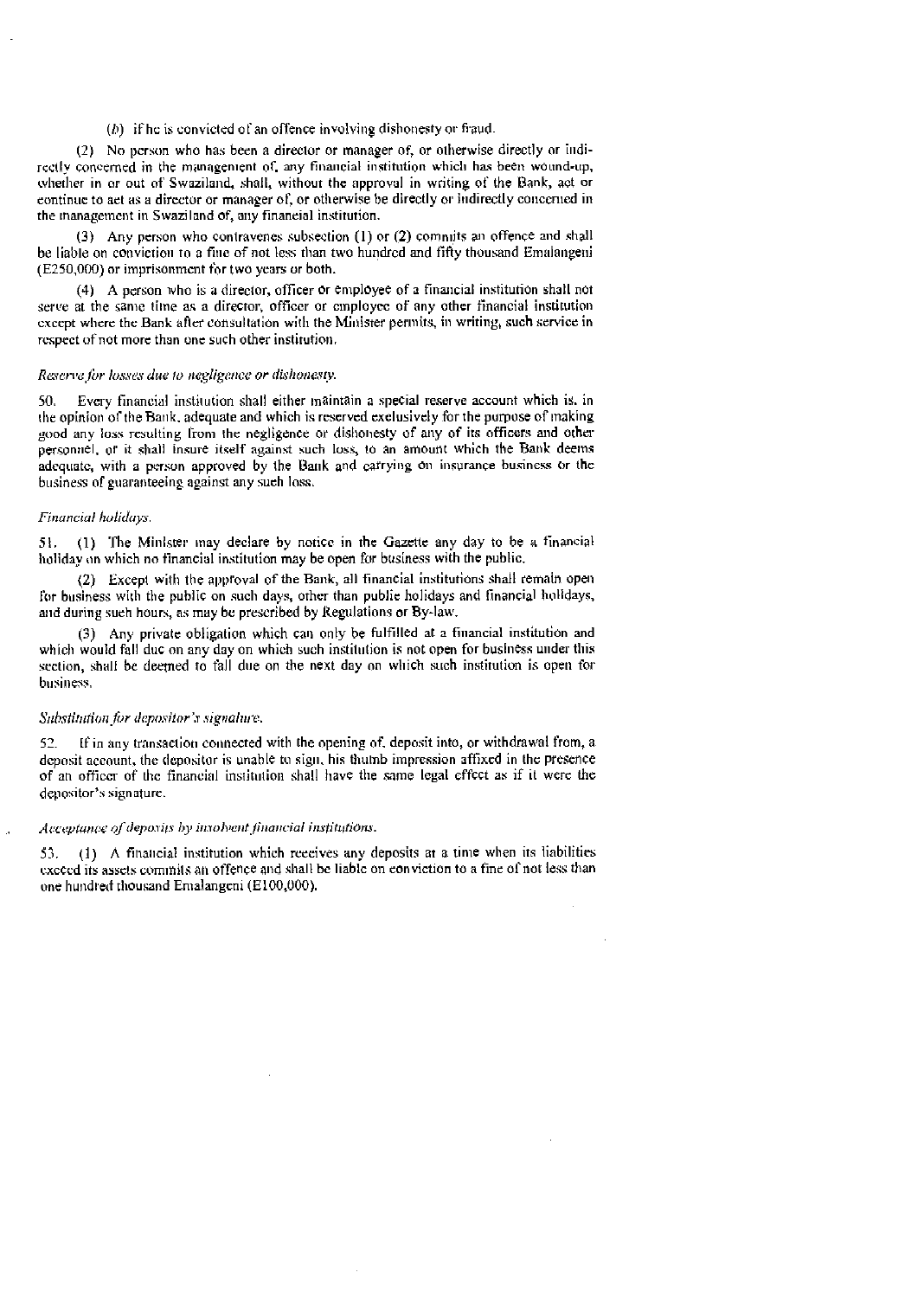(2) A director, officer or employee of a financial institution who knows of, or, in the proper performance of his duties, should know that the liabilities of such institution exceed its assets, and who receives, or arithorises the acceptance of, a deposit commits an offence and shall be liable on conviction to a fine of not iess than fifty thousand Ernalangeni (E50,000) or imprisonment for not less than one year or both.

(3) In any prosecution under subsection (1) or (2), it shall be a defence if the accused establishes that at the time of the acceptance of the deposit, the depositor was aware of the situation of the financial institution.

#### Anti-competitive agreements

54 Every contract, combination or conspiracy in restraint of banking business shall be illegal and any person who shall make any such contract or engage in any such combination or conspiracy commits an offence and liable on conviction to a fine of not less than live hundred thousand Emalangeni (E500,000) or to imprisonment for one year or hoth

#### Tying provisions

55. (1) A financial institution shall not extend credit, lease or sell property of any kind, or furnish any service on the condition or requirement

- $(a)$  that the customer shall obtain or provide some additional credit, property or service from or to such financial institution, its holding company or any other subsidiary of that company. other than those related to and usually provided in connection therewith as detennined by the Bank:
- $(b)$  that the customer shall not obtain some other credit, property or service from a competitor of such financial institution, its parent company or any other subsidiary of that company, other than a condition or requirement that such financial institution shall reasonably impose in a credit transaction to assure the soundness of the credit.

(2) The Bank may permit such exceptions to this prohibition as it considers will not be contrary to its purpose.

(3) Where the Bank has reason to believe that a financial institution is in breach of subsection (1) above, it shall carry out an investigation to determine whether there is such a breach -

(4) The procedure for any investigation in terms of this section shall be prescribed in By-laws made by the Bank,

(5) if, following the investigation, a financial institution is found to be in breach of this scction, it shall be liable to a minimum administrative penalty to be imposed by the Bank of fifty thousand Etnalangeni (E50,000) plus an additional fine of twenty-five thousand Emalangeni (E25,000) in respect of each day in which the breach continues.

#### **Board of directors**

 $56.$  (1) Within a period of six months from the coming into force of this Act, the board of a financial institution shall consist of not fewer than five or more than fifteen directors of which at least 50% shall be Swazi citizens including the Chairman and the principal officer of the financial institution shall be a member of the board.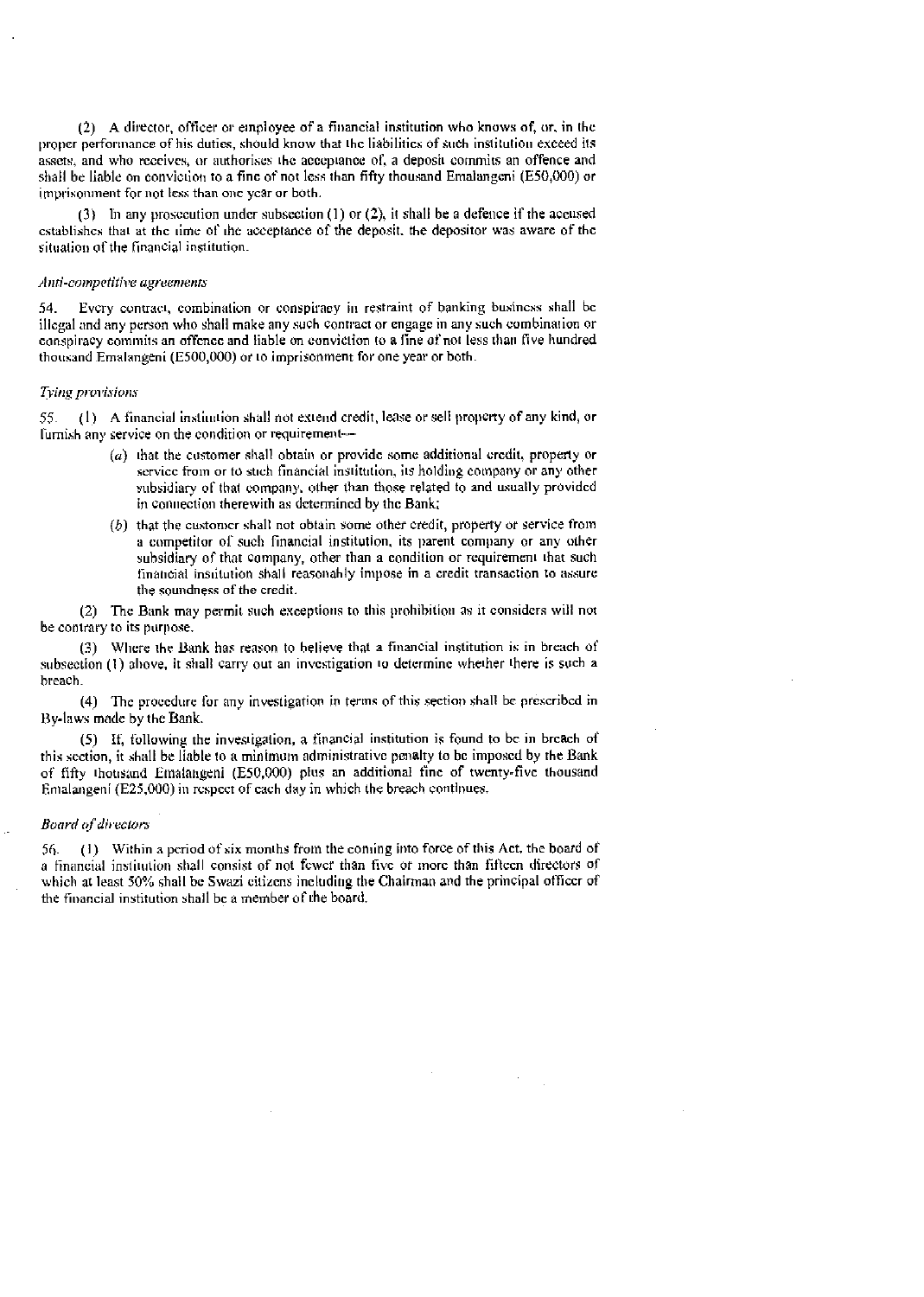$(2)$  The principal officer acting in the capacity of board member shall not be the chairman of the board.

(3) No person shall serve as director, or principal officer of a bank without the prior written approval of the Bank if—

- $(a)$  the bank holds an unreimbursed loss attributable to a charged-off obligation of, or holds a judgment against the person or an entity that was controlled by the person at the time of funding and at the time of default on the loan or other advance of credit that gave rise to the judgment or charged-off obligation; or
- (b) the person has been convicted of a criminal offence involving fraud or other dishonesty.

(4) If the shareholders of a financial institution do not elect directors before the 61st day after the date of its regular annual meeting, the Bank may appoint a curator in terms of this Act.

(5) If the curator is unable within ninety days following the appointment to nominate and elect persons willing and able to serve as directors, and the shareholders of the financial institution have not elected directors during this time period, the financial institution shall be liquidated in accordance with the Schedule to this Act.

(6) Where there is a vacancy on the board that reduces the number of directors to fewer than five, the remaining directors shall nominate and elect a person(s) willing and able to serve as a director(s) by not later than thirty days añcr the date the vacancy occurs.

(7) The Bank may, sixty days after the date the vacancy referred to in subsection (6) occurs appoint a curator in terms of this Act to operate tIle financial institution and nominate and elect a person(s) willing and able to serve as a director(s) so that the board shall consist of not fewer than five persons.

(8) If the curator is unable to nominate or elect a person(s) willing and able to serve as a director to increase the number of directors to not less than five within ninety days following the appointment of the curator, the financial institution shall be liquidated in accordance with the Schedule to this Act.

(9) Before a person commences to serve as a dircctor. the person shall submit an affidavit for tiling in the minutes of the financial institution stating that the person. to 'he extent: applicable—

- $(a)$  accepts the position and is not disqualified from serving in the position;
- $(b)$  will not violate or knowingly permit any director, principal officer, or other employee of the financial institution to violate any provision of this Act;
- (C) will diligently perform the duties of the position; and
- (d) acknowledges and accepts the responsibility for the overall supervision of the b ink.

(10) The board shall meet as often as the business of the financial institution may require but not less frequently than once during each calendar quarter.

(11) At each regular meeting the board shall review and approve the minutes of the prior meeting and review the operations, activities, and financial condition of the bank.

(12) The board may designate committees froni among its members to perform these duties and approve or reject the committees' reports at each regular meeting.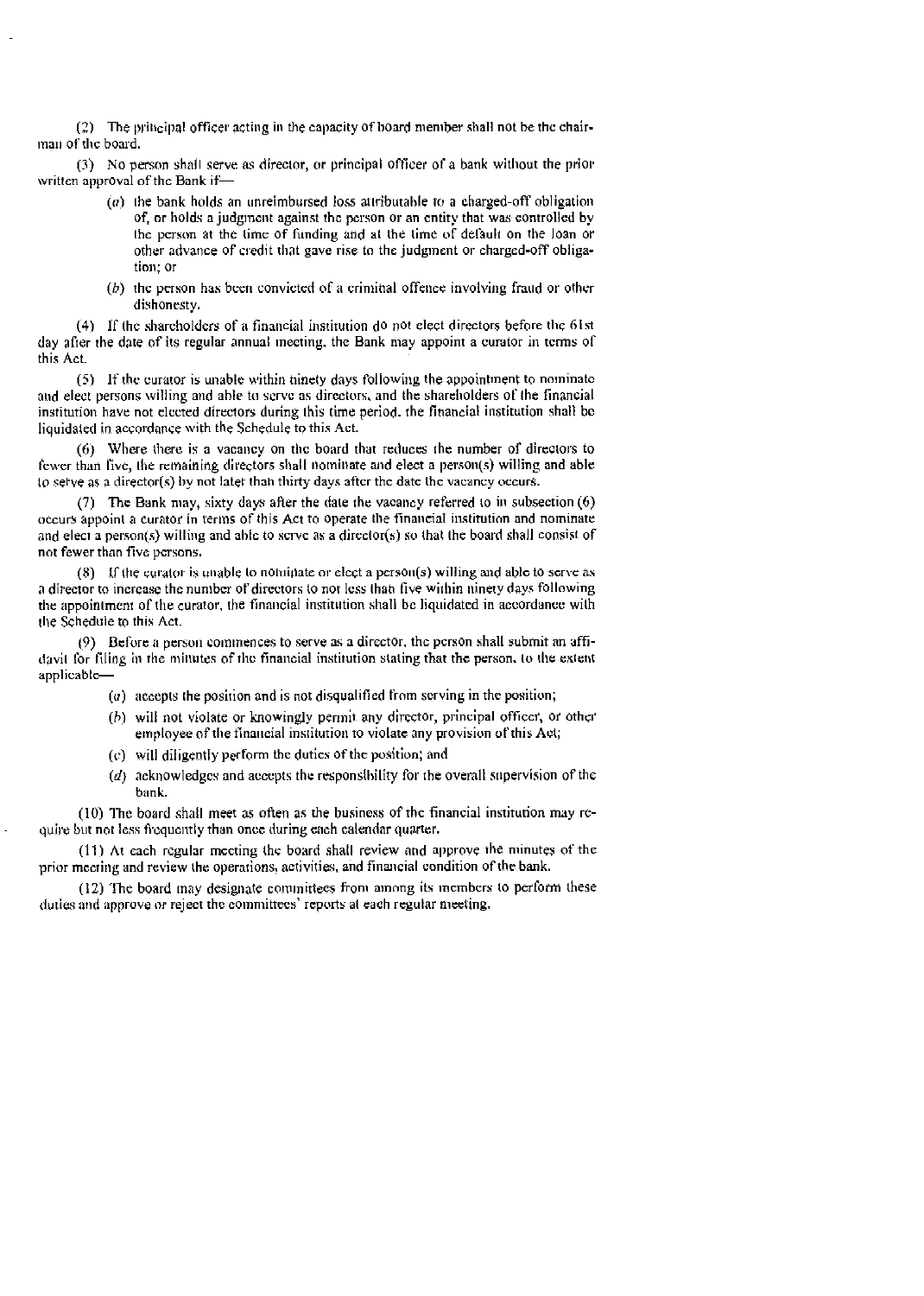## (13) The board shall keep minutes of its proceedings.

(14) The board shall appoint a principal officer who shall primarily be responsible for the execution of board policies, supervision of the daily operations of the financial institution. and the maintenance and storage of all books and records of the financial institution. The board may appoint other officers of the financial institution as it considers necessary.

(IS) Unless expressly authorized by the board and recorded in its minutes, an officer or employee of the bank may not create or dispose of an asset of a financial institution or create or incur a liability on behalfofthe financial institution.

# Transuctions involving directors, principal shareholders, officers, or affiliates

57. (t) Without the ptior approval of a disinterested majority of the board recorded in the minutes, or if a disinterested majority cannot be obtained the prior written approval of the Bank. a bank may not directly or indirectly—

- (a) sell or lease an asset of the financial institution to a director, principal shareholder. officer, or an affiliate; or
- $(b)$  purchase or lease an asset in which a director, principal shareholder, officer, or affiliate of the bank has an interest in:

Provided that in relation to the property mentioned in subsection  $(1)$  (b) above, a lease may not be coneludcd, renewed, or extended without the prior written approval of the Bank.

(2) All transactions, both debit and credit, with directors, principal shareholders, offieers, or an affiliate shall be on terms and conditions as are offered to members of the general public, that arc consistent with safe and sound banking practices. and are in full compliance with the bank's operating policies and procedures.

(3) The Bank shall issue By-laws governing the extension of loans and other credit facilities to directors, principal shareholders, officers, and affiliates, and their related interests.

# Acquisition and ownership of facilities, fixed assets, and other real property

58. For the purposes of this section, "facility" means real property, including an improve' inent, that a financial institution owns or leases, to the extent the lease or the leaschold improvement is capitalised, for the purpose of—

- (a) providing space for employees of the financial institution to perfonn their duties and for employees and customers of the financial institution to park;
- (b) providing housing accommodation for its staff;
- (C) conducting banking business, including meeting the reasonable needs and convenience of the public and the financial institution's customers, computer operations, document anti other item processing, maintenance and storage of foreclosed collateral pending disposal;
- (d) holding. improving, and occupying as an incident to future expansion of the financial institution's facilities; or
- $(c)$  conducting any other activity as may be authorised by the Bank.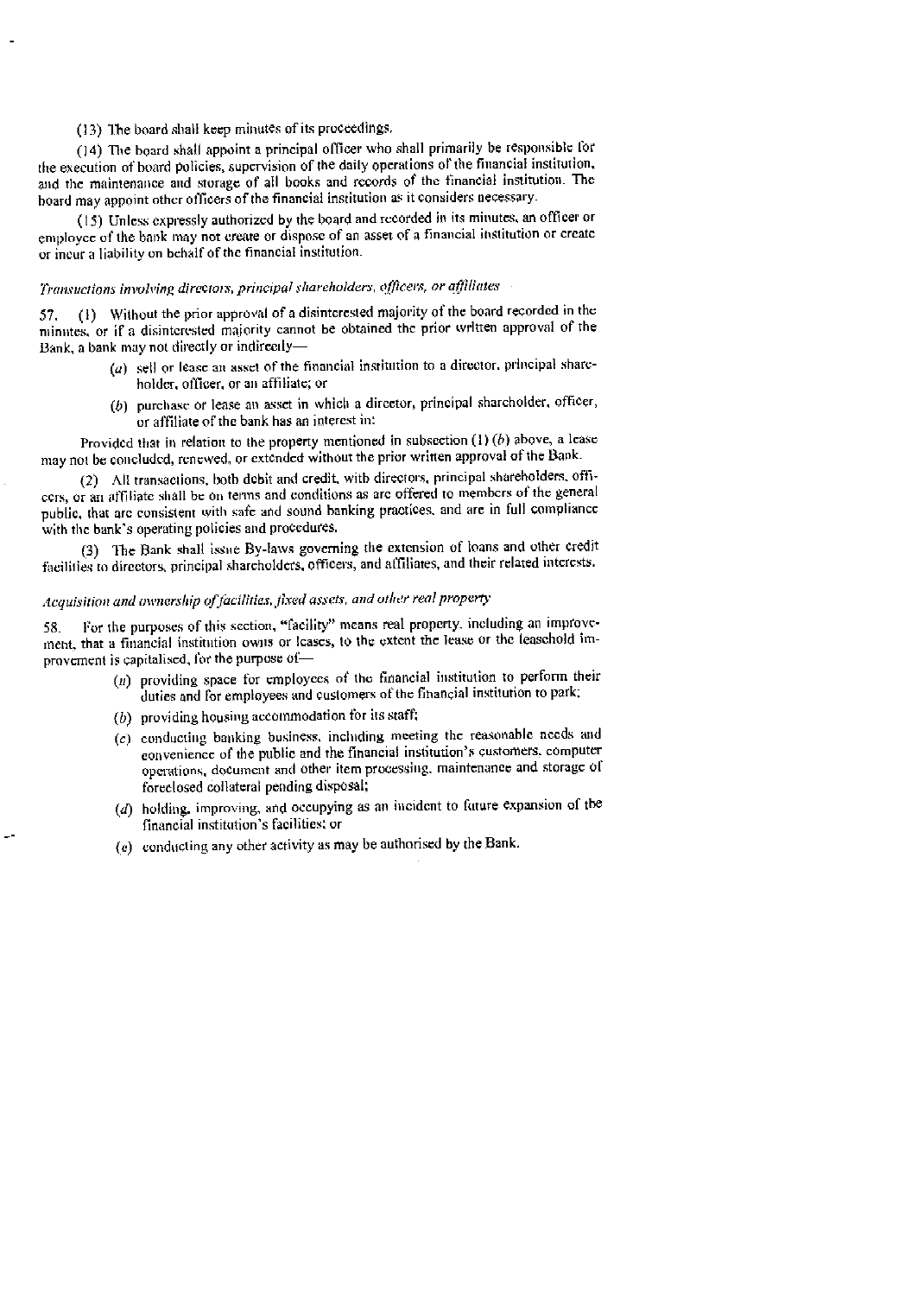### Investment in facility

59. (1) A financial institution shall not, without the prior written approval of the Bank, directly or indirectly invest an amount in excess of its unimpaired paid-up or assigned capital and unimpaired balance in the reserve account in facilities, furniture, fixtures, equipment, or vehicles.

(2) Real property acquired for the purposes envisaged in section 58  $(d)$  and not improved and occupied by the financial institution ceases to be a facility on the third anniversary of the date of its acquisition unless (he Bank grants a delay in the improvement and occupation of the property by the financial institution.

(3) A financial institution shall comply with regulatory accounting principles in accounting for its investment in and depreciation of facilities, furniture, fixtures, equipment, and vehicles.

#### Oilier real property

60. A financial institution may not acquire real property except—

- (a) as provided in section 58 for use by a financial institution as a facility;
- $(b)$  through foreclosure on debts previously contracted in good faith; or,
- $(c)$  as the Bank may prescribe in By-laws.

#### Liquidation and re-organization of a financial institution.

61- (I) Notwithstanding the provisions of the Companies Act, No. 7 of 1912. the Insolvency Act. No. 81 of 1955 or any other law, the liquidation and re-organization of financial institutions shall be subject to the provisions stated in the Schedule to this Act.

(2) The Minister may. in consultation with the Bank. amend the Schedule to this Act by Notice published in the Gazette.

#### PART VI

#### GENERAL PROVISIONS AND REPEAL

#### Regulations

62 The Minister may. in consultation with the Bank, make Regulations for the better carrying out of the purposes and provisions of this Act, including—-

- (a) prescribing annual licence fees for financial institutions, their agents and branches;
- $(h)$  prescribing the form of deed of hypothecation;
- $(c)$  prescribing the oath of fidelity and secrecy:
- (d) declaring financial holidays; or
- $(c)$  prescribing the manner of making appeals.

#### $By-laws$

63. The Bank shall make By-laws, including prescribing—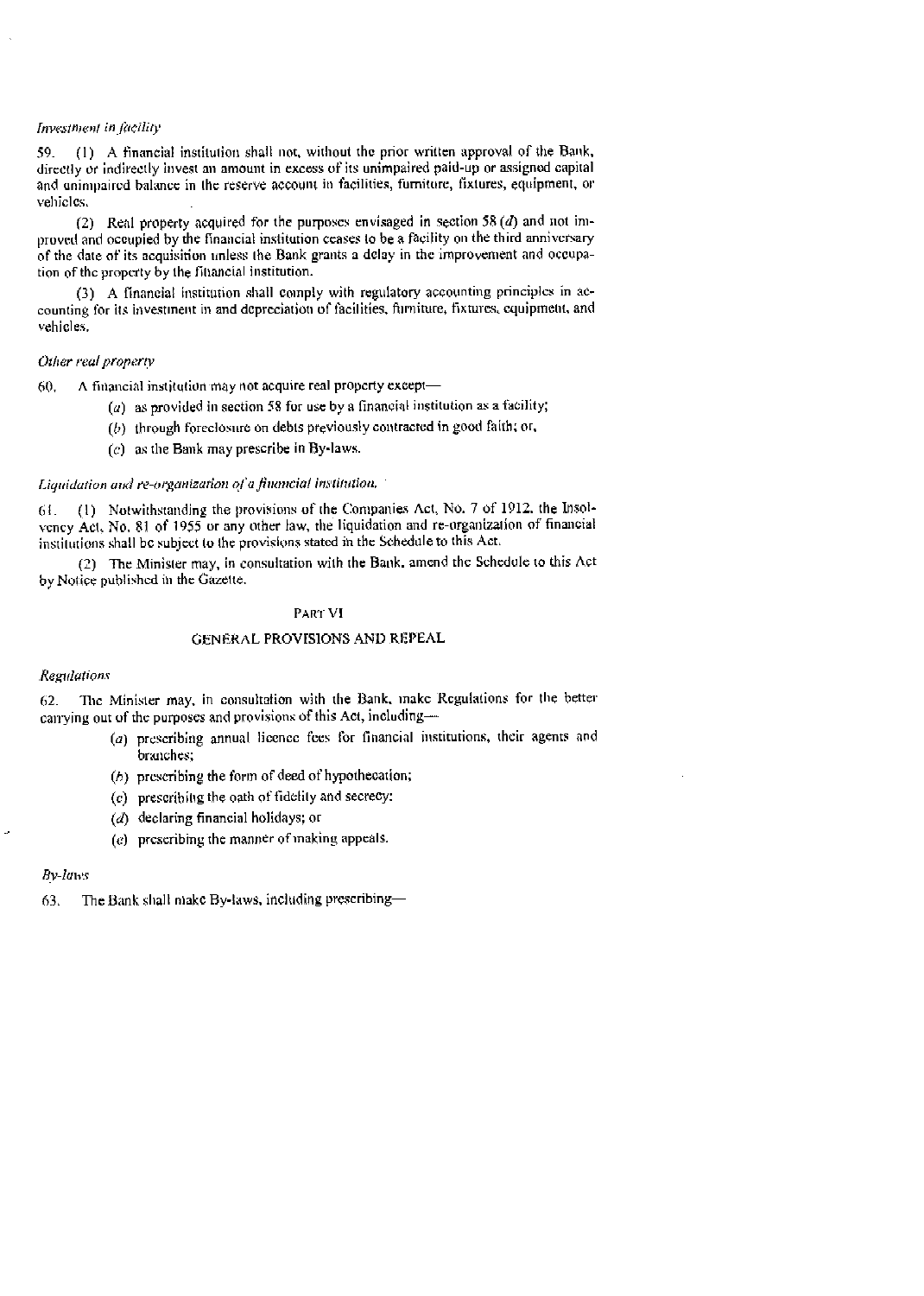- $(a)$  minimum required capital;
- $(b)$  computation of risk weighted assets;
- $(c)$  classes of institutions;
- $(d)$  minimum liquid assets;
- $(c)$  the distribution between the various types of liquid assets required;
- (/) prudential Ivies for the aggregation and attribution of loans and credit facilities;
- (.g) a system of loan classification and minimum provisioning requiretnents for had and doubtful debts;
- $(h)$  reporting format and content of returns;
- $(i)$  prudential rules for the acquisition of real property;
- (/) minimum shareholding to he held by Swazi citizens; and
- $(k)$  a time limit for localization of senior management positions.

## Appeals

64. (I) Any decisions taken by the Bank under this Act including any refusal or revocation of a licence, shall be subject to appeal to the Minister.

(2) The appeal shall be noted in the manner and within the time prescribed by Regulation in terms of section 62.

## Application to Swaziland Development and Savings Bank

65. This Act shall apply to the Swaziland Development and Savings Bank to the extent that it is not inconsistent with any law regulating the affairs of that bank.

#### Repeal

66. The Financial Institutions (Consolidation) Order. No. 23 of 1975 is hereby repealed.

#### SCHEDULE

#### PART<sup>1</sup>

## **CURATORSHIP**

1. Where the Bank deems it necessary in order to conserve the assets of a financial institution for the benefit of its depositors and other creditors, it shall appoint a curator, which may he the Bank in which instance the Bank shall appoint a specific employee ofthe Bank to manage the curatorship, or another person, upon finding that-

- $(a)$  the capital of the financial institution is impaired or such impairment is threatened;
- $(b)$  the financial institution is violating the provisions of this Act or the Central Bank of Swaziland Order, No. 6 of 1974;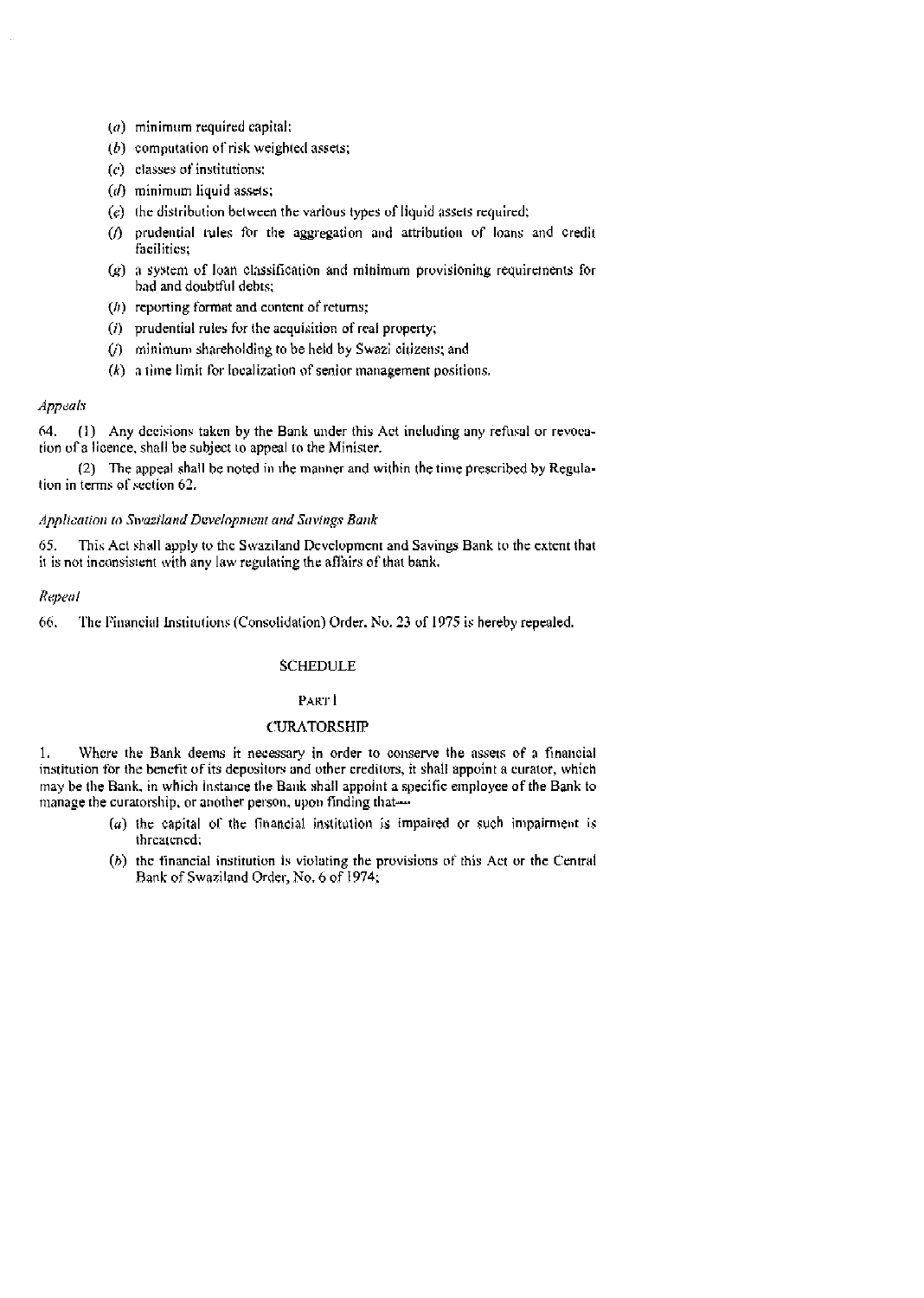- $(c)$  the financial institution is engaging in fraudulent or questionable practices in thc conduct of its business which endangers its reputation or threatens its solvency;
- $(d)$  the financial institution is conducting business in an unsafe or unauthorized manner; or,
- $(c)$  the financial institution is violating any conditions of its licence, any Regulation or By-law made under this Act, or order of the Bank.
- 2. The curator shall—
	- $(a)$  assume the management of the financial institution, all of its property, books, records and effects;
	- (b) exercise all powers necessary to preserve, protect and recover any of the assets of the financial institution; and
	- (C') recover all monies and debts due to the institution: and
	- $(d)$  institute any legal proceedings on behalf of the institution and defend suits against it.

3, The powers of the board of directors shall be suspended during the period of the curatorship until the conclusion of the curatorship.

4. The curator shall have the power to overnile or revoke decisions of the board of direetors and management of the financial institution.

 $5.$  The remuneration of the curator, and the indemnification of the curator from liability to third persons on account of all actions taken in good faith, shall be borne by the financial institution.

6. The curator shall report to and be responsible to the Bank and the term of the curator shall continue, unless replaced by a successor, until such time as the Bank finds either—

- $(a)$  that the financial institution is rehabilitated or re-organized, so that it may be returned to management or new management under such conditions as are necessary to prevent a recurrence of the conditions that gave rise to the curatorship; or
- $(b)$  that the financial institution is in such condition that its continuance in business would involve probable loss to its depositors and other creditors, in which case the provisions of Part III of this Schedule shall apply.
- 7. The curator shall have power to-
	- $(a)$  suspend, in whole or in part, the repayment or withdrawal of deposits and other liabilities of the financial institution:

Provided that deposits and other credits received while the financial institution is under curatorship shall not be subject to any limitation as to repayment or withdrawal but shall be segregated and not used to liquidate any indebtedness of the financial institution existing at the time the curator was appointed or subsequent indebtedness incurred in order to discharge such indebtcdncss

(h) repudiate any contract or lease to which the financial institution is a party other than a financial contract (such as a securities contract, commodity contract, forward contract, repurchase agreement, swap agreement or other simi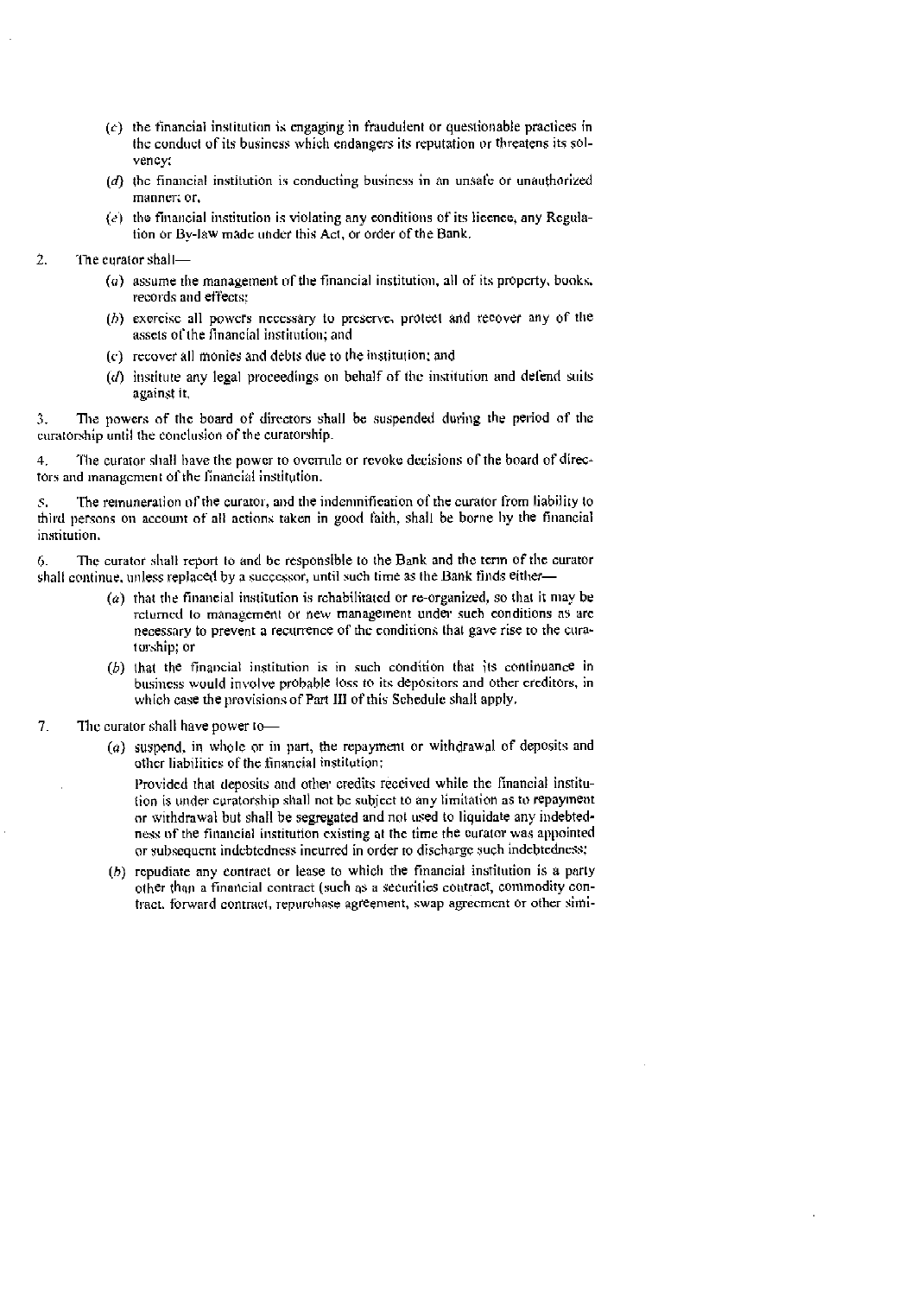ar agreement that the Bank determines to be a financial contract for the purposes of this provision); provided, however, that the curator may repudiate a financial contract that in his opinion is fraudulent;

 $(c)$  enforce any contract other than a financial contract entered into by the financial institution notwithstanding any provision of the contract providing for termination, default or acceleration by reason of insolvency or the appointinent of a curator.

8. The curator shall seek the authority of the Bank to rehabilitate the financial institution and return it to management or to re-organize it in accordance with the provisions of this Schedule.

9, (I) If the Bank authorizes (he curator to proceed to re-organize the financial institution, the curator shall, after granting a hearing to all interested panics, propose a reorganization plan and send a copy of it to all depositors and other creditors.

(2) The copy of the re-organization plan shall be accompanied by a notice stating that if the re-organization plan is not refused in writing within a period of (thirty) days by persons holding at least (one-third) of the aggregate amount of deposits and creditors comprising at least (one-third) in value of the aggregate of the claims of creditors (other than subordinated creditors), the curator shall, with the approval of the Bank, proceed to carry out the reorganization plan.

10. In deciding whether to approve a ic-organization plan, the Bank shall consider whether

- $(a)$  the re-organization plan is equitable, and likely to protect the interests of the depositors, creditors and shareholders;
- $(b)$  the re-organization plan provides for bringing in new funds so as to establish adequate ratios between—
	- (1) capital and deposits;
	- (ii) capital and risk assets; or
	- (iii) liquid assets and deposits; or
- $(c)$  the re-organization plan provides for the removal of any director, officer, or employee responsible for the circumstances which necessitated the appointment of the curator.

I.. When in the course of re-organization it appears that circumstances render the plan inequitable or its execution undesirable, the curator may recommend to the Bank to order the compulsory liquidation of the financial institution in accordance with the provisions of Part iTt of this Schedule.

12. During the period of curatorship, an aggrieved party may appeal against an action or order of the curator or of the Bank to the Court.

# PART II

#### VOLUN'IARY LIQUIDATION

13. (1) Any voluntary liquidation of a financial institution shall be subject to the written authorization of the Bank.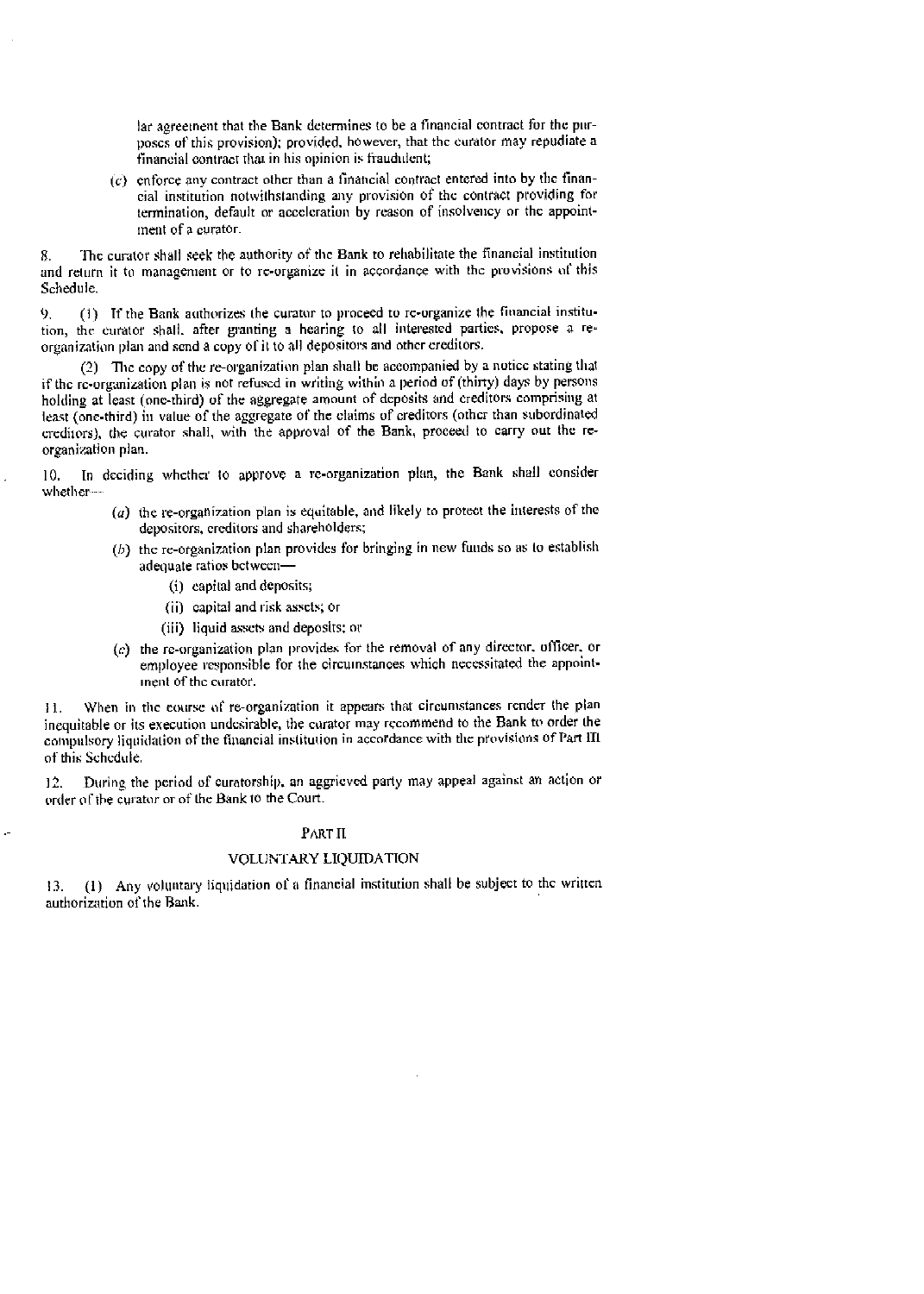- (2) The Bank. may grant such authorization if it appears to the Bank that—
	- $(a)$  the financial institution is solvent and has sufficient liquid assets to repay its depositors and other creditors without delay;
	- $(b)$  the liquidation has been approved by shareholders representing two-thirds of its capital at a meeting called expressly for this purpose.

14. Upon receipt of the authorization of the Bank, the financial institution shall—

- $(a)$  immediately cease to do business, retaining only the powers to do the necessary business for the purpose of effecting an orderly liquidation:
- $(b)$  repay its depositors and other creditors; and
- $(c)$  wind up all operations undertaken prior to the receipt of the authorization.

5. Within thirty days from the receipt ol' the authorization referred to in section 13 of this Schedule a notice of voluntary liquidation, setting forth such information as the Bank may prescribe, shall be sent by mail to all depositors, other creditors, and pérsons otherwise entitled to funds or property held by the financial institution as a fiduciary or lessor of a safe deposit box.

16. In addition, the notice shall also be posted conspicuously on the premises of each office and branch of the financial institution and shall be given such other publication as the Bank may direct.

17. The authorization to go into voluntary liquidation shall not prejudice the rights of a depositor or other creditor to payment in full of his claim or the right of an owner of funds or other property held by the financial institution to the return thereof and all lawful claims shall be paid promptly and all funds and other property held by the financial institution shall be returned to their rightful owners within such maximum period as the Bank may prescribe.

 $(1)$  If in the opinion of the Bank the financial institution has discharged all of its obligations, it shall be struck from the list of authorized institutions and the remainder of its assets shall he distributed among its shareholders in proportion to their respective rights.

- $(2)$  No such distribution shall be made before—.
	- $(a)$  all claims of depositors and other creditors have been paid or, in the case of a disputed claim, before a financial institution has turned over to the Bank, or to any other person proposed by the liquidating financial institution and approved by the Bank, sufficient funds to meet any liability that may be judicially determined;
	- $(b)$  any funds payable to a depositor or other creditor who has not claimed them have been turned over to the Bank or to any other person proposed by the liquidating financial institution and approved by the Bank; and
	- $(c)$  any other funds and property held by the financial institution that could not be returned to the rightful owners in accordance with the provisions of section 16 of this Schedule have been transferred to the Bank, or to any other person proposed by the liquidating tinancial institution and approved by the Bank, togcthcr with the relevant inventories.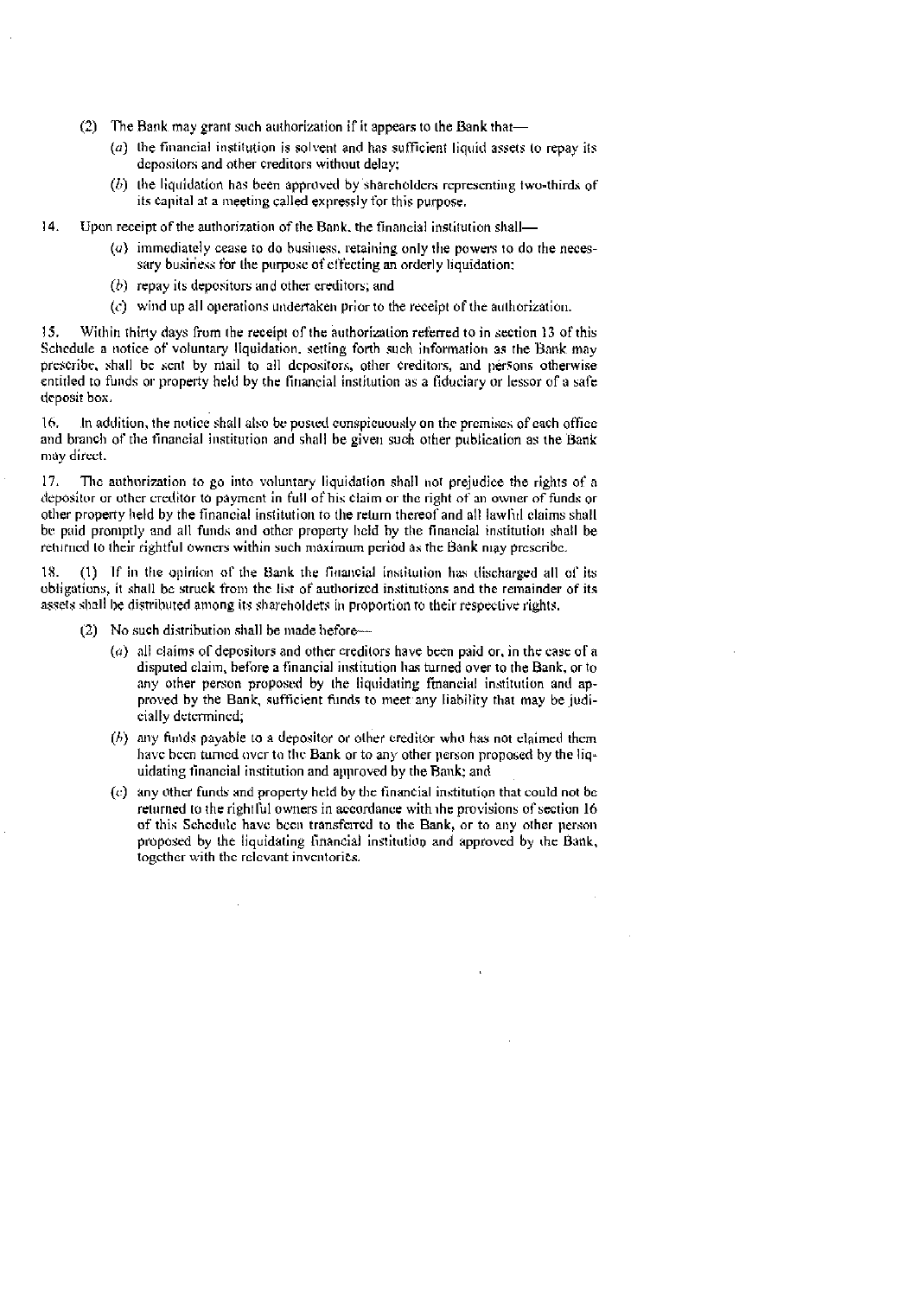19. (1) Any properly not claimed within a period of ten years following their transfer shall be presumed to he abandoned property and shall he dealt with as determined by the Bank.

(2) Any funds remaining unclaimed for a period of more than five years following their transfer to the Bank shall be dealt with as determined by the Bank.

20. If the Bank finds that the assets of a financial institution whose voluntary liquidation has been authorized will not be sufficient for the full discharge of all of its obligations or that completion of the liquidation is unduly delayed, it shall appoint itself or another person as liquidator to take possession of the financial institution and commence proceedings leading to its compulsory liquidation in conformity with the procedures set forth below.

#### PARt' Ill

# COMPULSORY LIQUIDATION

21. Notwithstanding the provisions of the Companies Act, No. 7 of 1912 and the Insolvency Act, No. 81 of 1955, the Bank may appoint itself, in which instance the Bank shall appoint a specific employee of the Bank as manager of the liquidation, or aaother person as liquidator, to take possession of a financial institution upon a finding by the Bank that—

 $(a)$  its capital is impaired or its condition is otherwise unsound:

Provided, that, the condition of a financial institution shall be deemed to be unsound when the ratio of its capital to total assets is less than three percent;

- (b) its business is being conducted in an unlawful, fraudulent, unsafe or unsound manner;
- $(c)$  the continuation of its activities is detrimental to the interests of its depositors;
- $(d)$  its licence has been revoked or suspended; or
- $(e)$  notice of intention to revoke the licence of the financial institution has been served under section 16 of this Act.

22. (I) When taking possession in terms of section 21 of this Schedule, the liquidator shall post on the premises of the financial institution a notice announcing its action pursuant to this Schedule, and the time when such possession shall be deemed to take effect which time shall not be earlier than the posting of the notice,

(2) A copy ot'the notice shall he lodged with the Court.

23. Within a period of thirty days after the date on which the liquidator has taken possession of the financial institution, the financial institution or any other interested party may institute proceedings in Court to have its rights determined:

Provided that such proceedings shall not operate as a stay to any action that the liquidator is authorized to take under this Schedule.

24. The liquidator shalt as soon as possible after his appointment commence proceedings leading to compulsory liquidation and take such other measures as he may deem appropriate in accordance with section 25 of this Schedule.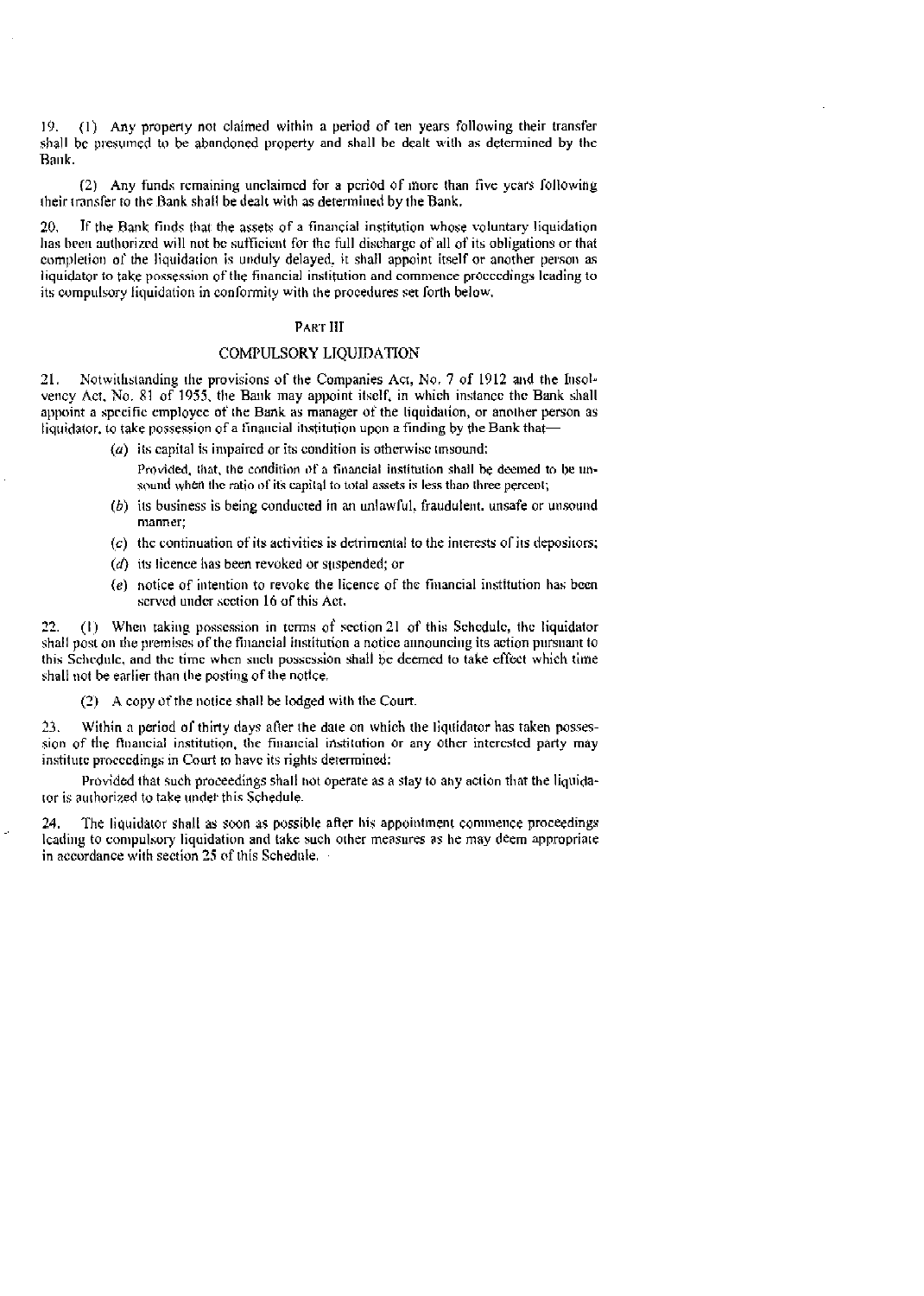25. (1) Alter taking possession of a financial institution, the liquidator shalt he vested with the full and exclusive power of management and control of that financial institution. including the power t

- (a) continue or discontinue its operations;
- $(b)$  stop or limit the payment of its obligations;
- $(c)$  employ any necessary staff;
- $(d)$  exectite any instrument in the name of the financial institution;
- $(e)$  initiate, defend in its name any action or proceedings to which the financial institution may be party;
- (/) terminate possession by restoring the financial institution to its board of directors; or
- $(g)$  liquidate or take such other measures as it may deem appropriate under this section.

(2) The liquidator shall succeed to all rights, titles, powers and privileges of the financial institution, of any shareholder, account holder, depositor, officer, or director of the financial institution with respect to it and its assets.

(3) The liquidator may. with the approval of the Bank and in terms of Section 21 of this Schedule-—

- (a) merge or consolidate the financial institution with another financial institution:
- $(b)$  transfer any asset or liability of the financial institution; or
- $(c)$  offer the assets or shares of the financial institution for sale to any interested party or as security for loans from the Bank.

26, (1) The actions of the liquidator of a financial institution under section 25 of this Schedule may he confinned by the Bank.

- (2) To facilitate the liquidation of a financial institution, the Bank may—
	- $(a)$  purchase any of the assets of the financial institution or assume any of its liabilities;
	- $(b)$  guarantee another financial institution against loss by reason of such fittancial institution merging or consolidating with or assuming the liabilities and purchasing the assets of such financial institution; or
	- (C) make loans or contributions to, or deposits in or purchase the securities of, such other financial institution.

(3) The Bank may provide atty investor acquiring control of, merging with, consolidating with or acquiring the assets of a financial institution with the financial assistance that it is authorized to provide under subsection (2).

(4) Pending such further action as is contemplated under subsection (1). the Bank may grant a licence for the operation of a temporary financial institution for not longer than two years.

 $(5)$  The temporary financial institution may—

 $(a)$  assume such deposits and other liabilities; or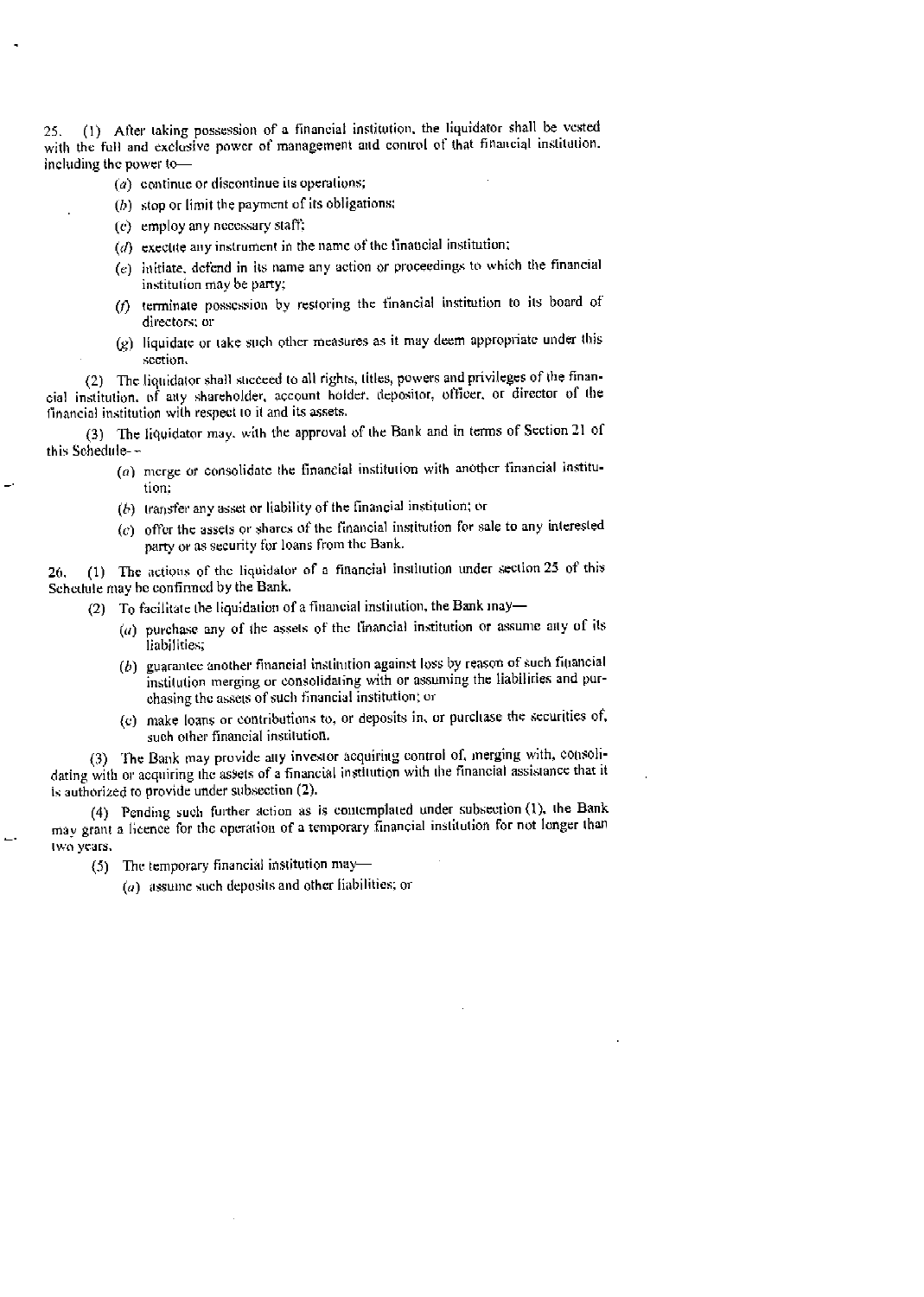$(b)$  purchase such assets, as the Bank may deem appropriate, of a financial institution that becomes subject to Part III of this Schedule.

(6) The board of directors of the temporary financial institution shall be appointed by and be responsible to the Bank.

(7) in determining the course of action to be taken in the liquidation of a financial institution under this Part, the Bank shall he guided by the following considerations—

- (a) least cost to the Bank and any funds which it may administer in order to protect depositors:
- (b) convenience to the community in maintaining banking facilities; and
- $(c)$  tendency to create a monopoly or to restrict competition in the area served.
- 27. (1) When the liquidator has taken possession of a financial institution-
	- $(a)$  any term, statutory, contractual or otherwise, on the expiration of which a claim or right of' the financial institution would expire or be extinguished shall be extended by six months from the date of the seizure;
	- $(h)$  any attachment or lien except a lien existing six months prior to the seizure of the financial institution shall be vacated and no attachment or lien except a lien created by the liquidator in the application of these provisions shall attach to any of the property or assets of' the financial institution so long as such possession continues; and
	- $(c)$  any transfer of an asset of the financial institution made after or in contemplation of its insolvency or the seizure with intent to effect a preference within six months thereof shall be void. in the latter ease, the liquidator may recover the asset transferred or its value from the initial transferee or any subsequent transferee except a transferee who has acquired the asset for value in good faith.

28. No execution shall he returned against the assets of a seized financial institution except, in the discretion of the Court, an execution effected pursuant to a judgment rendered prior to the date of the seizure for an amount not exceeding ten thousand Emalangeni (E10,000).

29. The liquidator shall have power to—

- $(a)$  suspend, in whole or in part, the repayment or withdrawal of deposits and other liabilities of the financial institution;
- $(b)$  repudiate any contract or lease to which the financial institution is a party other than a financial contract, including securities contract. eomnodity contract, forward contract, repurchase agreement, swap agreement or other similar agreement that the Bank determines to be a financial contract for the purposes of this provision:

provided, that the liquidator may repudiate a financial contract which in his opinion is fraudulent; or

 $(c)$  enforce any contract other than a financial contract entered into by the tinancial institution notwithstanding any provision of rhe contract providing for termination, default or acceleration by reason of insolvency or the appointment of a liquidator.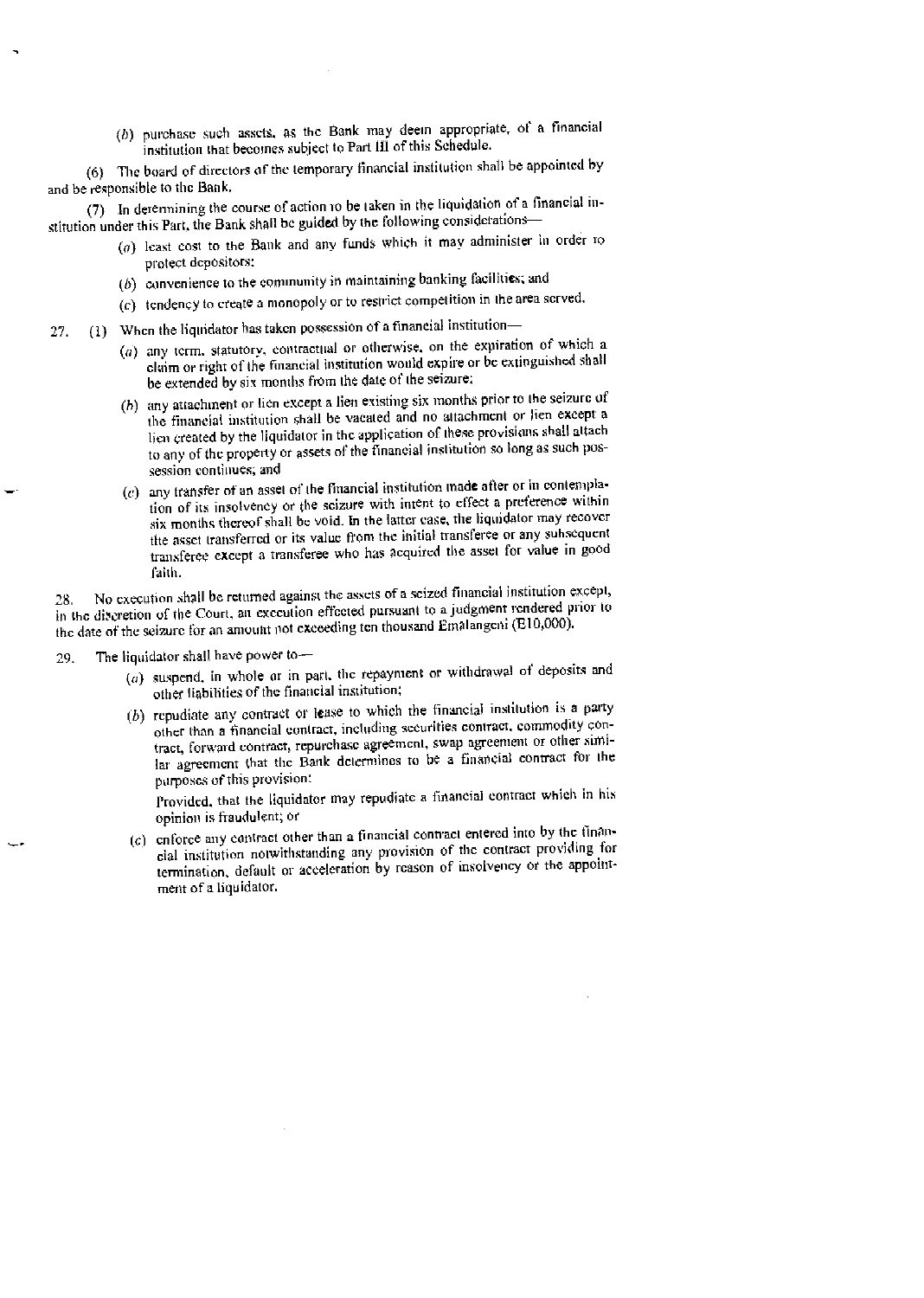30. As soon as possible, the liquidator shall take the necessary steps to terminate and property of the ary functions performed by the financial institution, return all assets and property held by the ary functions perform As soon as possible, the liquidator shall take the necessary steps to terminate all fiducifinancial institution as a fiduciary to the owner thereof, and settle its fiduciary accounts.

 $31.$  (1) As soon as possible after taking possession, the right-<br>of the assets of the financial institution and lodge a copy thereof with the Registrar of the<br>of the assets of the financial institution and logger a copy (1) As soon as possible after taking possession, the liquidator shall make an inventory Court and this copy of the inventory shall be available for examination by interested parties at

the office of the Registrar of the Court. (2) The liquidator shall, not later than one hundred and twenty days after his appoint-(2) The liquidator shall, not later than one namely institution's books, to all depositors,<br>send by mail, to the address shown on the financial institution's books, to all depositors,  $c_1$  and  $c_2$  is the nature shown on the tinaneial institution.<br>
other ereditors, safe deposit box lessees, a statement of the nature and amount for which their<br>
other ereditors, safe deposit box lessees, a statement of ment, send h

extrols. Such the financial institution's books.<br>
(3) Any objection to the statement shall be filed with the liquidator not later than<br>
(3) Any objection to measure claim is shown on the financial institution's books.

days after receipt of the statement.<br>
(4) The liquidator shall inform safe deposit box lessees to withdraw their property in<br>
(4) The liquidator she statement. thirty days after receipt of the statement.

person within thirty days after receipt of the statement <sup>32</sup> (I) The contents and any unclaimed property held by the ftnaneinl institution as custodian, together with inventories pertaining thereto, shall be deposited by the liquidator in

the Bank or in such depository as the Bank may direct and shall be kept for ten years, unless<br>the Bank or in such depository as the Bank may direct and shall be kept. for ten years, unless<br>the Bank or in such a space the e claimed by the owner before the expiration of that period.

 $\frac{d}{d}$  by the owner before the expiration of the ten years all funds and property not claimed shall be pre-<br>(2) On the expiration of the ten years all funds and property not claimed by the Bank. sumed to be abandoned property and shall be dealt with as determined by the Bank.

sumed to be abandoned property and share  $\frac{1}{2}$  of the thirty days specified in section 31 of this 33. Within ninety days after expiration of the thirty days specified in section 31 of this

- Schedule, the liquidator shall— $(a)$  reject any claim if it doubts the validity thereof; (a) reject any claim if it doubts the validity thereof;<br>(a) reject any claim if it doubts the validity thereof;<br>(b) determine the amount, if any, owing to each known depositor or other creditor;
	- and the priority class of his claim under the provisions of this Schedule; (C) prepare for filing with the Court a schedule of the steps proposed to be taken;
	- and and and<br>
	(d) notify each person whose claim has not been allowed in full, and publish in a<br>
	(d) notify each person whose claim has not been allowed the consecutive weeks, a
	- notify each person whose claim has not been anowed in consecutive weeks, a<br>newspaper of general circulation once a week for three consecutive liquidator notice of the date and place where the schedule of the steps the liquidator proposes to take will be available for inspection, and the date, not sooner than the proposes to take will be available for inspection, and publication in the newspaper,<br>thirty days counting from the date of the third publication in the newspaper,<br>thirty days counting from the date of the schedule with

on which the liquidator will file the schedule with the Court.<br>(1) Within twenty days after the filing of the schedule with the Court, any depositor,  $34.$  (1) Within twenty days after the tiling of the schedule with the Court, any depositor,<br> $34.$  (1) Within twenty days after the tiling of the schedule with the Court, any depositor,  $(34.$  (1) Within twenty days after the filing or the school of the an objection to any step<br>other ereditor, or shareholder, and any other interested party may file an objection to any step<br>other ereditor, or shareholder, proposed and any such objection shall be considered by the Court following notice to the

liquidator, and any interested parties. (2) If an objection is upheld, the Court shall direct that an appropriate modification of<br>the schedule he made.

(3) After filing the schedule the liquidator may, from time to time, make partial dis-

the schedule be made.<br>
(3) After filing the schedule the liquidator may, from time to time, make partial disputed by the<br>
tribution to the holders of claims which are undisputed or which have been allowed by the<br>
tribution count, on condition that a proper reserve is established for the payment of disputed claims and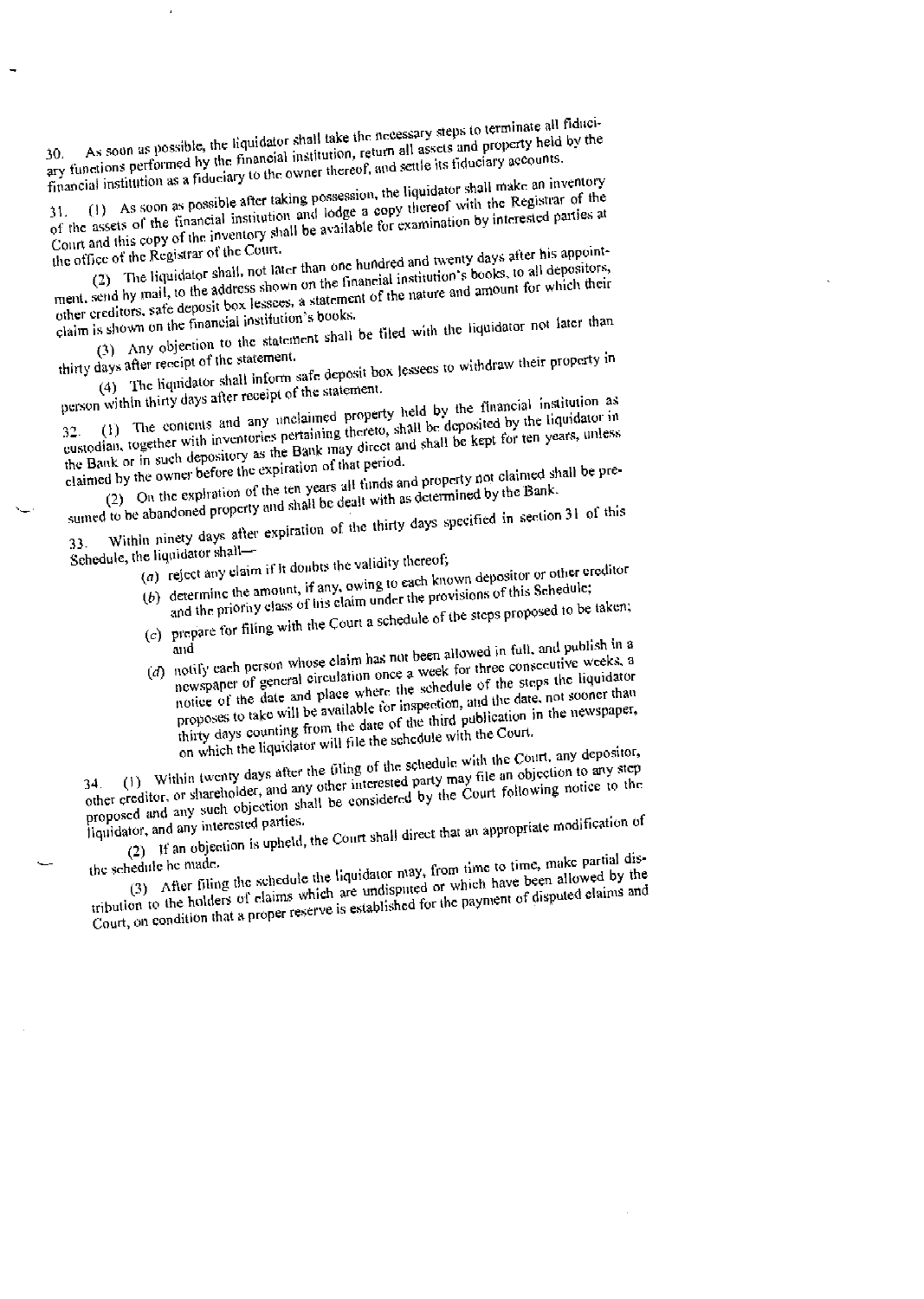as soon as possible after all objections have been decided upon, the liquidator shall make final<br>distribution.

distribution.<br>35. (1) The following claims shall have priority against the general assets of a financial<br>35. (1) The state indicated below  $-\pi$ 

- institution in the order indicated below  $-\pi$ <br>(a) any necessary and reasonable costs, charges and expenses incurred by the<br>(a) any necessary and reasonable costs, charges and expenses of this over the constant and reasonable costs, charges and exponses increasing of this any necessary and reasonable costs, including his remuneration, in application of the provisions of this
	- Schedule; Schedule;<br>(b) any wages and salaries of officers and employees of the financial institution<br>(b) any wages and salaries of officers and preceding the seizure of the Bank;  $\sum$  in liquidation for the three month period preceding the seizure of the Bank:<br>(c) any taxes, rates and deposits owed to the Government;
		-
	- (c) any taxes, rates and deposits owed to the Government;<br>
	(c) any taxes, rates and time deposits which when aggregated do not exceed an<br>
	(d) any savings and time deposits which when aggregated do not exceed an
	- amount of ten thousand Emalangeni (E10,000) per depositor;
	- (e) other deposits; and
	-

(*f*) other liabilities.<br>(2) In the event of the winding up of a financial institution the provisions of sec-<br>(2) In the event of the winding up of a financial institution the provisions of sec-

tion 47 of this Act shall apply.  $(3)$  After payment with  $\frac{1}{2}$ dy.<br>with interest thereon at a rate to be fixed by the liquidator with the  $(3)$  After payment with linear filed on time, any remaining claims  $(3)$  approval of the Court of all the claims filed on time, any remaining claims claims which were not

filed within the prescribed time shall be paid. at by the crescribed time shall be paid.<br>(4) It the amoum available for any class is insufficient to provide payment in full, the<br>(4) It the amoum available for any class is insufficient to provide payment in full, the the members of that class.

said amount shall be distributed pro rata among the members of that class. said amount shall be distributed pro radi allows.<br>36. Any assets remaining after all claims have been paid shall be distributed among all the<br>36. Any assets remaining their participation.

shareholders in proportion to their participation.<br>37. (1) Unclaimed funds remaining after the final distribution shall be deposited by the<br>37. (1) Unclaimed funds remaining after the Bank may direct and shall be kept for  $\frac{1}{37}$ . (1) Unclaimed funds remaining after the final distribution shall be kept for ten<br>the expiration in the Bank or such depository as the Bank may direct and shall be kept for ten<br>the expiration of that period.

years, unless claimed by the owner before the expiration of that period. (2) On the expiration of the said period the funds remaining unclaimed shall be pre-

stituted to be abandoned property and shall be dealt with as determined by the Bank. (1) Once all assets have been distributed in accordance with the provisions of this Schedule, the liquidator shall render an audited account to the Court and upon approval of this account by the Court, the name of the financial institution shall be struck from the list of authorized institutions and the Registrar of Companies shall be notified of the fact of the striking off.

striking off- (2) The liquidator shall be relieved of any liability in connection with the liquidation and the liquidator shall be relieved of any namely in some shall terminate the judicial<br>and the liquidation shall then be declared by the Court which shall terminate the judicial

existence of the financial institution in Swaziland. The curator, liquidator or the Bank may bring a civil action against any director, chief 39. The curator, inquidator of the employee, agem or independent contained to the executive officer, manager, officer, employee, agem or independent contained  $_{\rm contractor}$  of a financial  $\frac{1}{1}$  institution for gross negligence or intent intentional wrong for damages caused in caused to that financial institution and may recommend to the Director of Public Prosecutions the criminal prosecu-

tion of any such person.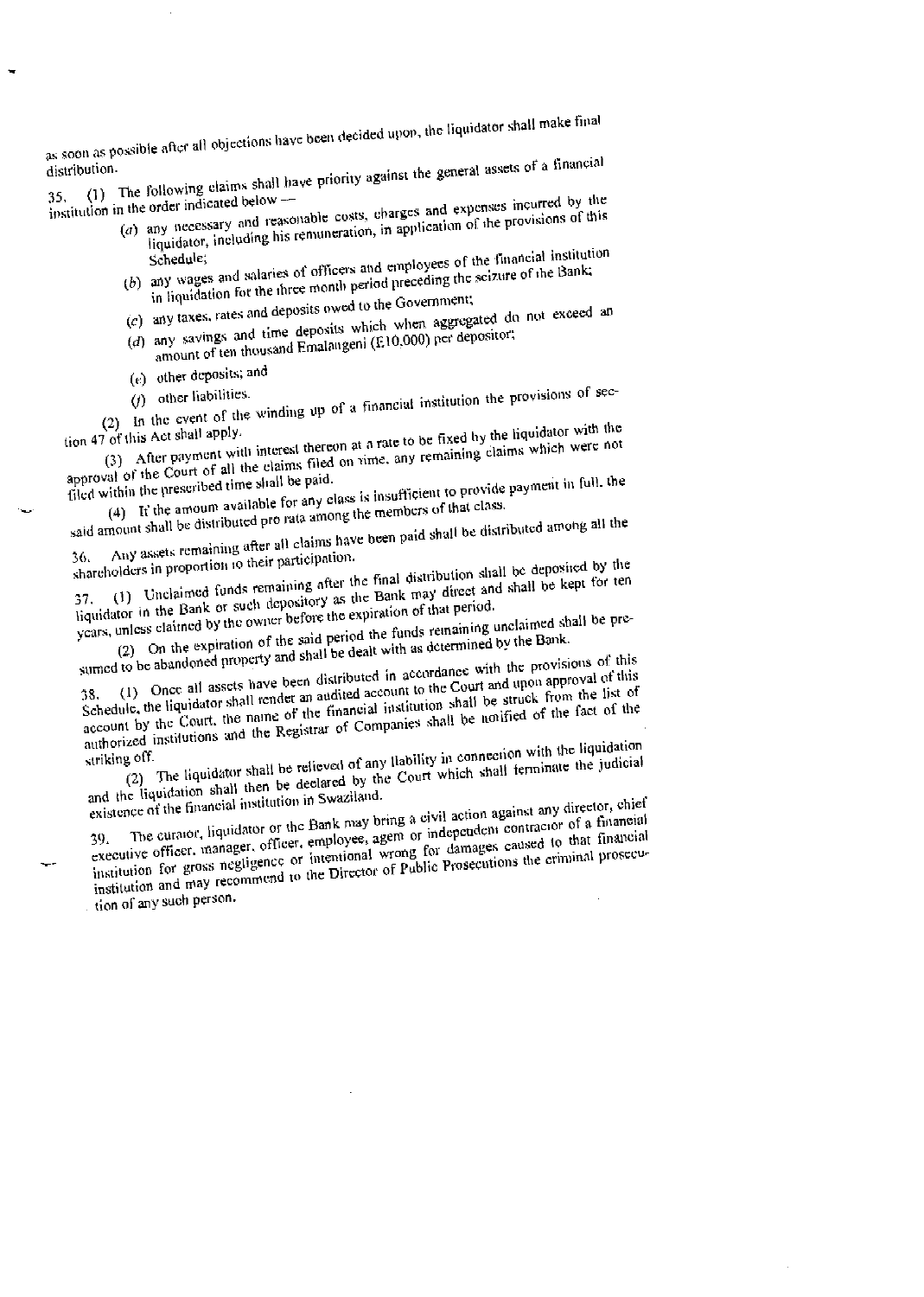